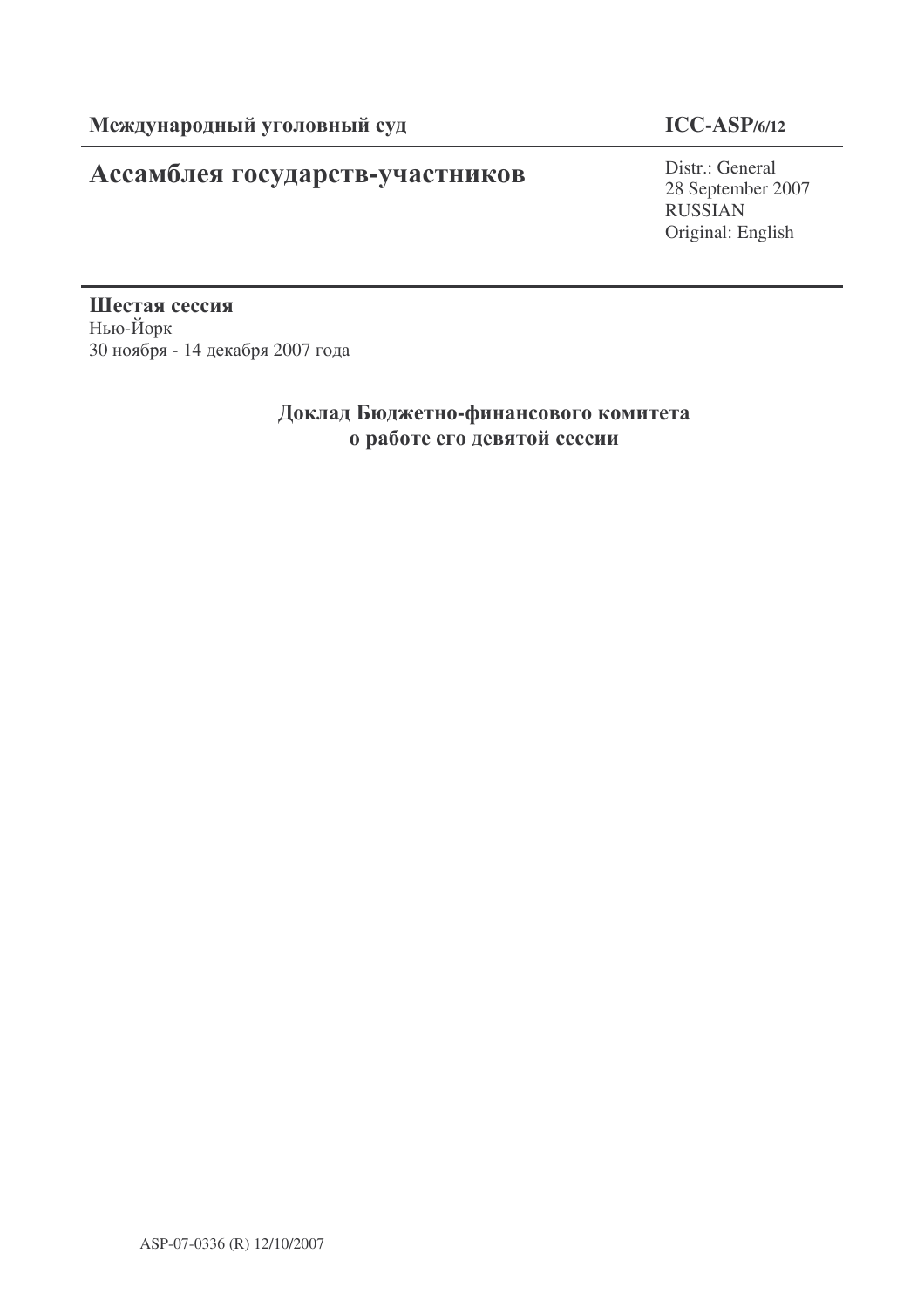# Содержание

|    |           |                                                           |                  |                                                          | Пункты    | Cmp.           |
|----|-----------|-----------------------------------------------------------|------------------|----------------------------------------------------------|-----------|----------------|
| Ι. |           |                                                           |                  |                                                          | $1 - 8$   | $\overline{4}$ |
|    |           |                                                           |                  | А. Открытие сессии, выборы должностных лиц и утверждение | $1-6$     | 4              |
|    |           |                                                           |                  |                                                          | 7         | 5              |
|    |           |                                                           |                  | С. Заявление представителя принимающего государства      | 8         | 5              |
| Π. |           |                                                           |                  | Рассмотрение вопросов, включенных в повестку дня девятой |           |                |
|    |           |                                                           |                  |                                                          | $9 - 106$ | 5              |
|    |           |                                                           | $9 - 15$         | 5                                                        |           |                |
|    |           | 1.                                                        |                  |                                                          | 9         | 5              |
|    |           | 2.                                                        |                  |                                                          | $10-14$   | 6              |
|    |           | 3.                                                        |                  |                                                          | 15        | 7              |
|    | <b>B.</b> |                                                           |                  |                                                          | $16 - 24$ | 7              |
|    |           | 1.                                                        |                  | Финансовые ведомости Суда за период с 1 января по        |           | 7              |
|    |           | 2.                                                        |                  | Финансовые ведомости Целевого фонда для потерпевших      | $16 - 18$ | 7              |
|    |           | 3.                                                        |                  |                                                          | 19        | 8              |
|    |           | 4.                                                        |                  |                                                          | $20 - 24$ | 8              |
|    |           |                                                           |                  |                                                          | $25 - 84$ | 9              |
|    |           | 1.                                                        |                  | Данные о финансовой деятельности в рамках бюджета на     | $25 - 30$ | 9              |
|    |           | Рассмотрение предлагаемого бюджета по программам на<br>2. |                  |                                                          |           |                |
|    |           |                                                           | a)               |                                                          | $31 - 33$ | 10             |
|    |           |                                                           | b)               | Предположения на 2008 год и деятельность в               | 34-36     | 11             |
|    |           |                                                           | $\circ$ )        |                                                          | 37-39     | 12             |
|    |           |                                                           | $\mathrm{d}$     | Общие расходы на персонал/инфляция                       | 40-45     | 13             |
|    |           |                                                           | e)               | Задержки в найме персонала и нормы вакансии              | $46 - 52$ | 14             |
|    |           |                                                           | f)               |                                                          | 53        | 16             |
|    |           |                                                           | g)               | Фонд для покрытия непредвиденных расходов                | 54        | 16             |
|    |           |                                                           | h)               | Основная программа І: Судебные органы                    | 55-58     | 16             |
|    |           |                                                           | $\mathbf{i}$     | Основная программа II: Канцелярия Прокурора              | 59-60     | 17             |
|    |           |                                                           | $\mathbf{j}$     | Основная программа III: Секретариат Суда                 | 61-74     | 17             |
|    |           |                                                           | $\mathbf{k}$     | Основная программа IV: Секретариат Ассамблеи             | 75-76     | 20             |
|    |           |                                                           | $\left( \right)$ | Основная программа V: Инвестиции в помещения             | 77-81     | 21             |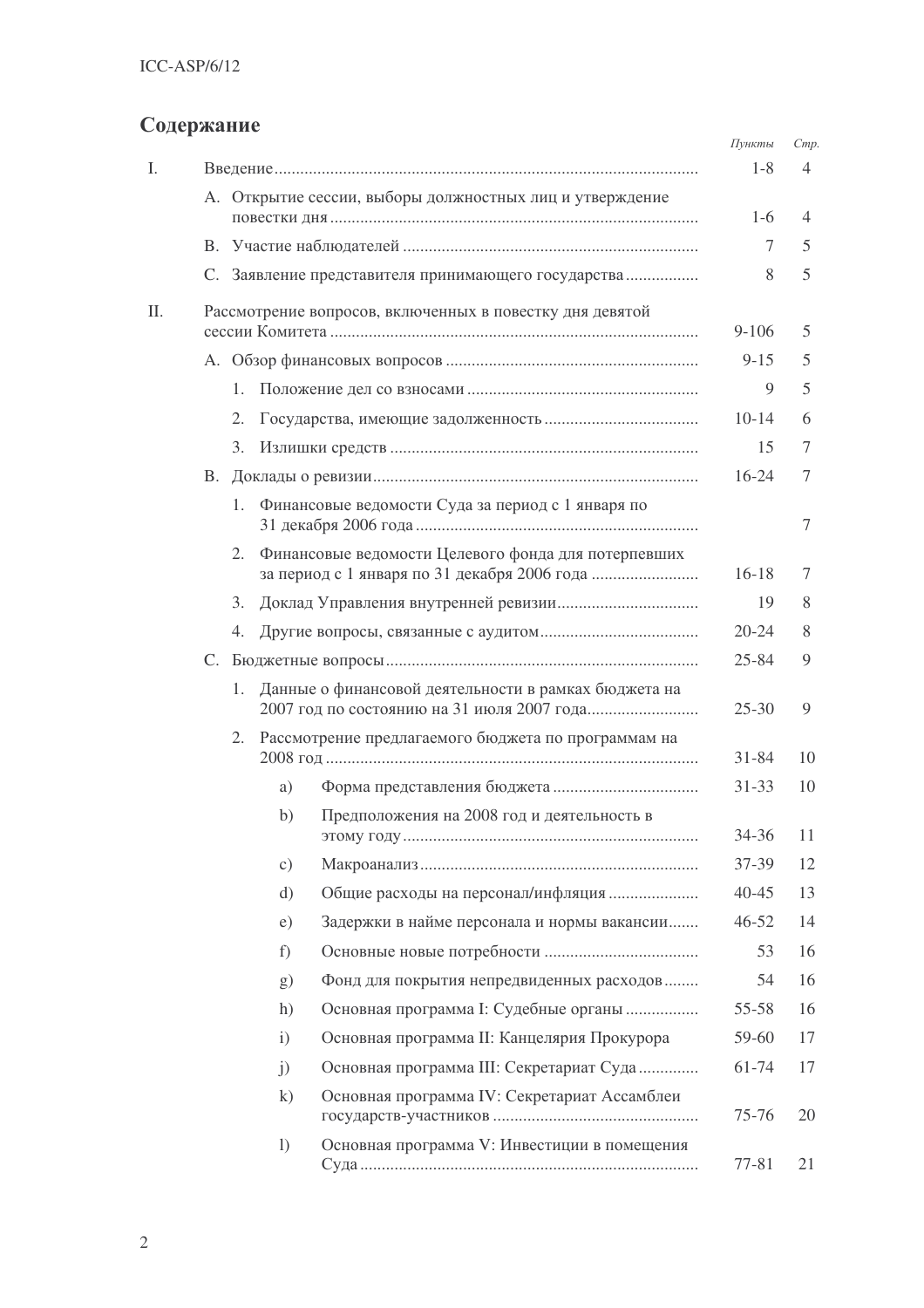#### Cmp. Пункты

|             | Основная программа VI: Секретариат Целевого<br>m)      |         |    |
|-------------|--------------------------------------------------------|---------|----|
|             |                                                        | 82-83   | 22 |
|             | Предполагаемые поступления в 2008 году<br>n)           | 84      | 22 |
|             |                                                        | 85-88   | 22 |
| E.          |                                                        | 89-99   | 23 |
|             | $1_{\cdot}$                                            | 89-99   | 23 |
|             | a)<br>Требования в отношении площади и расходы по      | 90-92   | 23 |
|             | b)                                                     | 93-96   | 24 |
|             | $\mathcal{C}$ )                                        | 97-99   | 25 |
| $F_{\cdot}$ |                                                        | 100-101 | 25 |
|             |                                                        | 102     | 26 |
|             |                                                        | 103-104 | 26 |
| Ι.          |                                                        | 105-106 | 27 |
|             | 1.                                                     | 105     | 27 |
|             | 2.<br>Своевременность предоставления документации      | 106     | 27 |
|             |                                                        |         | 28 |
| I.          |                                                        |         | 28 |
| П.          | Положение дел со взносами по состоянию на 17 сентября  |         | 30 |
|             | Ш. Проект поправок к положениям о пенсионном плане для |         | 33 |
|             |                                                        |         | 37 |
|             | V. Бюджетные последствия выполнения рекомендаций       |         |    |

 $^\ast$ Приложение V в настоящее время находится в стадии подготовки и будет выпущено в качестве добавления к настоящему докладу.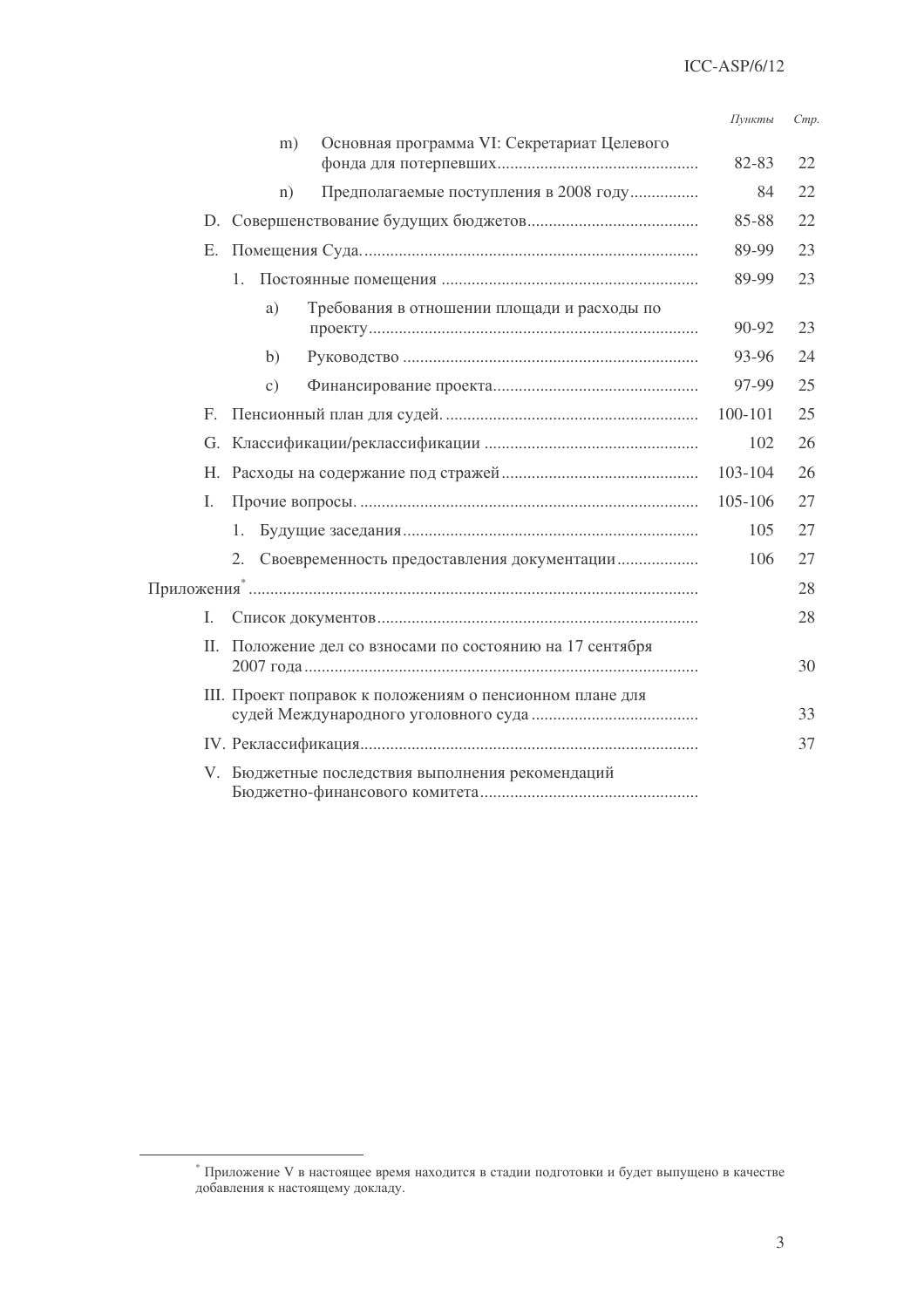#### L Ввеление

#### $\mathbf{A}$ . Открытие сессии, выборы должностных лиц и утверждение повестки лня

Девятая сессия Бюджетно-финансового комитета (Комитет) была созвана в  $1_{-}$ соответствии с решением Ассамблеи государств-участников (Ассамблея), принятым на 7-м пленарном заседании ее пятой сессии 1 декабря 2006 года. Сессия Комитета, состоявшая из 13 заседаний, проходила с 10 по 18 октября 2007 года. На открытии сессии с приветственным словом к участникам обратился Председатель Международного уголовного суда (Суд) г-н Филипп Кирш.

Комитет назначил г-на Питера Ловелла (Соединенное  $2.$ Королевство Великобритании и Северной Ирландии) Докладчиком сессии.

Секретариат Ассамблеи государств-участников (Секретариат) осуществлял  $\overline{3}$ . обслуживание Комитета по основным аспектам его работы, а функции Секретаря Комитета выполнял Директор Секретариата г-н Ренан Вилласис.

 $\overline{4}$ На своем 1-м заседании Комитет утвердил следующую повестку дня  $(ICC-ASP/6/CBF.2/L.1):$ 

- $\overline{1}$ . Открытие сессии.
- $\overline{2}$ . Утверждение повестки дня.
- $3.$ Участие наблюдателей.
- $\overline{4}$ . Организация работы.
- $\overline{5}$ . Государства, имеющие задолженность.
- 6. Данные о финансовом исполнении бюджета на 2007 год.
- $7.$ Рассмотрение предлагаемого бюджета по программам на 2008 год.
- 8. Доклады о ревизии:
	- Финансовые ведомости Международного уголовного суда за период  $a)$ с 1 января по 31 декабря 2006 года;
	- $h)$ Финансовые ведомости Целевого фонда для потерпевших за период с 1 января по 31 декабря 2006 года;
	- с) Локлад Управления внутренней ревизии.
- 9. Совершенствование будущих бюджетов.
- $10<sup>-10</sup>$ Пенсионный план для судей.
- $11.$ Реклассификация.
- $12.$ Помещения Суда.
- $13.$ Расходы на содержание под стражей.
- 14. Обзор формата бюджета на 2008 год.
- $15$ Прочие вопросы.
- $\overline{5}$ . На левятой сессии Комитета присутствовали следующие члены:
	- $1.$ Дэвид Даттон (Австралия)
	- $2^{\circ}$ Эдуардо Гальярдо Апарисио (Боливия)
	- $\overline{3}$ . Фаузи А. Гарайбе (Иордания)
	- $\overline{4}$ Хан Мюн Чже (Республика Корея)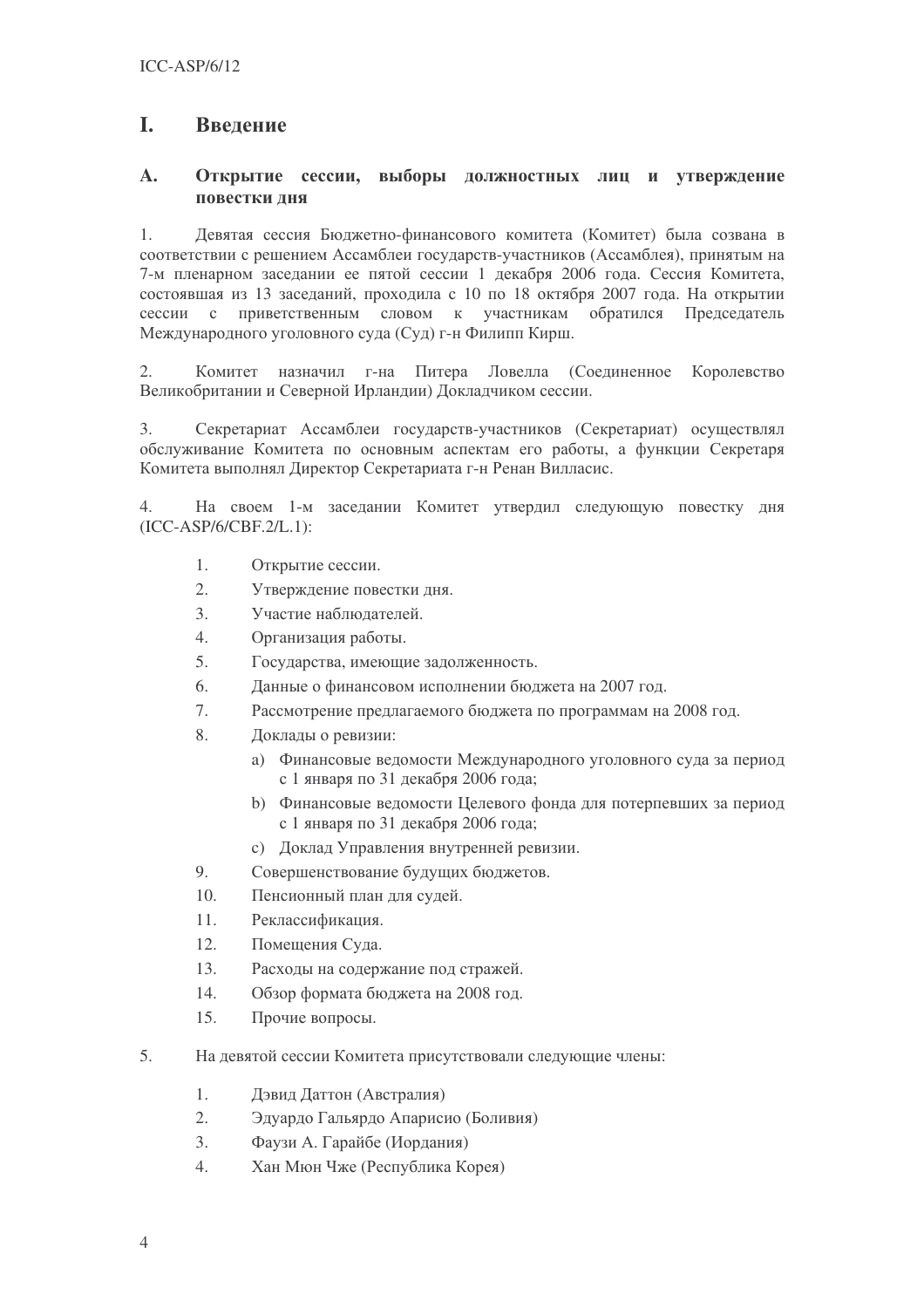- 5. Россетта Нииринкинди Катунгие (Уганда)
- 6. Юхани Леммик (Эстония)
- $7<sup>1</sup>$ Питер Ловелл (Соелиненное Королевство Великобритании и Северной Ирландии)
- 8. Карл Пашке (Германия)
- $\mathbf{Q}$ Елена Сопкова (Словакия)
- $10.$ Мишель-Этьен Тильманс (Бельгия)
- $11.$ Сантьяго Винс (Уругвай)

6. Принять участие в заседаниях Комитета с целью представления докладов были приглашены следующие органы Суда: Президиум, Канцелярия Прокурора и Секретариат Суда.

#### $\mathbf{B}$ . Участие наблюдателей

7. Комитет принял решение удовлетворить просьбу Коалиции в поддержку Международного уголовного суда выступить в Комитете. Комитет с признательностью отметил сделанное выступление.

#### $\mathbb{C}$ Заявление представителя принимающего государства

8. На 7-м заседании 13 сентября 2007 года с заявлением от имени принимающего государства выступил посол Пол Вилке, постоянный представитель при Международном уголовном суде, Министерство иностранных дел Нидерландов, который затронул вопросы, касающиеся временных и постоянных помещений и стоимости содержания под стражей.

### II. Рассмотрение вопросов, включенных в повестку дня левятой сессии Комитета

#### $\mathbf{A}$ . Обзор финансовых вопросов

#### $\mathbf{1}$ . Положение дел со взносами

 $\overline{Q}$ Комитет рассмотрел положение дел со взносами по состоянию на 17 сентября 2007 года (приложение II). Он отметил, что за финансовый период 2007 года было получено в общей сложности 73,7 млн. евро, при этом задолженность за предыдущие финансовые периоды составляла 4,9 млн. евро, а сумма невнесенных взносов за этот же период составила 15,2 млн. евро. Комитет отметил, что в общей сложности поступило 82,9% причитающихся взносов. Этот показатель превышает показатель за тот же период в 2006 году, когда было получено 77,2% взносов. Тем не менее, Комитет выразил озабоченность в связи с тем, что, если объем расходов Суда приблизится к объему ассигнований, у Суда может возникнуть нехватка денежных средств, которая серьезно отразится на его операциях.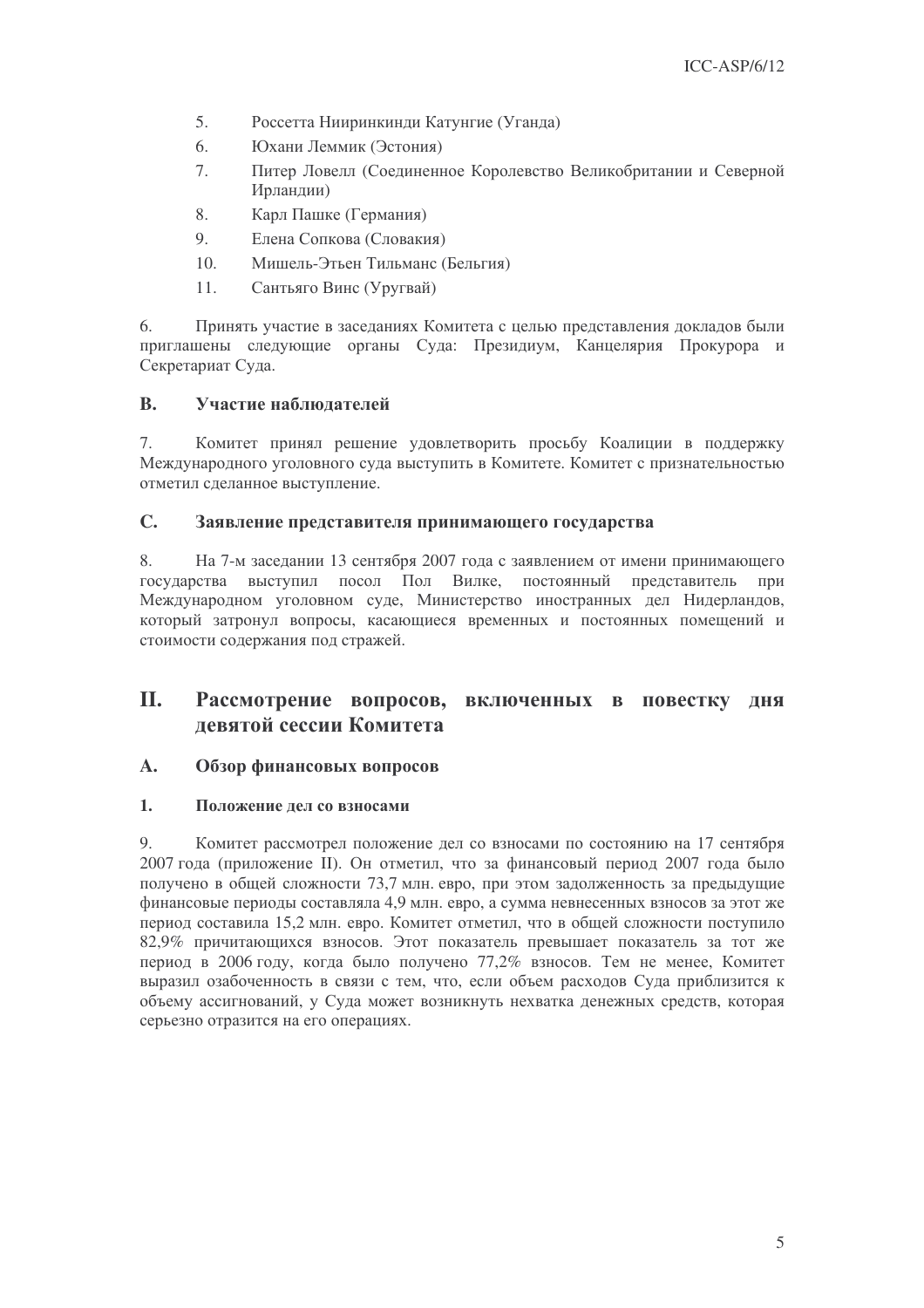#### $2.$ Государства, имеющие задолженность

### Просьбы о предоставлении исключения на шестой сессии Ассамблеи

Комитет отметил, что согласно пункту 44 резолюции ICC-ASP/4/Res.4 Комитет 10. консультируется с Ассамблеей, прежде чем Ассамблея принимает решение по какимлибо просьбам в отношении предоставления исключения в соответствии с пунктом 8 статьи 112 Римского статута.

Комитет отметил, что 23 июля 2007 года Комитет связался с государствами,  $11.$ имеющими задолженность, и проинформировал их о невнесенных ими взносах, указав суммы минимальных выплат, которые требуется произвести, чтобы избежать применения положений пункта 8 статьи 112 Римского статута. Секретариат сообщил Комитету, что по состоянию на 18 сентября 2007 года принимать участие в голосовании не имеют право следующие семь государств: Боливия, Гвинея, Демократическая Республика Конго, Конго, Либерия, Малави и Нигер. От Демократической Республики Конго поступила дипломатическая нота с просьбой сделать для нее соответствующее исключение, однако эта просьба не была подкреплена какой-либо дополнительной документацией.

 $12<sup>°</sup>$ Комитет напомнил о том, что на своей предыдущей сессии Ассамблея приняла рекомендации, устанавливающие конкретную процедуру обращения с просьбой об изъятии из-под действия положений, предусматривающих утрату права голоса<sup>1</sup>. Комитет, памятуя о том, что он таким образом начинает применение этой новой процедуры, рекомендовал в порядке исключения удовлетворить просьбу Демократической Республики Конго, что не должно послужить прецедентом для булуших просьб, не полкрепленных наллежащими локументами. Комитет настоятельно призвал также другие государства, имеющие задолженности по взносам, принять необходимые меры с целью перечисления своих взносов до шестой сессии Ассамблеи.

Комитет просил Секретариат вновь проинформировать государства, 13. имеющие задолженность по взносам, о минимальной сумме, которую требуется выплатить до начала шестой сессии Ассамблеи<sup>2</sup>. Он рекомендовал кроме того, чтобы страны, обращающиеся с просьбой о предоставлении исключения, указывали также примерные сроки выплаты и в соответствующих случаях представляли многолетние планы выплат для погашения всей задолженности по взносам.

 $^{-1}$ Официальные отчеты Ассамблеи государств-участников Римского статута Международного уголовного суда, пятая сессия, Гаага, 23 ноября - 1 декабря 2006 года (издание Международного уголовного суда, ICC-ASP/5/32) часть III, резолюция ICC-ASP/5/Res.3, приложение III, рекомендации 5-7.

См. также Официальные отчеты Ассамблеи государств-участников Римского статута Международного уголовного суда, четвертая сессия, Гаага, 28 ноября - 3 декабря 2005 года (издание Международного уголовного суда, ICC-ASP/4/32) часть III, резолюция ICC-ASP/4/Res.4, пункт 42.

<sup>&</sup>lt;sup>2</sup> В соответствии с рекомендацией, содержащейся в 8 резолюции ICC-ASP/5/Res.3, приложение III, Секретариат два раза в год (в середине января и середине июня) направляет уведомления тем государствам-участникам, которые могут утратить свое право голоса, с тем чтобы они могли своевременно принять меры по погашению своей задолженности.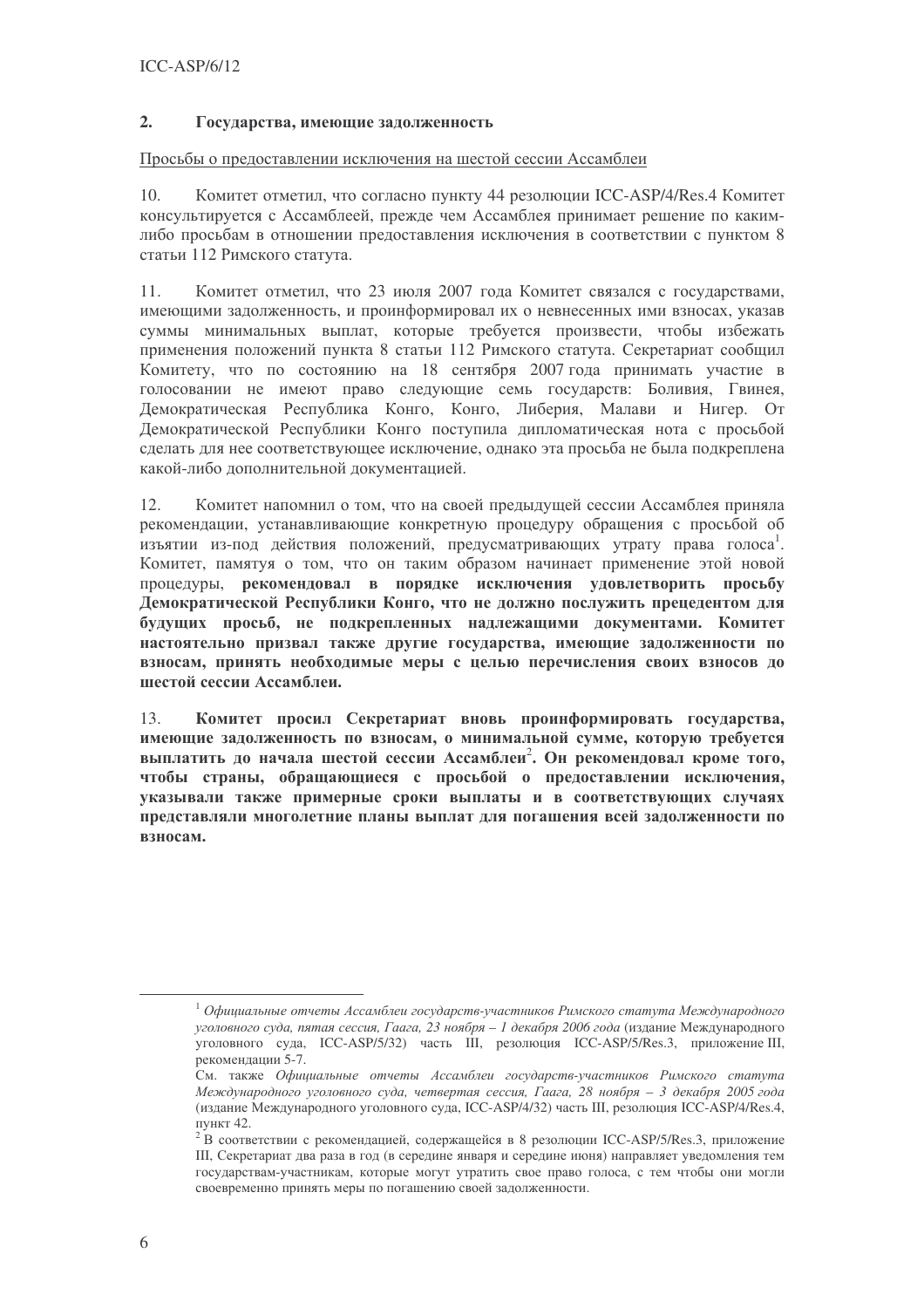14. Еще 11 государств утратят право голоса 1 января 2008 года, если не произведут дополнительных выплат, с тем чтобы избежать применения положений пункта 8 статьи 112 Статута<sup>3</sup>.

#### $3.$ Излишки средств

В соответствии с положением 4.6 Финансовых положений и правил Суда  $15.$ предполагаемый излишек денежных средств, подлежащий возвращению государствамянваря 2008 года, составляет 18 158 199 евро и включает участникам  $\overline{1}$ предварительную сумму излишков денежных средств за 2006 год и начисленные взносы за предыдущие периоды, которые были получены от государств-участников в 2007 голу.

#### $\mathbf{B}$ . Локлалы о ревизии

 $1<sub>1</sub>$ Финансовые ведомости Суда за период с 1 января по 31 декабря 2006 года

#### $2.$ Финансовые веломости Пелевого фонла для потерпевших за период с 1 января по 31 лекабря 2006 гола

Представляя свои доклады по финансовым ведомостям Суда (ICC-ASP/6/5) и 16. Пелевого фонда для потерпевших (ICC-ASP/6/6), Внешний аудитор сообшил Комитету, что ведомости не содержат каких-либо неверных сведений и правильно отражают финансовое положение Суда и Целевого фонда, в силу чего он имел возможность вынести положительное заключение по итогам аудита. Комитет отметил, что общие расходы в 2006 году составили 64 678 810 евро при утвержденном бюджете в размере 80 417 200 евро – соответственно, норма исполнения бюджета составила 80,4%.

Комитет приветствовал также замечания и рекомендации Внешнего аудитора,  $17.$ касающиеся модулей бухгалтерского учета и отчетности новой Системы прикладных программ и продуктов (SAP), внедрения пенсионного плана для судей и закупок отделениями на местах. Комитет выразил удовлетворение в связи с тем, что ему была предоставлена возможность обсудить эти рекомендации с Внешним аудитором и старшими должностными лицами Суда. В ответ на замечания Внешнего аудитора относительно малого объема закупок на местах Комитет рекомендовал предоставить отделениям на местах более широкие полномочия по закупкам и повысить низкий пороговый уровень денежных средств, установленный для них. Комитет принял к сведению заключение Аудитора, согласно которому применительно к закупочной деятельности в штаб-квартире система делегирования финансовых полномочий и разделения функций функционирует эффективно.

18. Комитет выразил удовлетворение в связи с высоким качеством докладов и приветствовал положительное заключение по итогам аудита. Этого удалось достичь в период перевода счетов Суда в новую систему SAP и является свидетельством эффективной работы соответствующих сотрудников. Комитет рекомендовал Ассамблее одобрить рекомендации, содержащиеся в докладах о внешнем аудите, а Суду обеспечить их полное выполнение.

 $^3$  В дополнение к двум вербальным нотам, направляемым Секретариатом государствам, имеющим задолженность по взносам, и вербальной ноте, направляемой государствам, которые могут лишиться права голоса 1 января следующего года, Секретариат Суда ежеквартально предоставляет государствам-участникам обновленную информационную записку о взносах, полученных от государств-участников.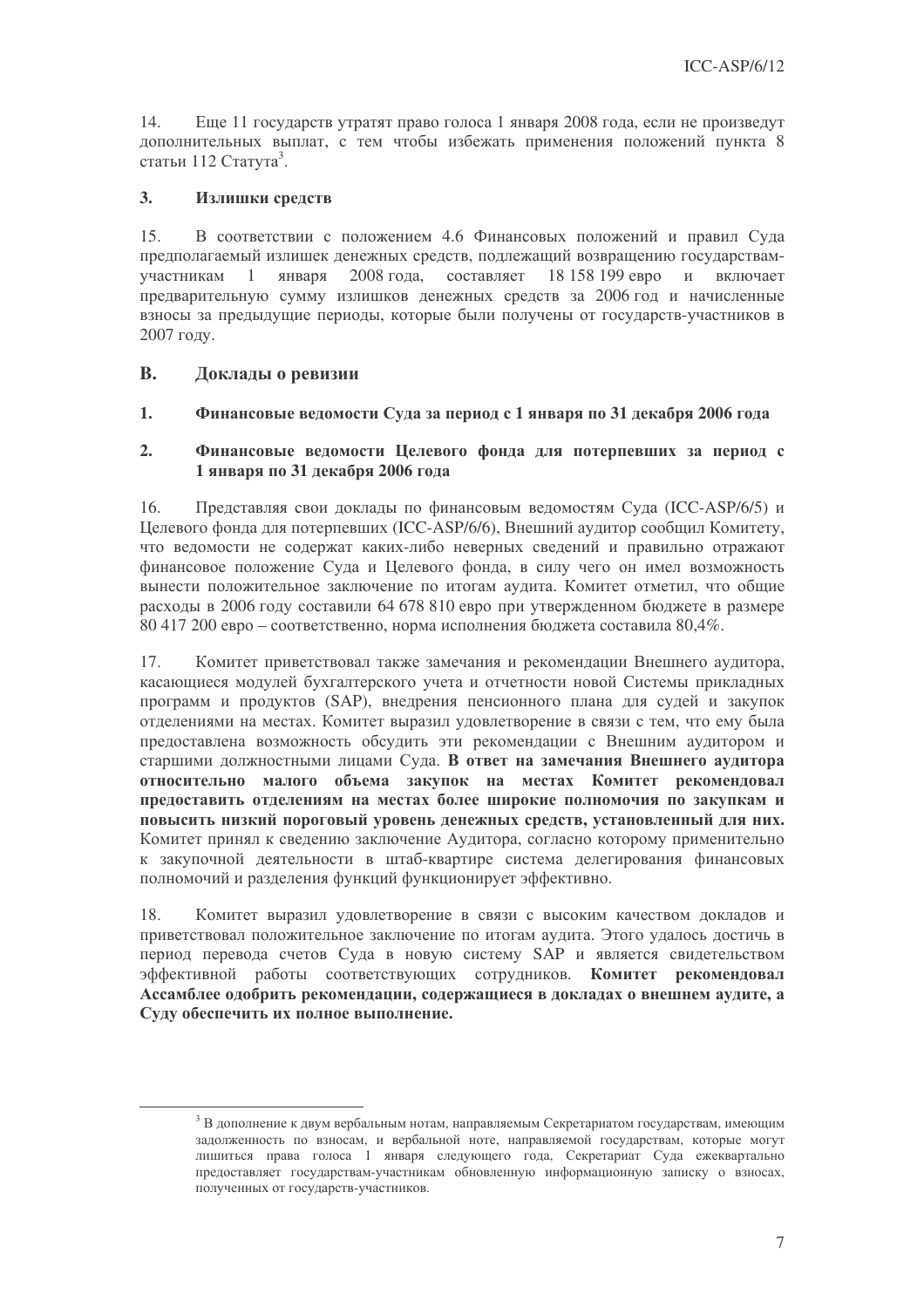#### $3.$ Доклад Управления внутренней ревизии

19 Комитет рассмотрел доклад о деятельности Управления внутренней ревизии<sup>4</sup>. Он обсудил конкретные выводы и рекомендации с исполняющим обязанности руководителя Управления внутренней ревизии и должностными лицами Суда.

#### $\overline{4}$ . Другие вопросы, связанные с аудитом

 $20<sup>1</sup>$ Комитет рассмотрел доклад Суда, в котором рассматривается ход осуществления Судом рекомендаций, содержавшихся в докладах Внешнего аудитора за первые три финансовых периода работы Суда<sup>5</sup>. С удовлетворением принимая к сведению содержащуюся в нем информацию. Комитет высказал мнение, что в докладе отсутствуют подробные сведения о работе по многим направлениям и недостаточно конкретно характеризуются меры, предпринятые с целью выполнения рекомендаций. В ряде случаев неясно, какие действия Суд намерен предпринять.

21. Комитет выразил озабоченность по поводу того, что Суд принял недостаточные меры по выполнению некоторых рекомендаций, сформулированных по итогам ревизии, и по совершенствованию внутренних механизмов руководства. В частности, Комитет выразил озабоченность в связи с медленными темпами назначения неруководящих сотрудников в состав Ревизионного комитета, разработки рамок регулирования рисков и выполнения положений заявления, касающегося внутреннего контроля. Комитет был обеспокоен также тем, что несмотря на сообщение Директора Управления внутренней ревизии о том, что его контракт в феврале 2007 года не будет возобновлен, никаких мер по найму специалиста ему на замену принято не было. С учетом вероятного периода найма такого сотрудника это приведет к тому, что данная должность будет оставаться вакантной в течение минимум шести месяцев и Управление соответственно будет укомплектовано лишь одним сотрудником (поскольку две другие должности также являются вакантными).

 $22.$ Комитет рассмотрел доклад о контроле внутреннего аулита и пришел к выводу, что существующий порядок, согласно которому внутренний ревизор одновременно выполняет роль внутреннего и внешнего ревизора, снижает эффективность функции внутренней ревизии. В этой связи Комитет решил, что функция внутренней ревизии должна быть скорректирована с учетом накопленного опыта в целях увеличения вклада, который внутренний ревизор может внести в эффективное функционирование Суда. Комитет рекомендовал, чтобы главная роль Внутреннего ревизора в качестве сотрудника служб бухгалтерского учета заключалась в предоставлении независимых гарантий и консультаций Секретарю Суда по вопросам эффективности работы системы контроля и управления Суда. Внешний аудитор должен предоставлять гарантии Ассамблее относительно управления финансовой деятельностью Суда в целом. Комитет рекомендовал далее, чтобы годовую программу работы Управления внутренней ревизии утверждал Ревизионный комитет, предусматривая определенные провеления срочных внеплановых **ВОЗМОЖНОСТИ** лля рассмотрений  $\mathbf{M}$ расследований. И наконец, Комитет рекомендовал, чтобы Внутренний ревизор представлял свои доклады Бюджетно-финансовому комитету через председателя Ревизионного комитета на ежегодной и, когда это необходимо, специальной основе. Бюджетно-финансовый комитет будет передавать на рассмотрение Ассамблее любые вопросы, требующие ее внимания.

 $4$  ICC-ASP/6/7.

 $5$  ICC-ASP/6/14.

 $6$  ICC-ASP/6/CBF 2/2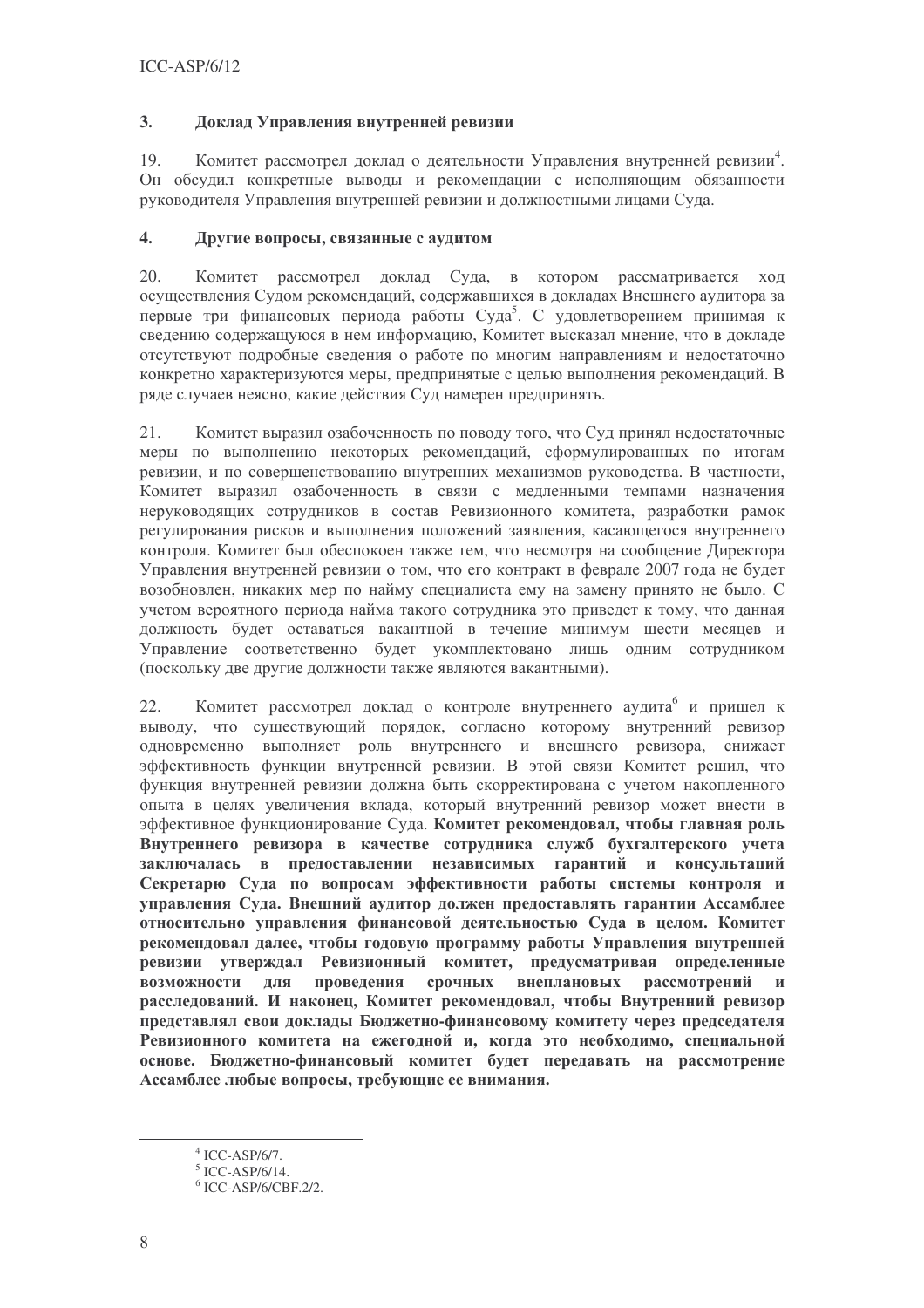23. С целью поддержания надлежащей независимости внутренней ревизии Комитет подчеркивает необходимость обеспечения того, чтобы в состав Ревизионного комитета при первой же возможности были включены неруководящие сотрудники и чтобы он регулярно проводил свои совещания. Комитет рекомендовал, чтобы Ревизионный комитет ежегодно представлял доклад Бюджетно-финансовому комитету в целях укрепления связи между двумя этими органами.

 $24$ Комитет постановил вернуться к рассмотрению этого вопроса на своей следующей сессии и просил Суд подготовить доклад, всесторонне отражающий прогресс в области разработки и создания механизмов ревизии и руководства во всем Суде. Он должен включать конкретные планы по следующим аспектам:

- введение регулирования рисков в связи с поддержкой успешной  $a)$ реализации стратегического плана. залач  $\mathbf{M}$ показателей деятельности;
- $\mathbf{b}$ сферы охвата внутренней ревизии и внешнего аудита;
- $\mathbf{c}$ статус Ревизионного комитета, включая прогресс в области введения в его состав неруководящих работников; и
- $\mathbf{d}$ выполнение положений заявления о внутреннем контроле и внедрение других контрольных механизмов финансовой системы. определенных Внешним аудитором.

#### $\mathbb{C}$ Бюджетные вопросы

#### $1<sub>1</sub>$ Данные о финансовой деятельности в рамках бюджета на 2007 год по состоянию на 31 июля 2007 года

25. Комитет рассмотрел доклад об исполнении бюджета Суда по состоянию на 31 июля 2007 года<sup>7</sup>. Он принял к сведению, что степень освоения бюджета на 2007 год по состоянию на 31 июля составляла лишь 42,3% (45,2% по базовым ресурсам и 38,7% по ресурсам, связанным с ситуациями). Этот показатель примерно соответствует степени освоения бюджета в 2006 году. Такая динамика месячных расходов приведет к тому, что степень освоения бюджета за весь год составит приблизительно 72%, хотя по прогнозам Суда эта степень с учетом увеличения расходов в течение оставшейся части года должна составить 85,9%. Согласно прогнозам Суда недорасходованная за год сумма составит приблизительно 12.5 млн. евро (на основе расходов в размере 76.3 млн. евро при бюджете в 88,8 млн. евро).

26. Что касается укомплектования штатов, то по состоянию на 31 июля было замещено 472 должности из 447 утвержденных должностей и 175 должностей оставались вакантными, в связи с чем норма вакансии составляла 27%. По состоянию на 31 июля (когда предельный срок подачи заявлений уже истек) из всех вакантных лолжностей 75 лолжностей нахолились в сталии замешения, 58 лолжностей были объявлены и 42 должности не были объявлены. По прогнозам Суда, по состоянию на 31 декабря будет замещено в общей сложности 555 должностей.

 $7$  ICC-ASP/6/10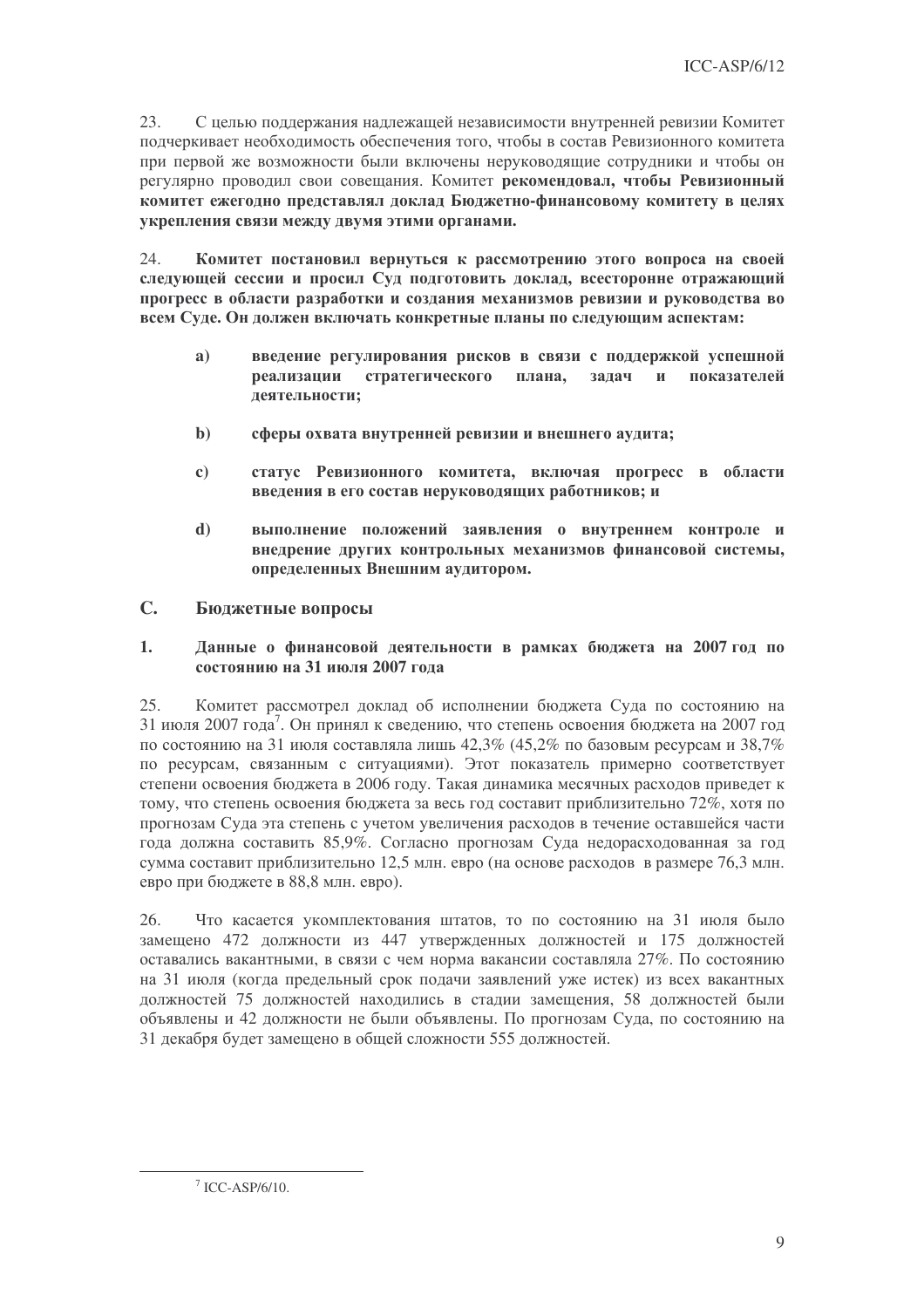27. Комитет отметил, что за предыдущий год Суд увеличил общее число сотрудников, занимающих утвержденные должности, примерно на 30 человек (по состоянию на 31 августа 2006 года на утвержденные должности был назначен 441 сотрудник). Согласно информации, предоставленной Судом, на 1 января 2007 года в Суде работало 448 человек, а к 1 сентября их число увеличилось до 473. За этот период было нанято в общей сложности 105 сотрудников, однако при этом 46 сотрудников уволились, а 34 сотрудника являлись внутренними кандидатами (в связи с чем открылись новые вакансии), и таким образом в чистом выражении количество сотрудников в целом увеличилось на 25 человек.

28. Комитет отметил, что главной причиной недорасходования бюджетных средств является сохраняющийся высокий процент утвержденных, но незамещенных должностей: согласно прогнозам Суда будет израсходовано лишь 77% средств, отпущенных на кадровые ресурсы в 2007 году (в основе этого прогноза лежало значительное увеличение количество замещенных утвержденных должностей). Суд продолжал использовать дополнительный временный персонал общего назначения (ВПОН) и консультантов, с тем чтобы как-то компенсировать нехватку персонала в результате незамещения утвержденных должностей. Суд сообщил Комитету, что по состоянию на 1 сентября на утвержденных должностях работали также 72 специалиста, временно нанятые по контрактам ВПОН.

29. У Комитета вызвал удивление тот факт, что такое более широкое использование ВПОН на утвержденных должностях не привело к еще большему, чем предполагалось, перерасходованию средств, выделенных на ВПОН. Хотя прогнозировавшееся недорасходование средств по утвержденным должностям составляло 10,8 млн. евро, прогнозируемое увеличение расходов по ВПОН составляло лишь 1,1 млн. евро (9,9 млн. евро вместо 8,8 млн. евро), а по консультантам -49 000 евро (288 000 евро вместо 239 000 евро). В этой связи было высказано мнение, что, возможно, бюджеты на выплату зарплаты ВПОН завышаются или же утвержденные ресурсы ВПОН также недоиспользуются.

 $30<sup>2</sup>$ Комитет выразил свою озабоченность по поводу того, что степень освоения бюджета в 2007 году вновь, как представляется, будет сопоставима с показателями предыдущих лет: 80,4% в 2006 году, 80,3% в 2005 году и 82% в 2004 году. Хотя недорасходование средств в течение каждого года частично объяснялось тем, что заявленные допущения не реализовывались, в 2007 году это, очевидно, являлось не главной причиной, поскольку задержка в начале первого судебного разбирательства привела к неиспользованию средств, предусмотренных для девяти должностей и экономии приблизительно 1,5 млн. евро на расходах, не связанных с персоналом (все в рамках Секретариата Суда). Комитет сделал вывод о том, что бюджет по-прежнему содержит значительный потенциал, который не используется. Это может привести к нарушению бюджетной дисциплины в Суде и снижению способности Комитета и Ассамблеи оценивать бюджетные потребности.

#### $2.$ Рассмотрение предлагаемого бюджета по программам на 2008 год

#### $a)$ Форма представления бюджета

31. Комитет с удовлетворением отметил усилия Суда по совершенствованию формы представления бюджета в соответствии с положениями, содержащимися в пункте 26 последнего доклада Комитета<sup>8</sup>. Комитет решил, что бюджетный документ был существенно улучшен по сравнению с предыдущими годами, особенно в результате включения в него более предметного обзора и анализа бюджета,

<sup>&</sup>lt;sup>8</sup> Доклад Бюджетно-финансового комитета о работе его восьмой сессии (ICC-ASP/6/2).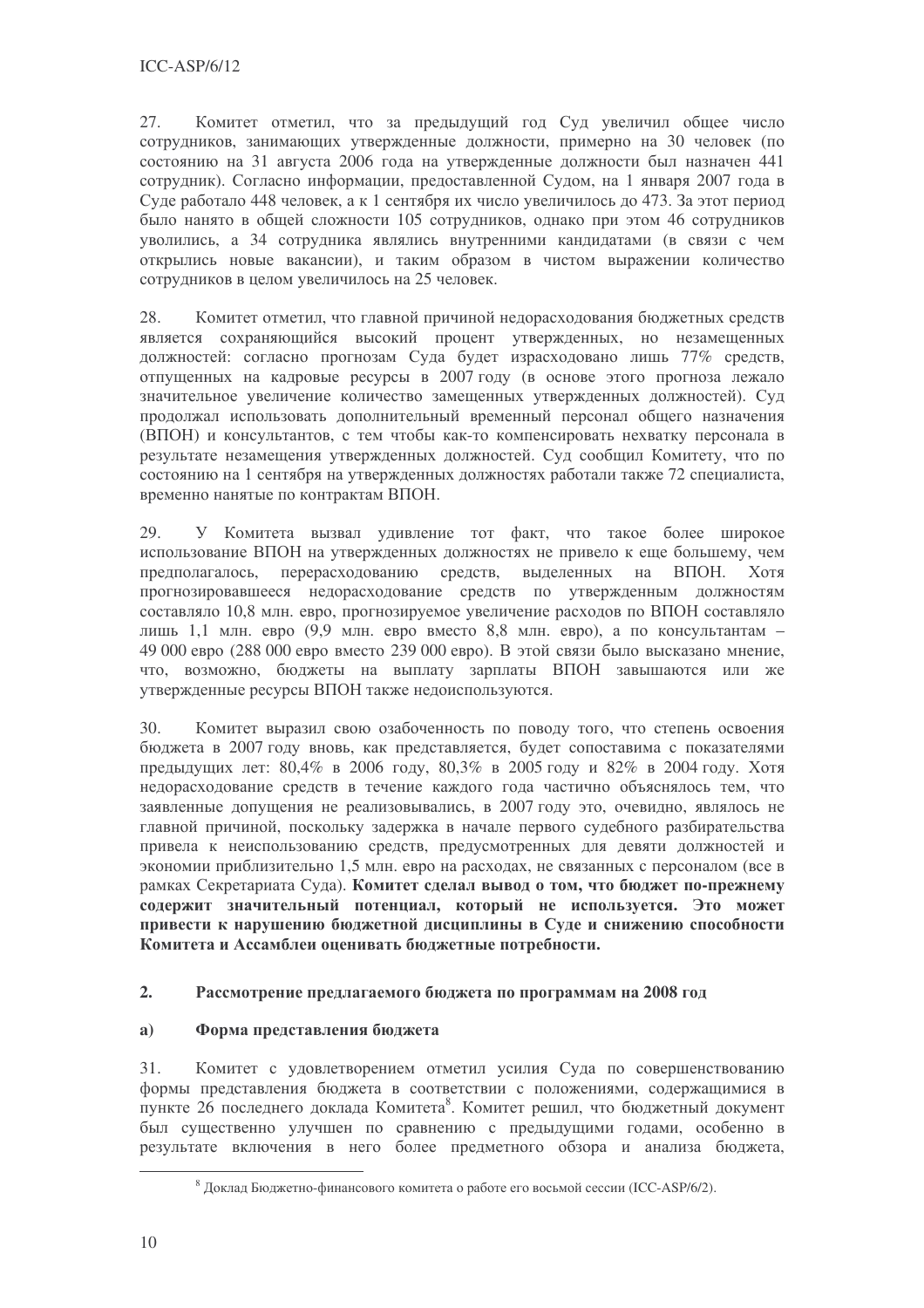объединения многих мелких подпрограмм и более серьезного обоснования потребностей в новых ресурсах. Комитет рекомендовал Ассамблее использовать формат предложенного бюджета на 2008 год также в 2009 году с коррективами, отражающими приведенные ниже замечания. Комитет отметил также, что с течением времени формат бюджета будет продолжать меняться, отражая изменения в самом Суде.

 $32<sub>1</sub>$ Тем не менее, Комитет сделал вывод, что работа, направленная на повышение качества бюджетного документа, должна продолжиться. В частности, Комитет отметил, что следует лучше проработать связь между Стратегическим планом и бюлжетом и что устное представление бюлжета в Комитете было в этом отношении сильнее, чем текст бюджетного документа. Комитет призвал также Суд продолжать совершенствовать обоснование единовременно испрашиваемых ресурсов и обеспечить проведение четкого различия между предлагаемыми новыми и существующими ресурсами.

Комитет вновь выразил озабоченность по поводу качества показателей 33. деятельности, используемых в бюджете, и отсутствия высококачественных показателей. С учетом по-прежнему существующих трудностей в области составления бюджета Суда, ориентированного на конкретные результаты, Комитет настоятельно рекомендует Суду разработать план осуществления мер по решению этих вопросов, которые должны стать неотъемлемым элементом культуры Суда. Это должно предполагать обеспечение профессиональной подготовки всех соответствующих руководителей и сотрудников Суда. Комитет решил вернуться к этому вопросу на своей следующей сессии, с тем чтобы рассмотреть ход подготовки бюджета на 2009 год, и просил Суд представить доклад о прогрессе в этой области.

#### $\mathbf{b}$ ) Предположения на 2008 год и деятельность в этом году

34. Комитет отметил, что объявленные предположения, заложенные в основу бюджета 2008 года, сопоставимы с предположениями на 2007 год; в частности, ожидается, что в течение всего года будет проходить судебное разбирательство одного дела. Комитет признал, что возможность проведения дополнительных судебных разбирательств зависит от ареста и передачи Суду лиц, на которых были выданы ордера на арест, и что для осуществления этих арестов требуется эффективное сотрудничество государств. Комитет был проинформирован о том, что Суд располагает лостаточными ресурсами для развития своего сотрудничества с государствами и что в настоящее время замещается ряд соответствующих должностей.

Комитет предсказать продолжительность судебного 35. признал, что разбирательства дела лица, находящегося в настоящее время под стражей, невозможно, особенно в свете большого количества сложностей и неопределенностей, связанных с проведением Судом первого судебного разбирательства. Тем не менее, Комитет призвал максимально настоятельно  $Cv$ повысить эффективность судопроизводства в соответствии со Статутом и интересами правосудия. поскольку прецеденты, созданные в ходе первого судебного разбирательства, будут иметь долгосрочные последствия для репутации и расходов Суда. Хотя Комитет не возражает против заложенного в основу бюджета предположения о том, что первое судебное разбирательство будет проходить в течение всего 2008 года, он выражает надежду, что судопроизводство завершится скорее. Он также настоятельно призывает Суд запланировать проведение второго судебного разбирательства с целью избежания, по мере возможности, дополнительных расходов и обеспечения максимального использования существующих ресурсов, особенно в Отделе обслуживания Суда.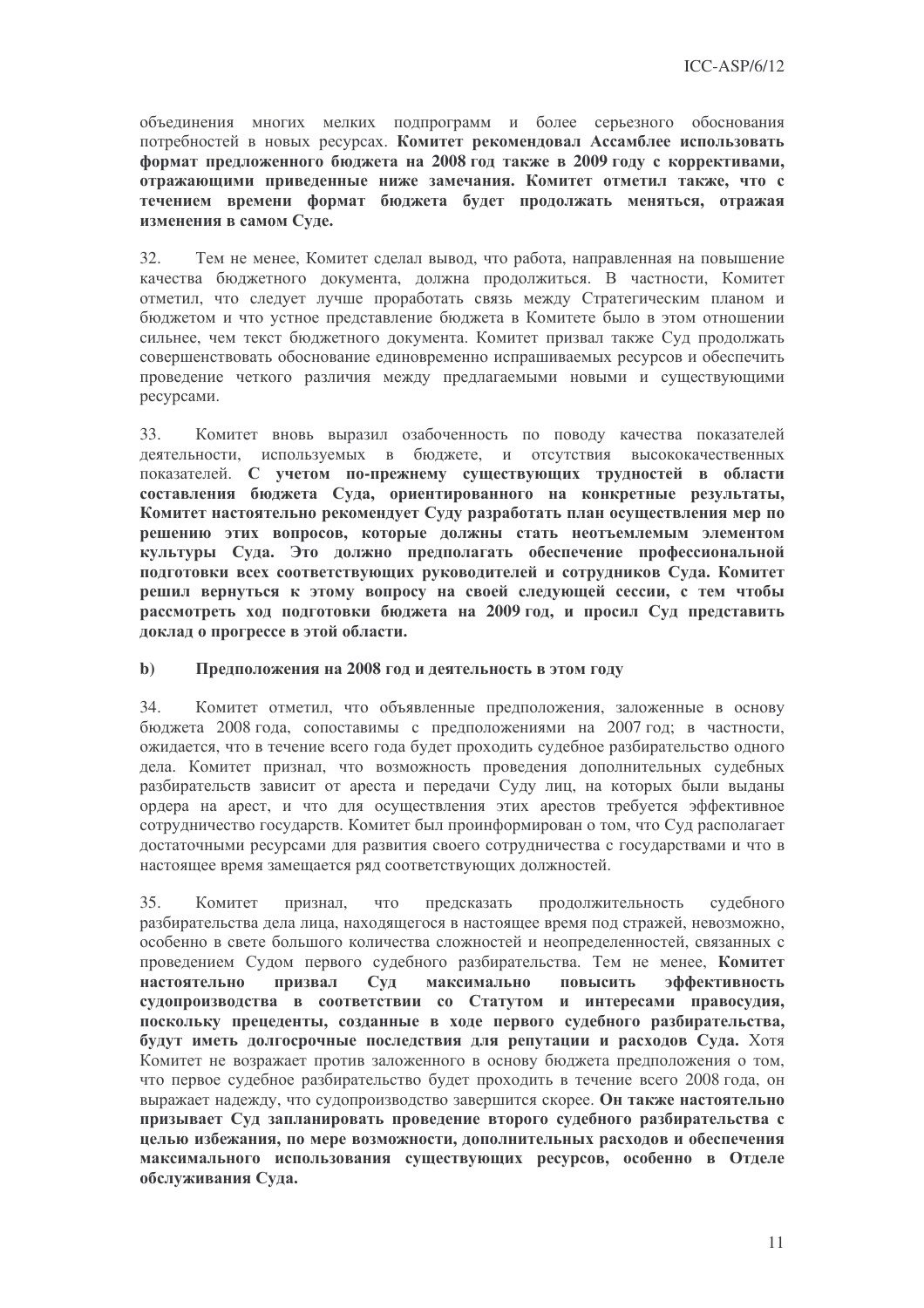36. Комитет приветствовал намерение Суда объявить людские ресурсы приоритетным направлением деятельности на 2008 год. Комитет согласился с тем, что политике Суда в области людских ресурсов должен придаваться высокий приоритет и ей должно уделяться пристальное внимание, особенно с целью разработки политики, которая способствовала бы привлечению и удержанию высококвалифицированных сотрудников.

#### $\mathbf{c}$ ) **Макроанализ**

37. Суд информировал Комитет о том, что на 2000 год им был предложен бюджет в размере 97,57 млн. евро, что на 8,7 млн. евро или 9,8% больше по сравнению с утвержденным бюджетом на 2007 год. Суд определил, что около 5,26 млн. евро или 5,9% дополнительных расходов обусловлены факторами, связанными с заложенными расходами, включая рост расходов на персонал, изменения нормы вакансии, реклассификацию должностей в течение 2007 года, более высокие расходы на временные помещения и расходы на пенсионный план для судей. Были также предусмотрены ассигнования на удовлетворение новых потребностей в размере 3,43 млн. евро или 3,9%, включая 2,09 млн. евро на расходы, связанные с потерпевшими и свидетелями, инфраструктурой на местах, безопасностью и правовой помощью.

38. Комитет отметил, что предложенный уровень бюджета на 2008 год превышает фактический уровень расходов в 2006 году на 51%, а уровень расходов, прогнозируемый на 2007 год - на 28%. Как и в прошлом году, Комитет согласился с тем, что при рассмотрении потребностей в лополнительных ресурсах на прелстоящий год целесообразнее руководствоваться фактическим уровнем исполнения, а не уровнем утвержденного бюджета. Сохраняющийся высокий уровень недорасходования средств подрывает способность Комитета и Ассамблеи надлежащим образом оценивать бюджет в целом. Хотя большая часть предлагаемых новых ресурсов предназначается для удовлетворения четко определенных новых потребностей и выполнения новых приоритетных задач, вызывает озабоченность доля неиспользуемого бюджетного потенниала.

39. Комитет решил, что использование термина «заложенные расходы» и определения «нулевого роста» может вести к искажению реальной картины, поскольку разграничение между расходами, контролируемыми и неконтролируемыми Судом, носит субъективный характер. Комитет также высказал мнение, что Суд несет ответственность за управление бюджетными средствами в целом и должен стремиться по мере возможности конкретно указывать сектора, в которых имеет место рост расходов. Сознавая, что Суд стремится выделить в особую категорию расходы, находящиеся за пределами его непосредственного контроля, Комитет выразил мнение, что применение этих терминов в настоящее время не способствует рассмотрению им бюджета Суда. В этой связи Комитет пришел к согласию относительного того, что термин «нулевой рост» должен согласно определению означать неизменную сумму ассигнований по какой-либо статье или по всему бюлжету. Термин «нулевой рост в реальном выражении» должен отражать тот факт, что бюджет увеличился только по причине инфляции или роста цен, тогда как основополагающие факторы остались неизменными. В тех случаях, когда воздействие решения, имеющего финансовые последствия, полностью реализуется только на второй год или позднее, его следует отражать как «предыдущее обязательство» или «будущее обязательство». В тех случаях, когда увеличение бюджета объясняется началом новых мероприятий или расширением масштабов текущих видов деятельности, должна делаться ссылка на «новые потребности».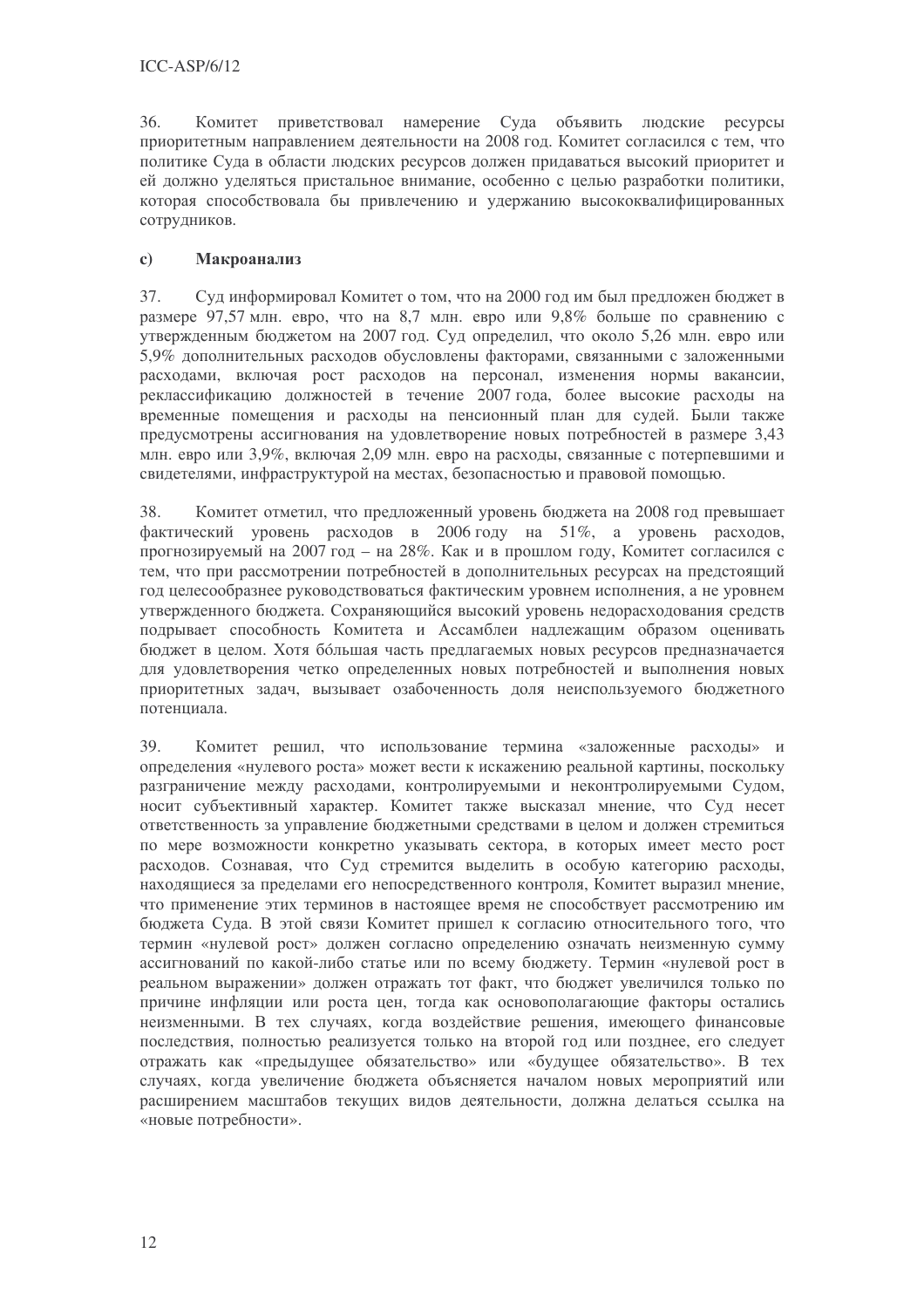#### $\mathbf{d}$ Общие расходы на персонал/инфляция

 $40.$ В проекте бюджета по программам на 2007 год Суд предложил увеличить общие ассигнования на 1.49 млн. евро с целью покрытия роста расходов по причине «инфляции». На своей седьмой сессии Комитет высказал мнение, что представленной информации было недостаточно для того, чтобы судить об обоснованности такого увеличения бюджета, и рекомендовал покрыть этот рост за счет текущих ассигнований на персонал с учетом существенного недорасходования средств по этой статье<sup>9</sup>. На своей пятой сессии Ассамблея согласилась с Комитетом в том, что «эту рекомендацию Комитета следует утвердить в качестве общего сокращения расходов по бюджету, которое является желательным ввилу нынешних конкретных обстоятельств и не должно рассматриваться в качестве общей политики по вопросам покрытия расходов, обусловленных инфляцией»<sup>10</sup>.

41. В предлагаемом бюджете по программам на 2008 год Суд более точно описывал эти расходы как «расходы общей системы», которые составляют 2,74 млн. евро, и предоставил Комитету дополнительную информацию. Комитет и Суд подробно обсудили этот вопрос, после чего Комитет высказал свои замечания, которые приводятся ниже.

 $42.$ «Расходы общей системы» в предлагаемом бюджете по программам на 2008 год остоят из стандартных расходов по окладам<sup>11</sup>, рассчитанных для Организации Объединенных Наций и других организаций общей системы Комиссией по международной гражданской службе (КМГС). Стандартные расходы по окладам рассчитываются с учетом среднего базового оклада для каждого разряда в категориях специалистов и общего обслуживания, к которому прибавляются корректива по месту службы, коэффициент общих расходов на персонал и надбавка на представительские расходы. Поскольку оклады в рамках общей системы рассчитываются в долларах Соединенных Штатов (США), система коррективов по месту службы предназначена для уравнивания покупательной способности средств, получаемых в виде оклада в долларах США в Нью-Йорке, и окладов, выплачиваемых в других валютах в других местах службы (в данном случае в Гааге). Как таковая эта система включает прогнозируемые изменения в стоимости жизни в Гааге и Нью-Йорке, а также колебания обменного курса доллара США по отношению к евро.

Соответственно, Комитет решил, что поскольку Суд является частью 43. обшей системы и его сотрудники перечисляют взносы в пенсионный фонд Организации Объединенных Наций (в котором ценсии начисляются в долларах), произведенные Судом расчеты расходов по персоналу в предлагаемом бюджете на 2008 год являются обоснованными. Однако Комитет отметил также, что эта система является не вполне идеальной для организации, бюджет которой исчисляется в евро и в которой зарплата персонала выплачивается (за исключением отдельных сотрудников на местах) также в евро. Кроме того, прогнозы в отношении предполагаемых расходов на персонал по своему характеру не могут быть точными, и Сул, в отличие от Организации Объединенных Наций и некоторых организаций общей системы, не сообщает о фактическом уровне расходов общей системы в конце финансового периода. Еще не накоплено достаточного опыта для оценки того, соответствуют ли фактические расходы Суда на персонал коэффициенту общих расходов на персонал. Комитет отметил также, что эта система предполагает высокие административные

<sup>&</sup>lt;sup>9</sup> Официальные отчеты Ассамблеи государств-участников Римского статута Международного уголовного суда, пятая сессия, Гаага, 23 ноября - 1 декабря 2006 года (издание Международного уголовного суда, ICC-ASP/5/32) часть II. D. 6 (b), пункт 51.<br><sup>10</sup> Там же, часть II.D.1(b), пункт 19.

<sup>11</sup> Предлагаемый бюджет по программам Международного уголовного суда на 2008 год  $(ICC-ASP/6/8)$ , приложение V (d).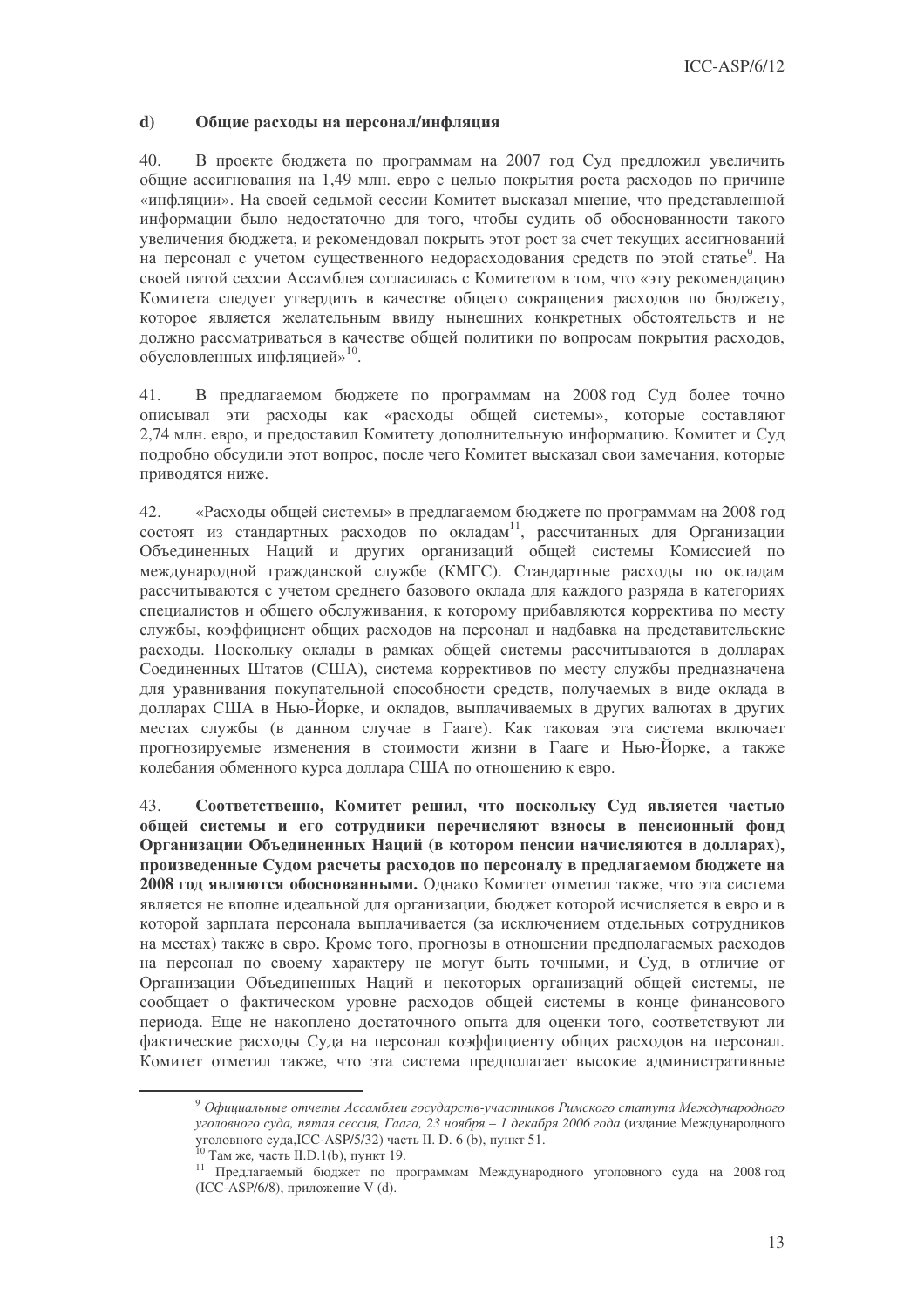издержки, поскольку ежемесячно требуется вносить изменения в уровни коррективов по месту службы и окладов всех сотрудников.

 $44.$ И наконец. Комитет просил Суд - в консультациях с Комиссией по международной гражданской службе - рассмотреть вопрос о том, возможно ли внесение в эту систему коррективов для конкретных органов, а также проанализировать передовые методы, используемые другими международными организациями в рамках общей системы. Комитет просил Суд представить доклад по этому вопросу на его следующей сессии.

Комитет отметил, что корректировка расходов на персонал (описанная выше) 45. отражает изменения в ценах и обменных курсах наряду с другими компонентами. Он отметил, что систематических коррективов в связи с другими изменениями цен или обменных курсов не вносится за исключением путевых расходов, которые рассчитываются на основе предполагаемого роста стоимости проезда в 2008 году. Комитет просил Суд в последующие годы разъяснять изменения в расходах на персонал в приложениях к предлагаемым бюджетам по программам и согласился с тем, что пока нет необходимости в систематических корректировках, которые отражали бы любые другие изменения в уровнях инфляции или обменных курсах в течение одного бюджетного периода по сравнению с другим.

#### $e)$ Задержки в найме персонала и нормы вакансии

 $46.$ Комитет внимательно изучил темпы найма персонала за прошедший год. Он пришел к выводу, что имеющийся у Суда потенциал в секторе найма персонала, очевидно, является недостаточным даже для достижения прогнозируемого уровня - к концу 2007 года должно быть замещено 555 должностей. Чистые темпы найма персонала на начало сентября в 2007 году в среднем составляли около трех сотрудников в месяц. Для того чтобы достичь к 31 декабря уровня в 555 сотрудников, потребуется ускорить темпы найма персонала примерно на 20 сотрудников в месяц, т. е. в семь раз повысить производительность служб найма. Однако даже если Суду удастся к концу года достичь уровня в 555 сотрудников, 92 должности из всех должностей, утвержденных на 2007 год, так и не будут заполнены. Суду таким образом придется нанять сотрудников для замещения 92 существующих должностей, к которым следует добавить все новые должности, утвержденные Ассамблеей на 2008 год.

47. Комитет просил Суд разъяснить причины задержек в процессе найма персонала и недостаточного прогресса в области заполнения вакантных должностей. Суд сообщил, что задержки имели место по разным причинам и на разных этапах процесса найма персонала, включая:

- подготовку описания должностных обязанностей; a)
- $b)$ нехватку у руководящих сотрудников времени для проведения работы, связанной с наймом персонала (многие из них испытывают дефицит времени не в последнюю очередь по причине наличия вакантных должностей);
- оценку и отбор заявлений в Секции людских ресурсов (в некоторых  $\mathcal{C}$ ) случаях количество заявлений весьма велико);
- создание и планирование заседаний комиссий по проведению  $\mathbf{d}$ собеселований: и
- создание и планирование заседаний комиссий по отбору.  $e)$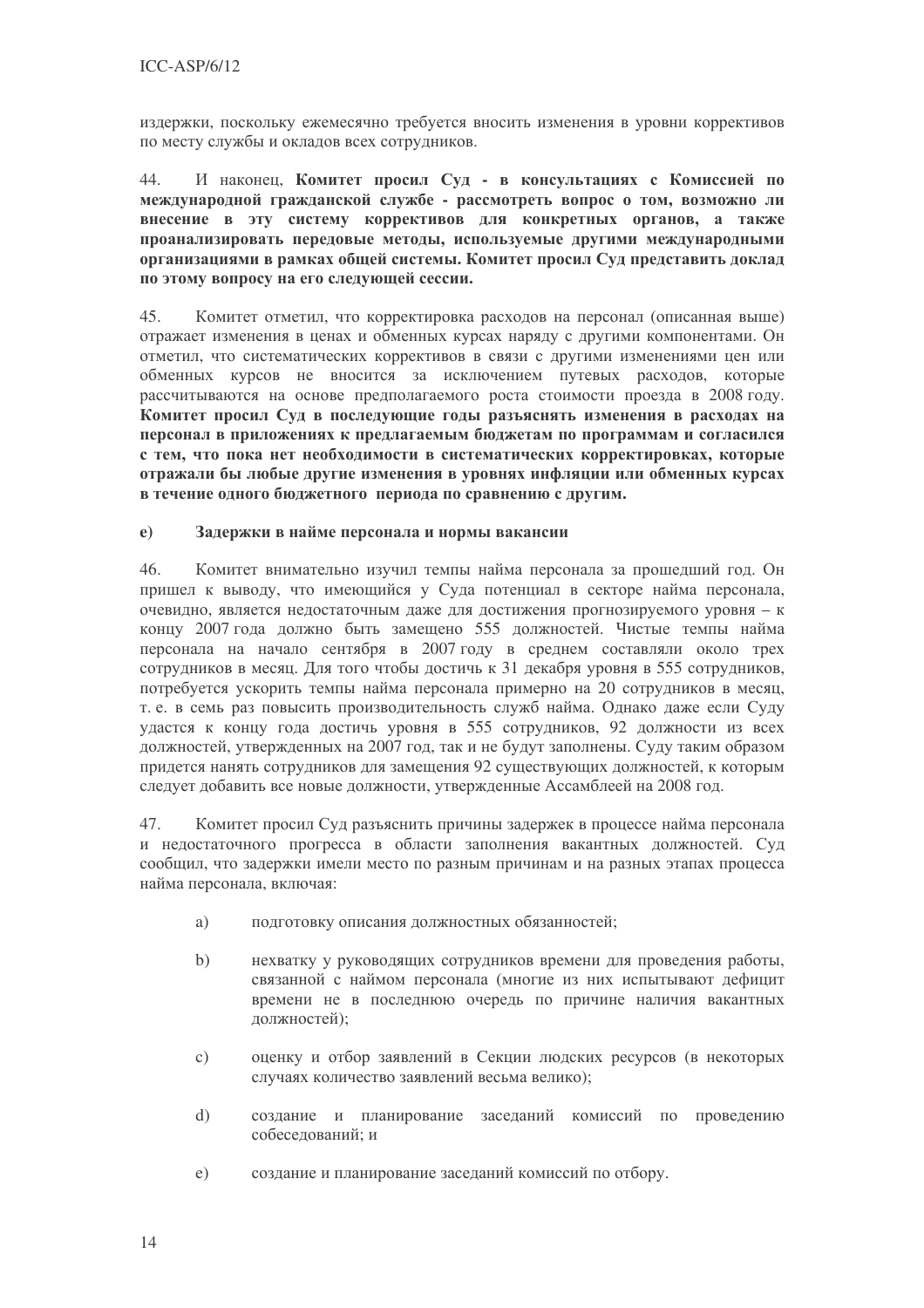48. В начале 2007 года был предпринят ряд попыток сократить административные задержки, однако Комитет не смог отметить сколь либо существенного ускорения чистых темпов найма персонала в результате внесенных изменений. Кроме того, Суд сообщил, что увеличение количества покидающих Суд сотрудников и замещение их лолжностей внутренними канлилатами привело к снижению чистого уровня найма персонала.

С учетом серьезных текущих трудностей в работе по замещению вакантных 49 должностей Комитет рекомендовал Суду предпринять безотлагательные и решительные действия с целью увеличения своего общего потенциала в секторе найма персонала. Комитет рекоменловал, чтобы эти лействия включали оптимизацию процесса провеления собеселований и отбора канлилатов. сокращение объема административной работы в Секции людских ресурсов, выделение дополнительных ресурсов для проведения работы по найму персонала и обеспечение того, чтобы руководящие сотрудники придавали больший приоритет работе по заполнению вакантных должностей. Комитет рекомендовал далее руководителям органов и впредь нести ответственность за отбор сотрудников и обеспечение применения критериев высоких стандартов эффективности, компетентности и добропорядочности при найме персонала, принимая во внимание основные правовые системы стран мира, а также принципы справедливого географического распределения и справедливой представленности женщин и мужчин. Комитет принял решение продолжить рассмотрение процесса найма персонала Судом на его следующей сессии в контексте рассмотрения политики в области людских ресурсов и регулирования карьерного роста и просил Суд представить доклад с подробным описанием всех аспектов процесса найма и его усилий по повышению темпов найма.

 $50<sub>1</sub>$ Комитет настоятельно рекомендовал скорректировать нормы вакансии по утвержденным должностям в бюджете, с тем чтобы довести их до уровня, соразмерного вероятным нормам найма дополнительного персонала. Это приведет к снижению ассигнований на 2008 год до более реального уровня и позволит таким образом искоренить главную причину продолжающегося недорасходования средств. Однако это не повлияет на утвержденное штатное расписание и позволит Суду постепенно создать к концу 2008 года уже предусмотренный в бюджете потенциал. В Результате бюджетные потребности на 2008 год сократятся до более реального уровня, хотя в 2009 году государствам-участникам следует ожидать соответствующего увеличения, если Суд успешно заполнит утвержденные должности.

При том допущении, что Суд примет безотлагательные и срочные меры по  $51.$ увеличению темпов найма персонала, Комитет рекомендовал скорректировать норму вакансии на 18% для всех существующих должностей и на 50% для всех новых должностей, которые Ассамблея, возможно, утвердит на 2008 год. Темпы в размере 18% будут обеспечивать постепенное заполнение всех уже утвержденных лолжностей со средней скоростью 10.8 в месяц начиная с сентября 2007 года по лекабрь 2008 года. Эта рекомендация основывается на том допушении, что Суд сумеет в три - четыре раза увеличить темпы найма нового персонала по сравнению с темпами, достигнутыми до настоящего времени в 2007 году, что, по мнению Комитета, является амбициозной, но выполнимой задачей в случае принятия безотлагательных мер. Комитет рекомендовал, чтобы размеры такой корректировки расходов по персоналу в рамках каждой основной программы распределялись с учетом конкретного распределения вакансий в рамках каждой такой программы и ее планов найма персонала.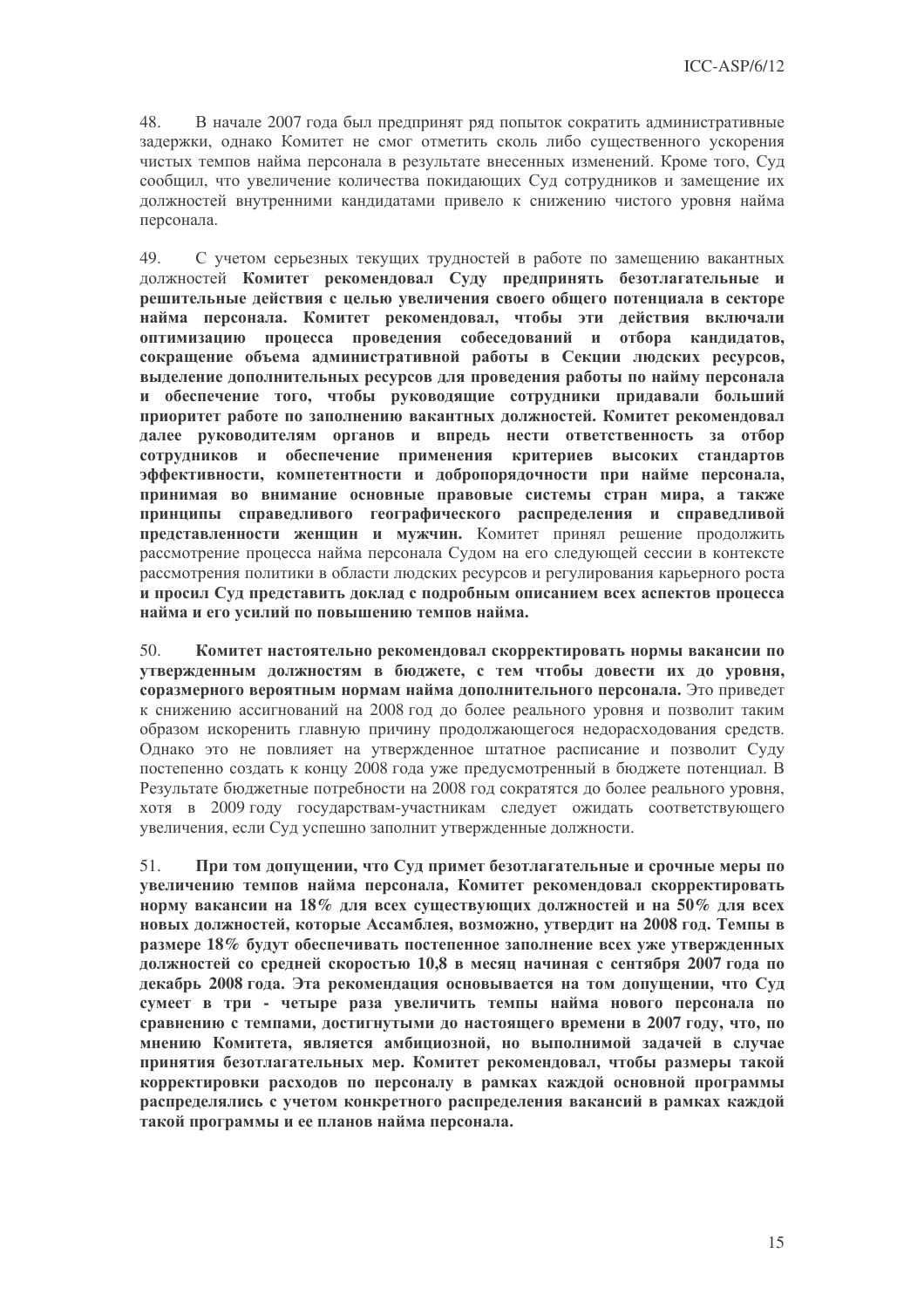52. Комитет рекомендовал далее Суду определить, какие должности более не требуются, и предложить ликвидировать их в предлагаемом бюджете по программам на 2009 год.

#### $f$ Основные новые потребности

Комитет приветствовал включение в общее описание бюджета потребностей, 53. связанных с потерпевшими и свидетелями, инфраструктурой на местах, безопасностью и правовой помощью, в качестве новых потребностей в рамках предлагаемого бюджета по программам и в целом поддержал предложения о выделении дополнительных ресурсов для этих секторов. Однако Комитет рекомендовал Суду в следующем бюлжетном прелложении также лелать перекрестные ссылки на соответствующие программы, с тем чтобы легче прослеживалась связь между частями общего описания и конкретными разделами бюджета.

#### Фонд для покрытия непредвиденных расходов  $\mathbf{g}$ )

54. Комитет вновь заявил о том, что он понимает и поддерживает фонд для покрытия непредвиденных расходов в качестве механизма, предоставляющего Суду возможность удовлетворять непредвиденные потребности и избегать испрашивания средств на основе предположений, которые могут не материализоваться. Комитет приветствовал предложение Суда использовать этот фонд в случае дополнительных арестов при условии, что Суд будет прежде всего стремиться к максимально полному использованию имеющегося у него потенциала.

#### $h)$ Основная программа І: Судебные органы

#### 55 Комитет согласился с тем, что ресурсы, которые предлагается выделить для программ 1100 и 1200, обоснованы, и рекомендовал утвердить их.

56. Комитет напомнил, что на своей восьмой сессии он согласился с тем, что до лальнейших предложений внесения каких-либо  $\overline{00}$ увеличении объема предоставляемой юридической поддержки в Палатах Суду следует представить пересмотренную структуру штатного расписания<sup>12</sup>. Комитет отметил, что пересмотренная схема юридической поддержки в Палатах будет обеспечивать поддержку отдельным судьям и Палатам с выделением дополнительного персонала каждой Палате в целом вместо выделения сотрудников отдельным судьям. Любое дальнейшее расширение штатного расписания будет основываться на объеме выполняемой работы и потребностях.

Комитет приветствовал включение в программу 1200 показателей объема 57. работы. Комитет вновь полтверлил замечания, слеланные в локлале о работе его седьмой сессии<sup>13</sup>, и приветствовал «повышение эффективности судопроизводства» как одну из задач Палат в 2008 году. Он отметил, что Палаты будут разрабатывать в течение 2008 года показатели деятельности, и вновь подтвердил свое мнение о том, что для Палат необходимо сформулировать приемлемые и поддающиеся измерению показатели леятельности.

<sup>&</sup>lt;sup>12</sup> Доклад Бюджетно-финансового комитета о работе его восьмой сессии (ICC-ASP/6/2), пункт 73.  $13$  Официальные  $\int$  государств-участников отчеты Ассамблеи Римского cmamyma Международного уголовного суда, пятая сессия, Гаага, 23 ноября - 1 декабря 2006 года (издание Международного уголовного суда, ICC-ASP/5/32), часть II.D.6 (b), пункт 54.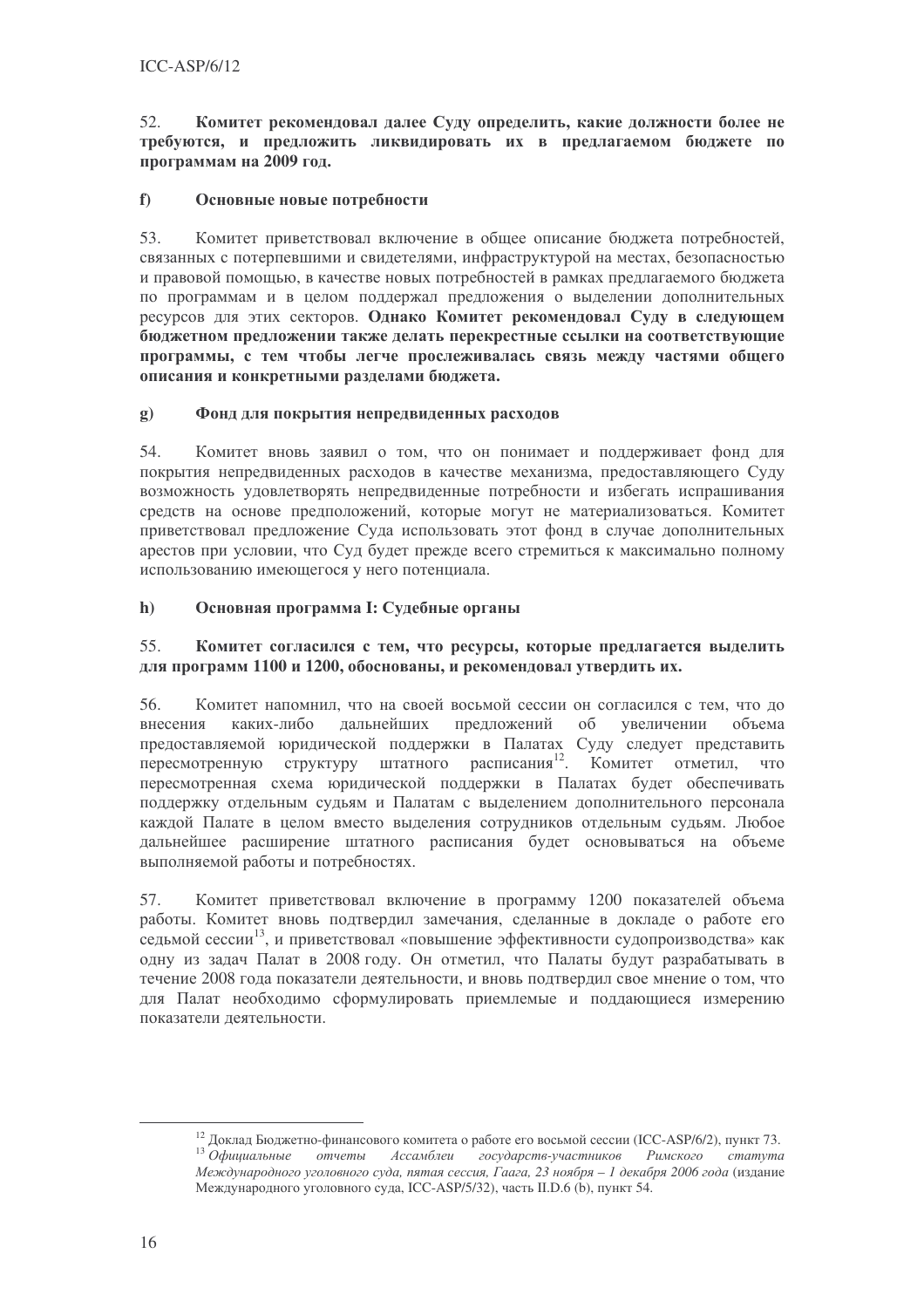58. При рассмотрении Основной программы I Комитет отметил тенденцию рассматривать консультативные услуги как регулярные средства, не требующие всестороннего обоснования, и отметил, что это характерно и для других разделов бюджета. Комитет вновь подтвердил свое мнение о том, что средства на консультативные услуги не должны автоматически выделяться каждый год и что сокращение предлагаемых ресурсов не следует рассматривать как «экономию».

#### $i)$ Основная программа II: Канцелярия Прокурора

59. Комитет поблагодарил Суд за четкое представление предлагаемого бюджета Канцелярии Прокурора, корректировку ресурсов с учетом изменений в приоритетах и обстоятельствах и выявленные возможности повышения эффективности. Он также приветствовал общий обзор, который содержится в пунктах 88-95 и является хорошим кратким изложением общих изменений в бюджете Основной программы II. Комитет согласился с тем, что ресурсы, которые предлагается выделить Канцелярии Прокурора, обоснованы, и рекомендовал утвердить их.

Комитету сообщили, что Прокурор информировал Бюро о том, что не будет  $60.$ предлагать на шестой сессии Ассамблеи назначить нового заместителя Прокурора. Таким образом, поскольку в течение 2008 года назначение произвести будет невозможно, Комитет рекомендовал отразить эту должность в бюджете с нулевыми расходами в 2008 году. Средства следует вновь включить в предлагаемый бюджета по программам на 2009 год, если будет принято решение назначить нового заместителя Прокурора.

#### $\mathbf{i}$ Основная программа III: Секретариат Суда

В связи с программой 3100 (Канцелярия Секретаря) Комитет 61. рекомендовал утвердить предлагаемую должность составителя/редактора С-3 (пункт 203). Комитет согласился с тем, что эта должность повысить способность Суда справляться с увеличившимся объемом работы, создаваемой Ассамблеей, Гаагской рабочей группой и Комитетом, включая подготовку хороших качественных докладов. По этой же причине Комитет настоятельно призвал Суд заполнить вакантную должность сотрудника по внешним связям С-5.

62. В связи с подпрограммой 3140 (Секция по охране и безопасности) Комитет поддержал создание дополнительного потенциала для обеспечения безопасности на местах и рекомендовал Ассамблее утвердить большую часть кадровых и некадровых ресурсов. Однако, по мнению Комитета, создание должности С-2 аналитика по вопросам безопасности как постоянной должности за счет основных ресурсов недостаточно обосновано, поскольку за счет базовых ресурсов уже финансируется 40 постоянных должностей. Поэтому Комитет рекомендовал, чтобы должность аналитика уровня С-2 и дальше финансировалась за счет средств ВПОН и чтобы Суд вернулся к этому вопросу в своем следующем предлагаемом бюджете по программам, имея четкие показатели объема работы для Секции по охране и безопасности.

Комитет отметил, что Суд по-прежнему требует досмотра всех лиц, входящих в 63. здание «Арк», и что это требует значительных ресурсов для сотрудников безопасности. Комитет также отметил мнение Суда о том, что в каждом из его временных помещений должны обеспечиваться те же стандарты безопасности, что и в здании «Арк». Хотя Комитет по-прежнему решительно поддерживает активные меры безопасности в Суде, основанные на экспертных оценках угроз и рисков, он поинтересовался, можно ли применять более выборочный подход к досмотру людей, входящих в здание «Арк». Если бы Суд досматривал только посетителей и не досматривал всех своих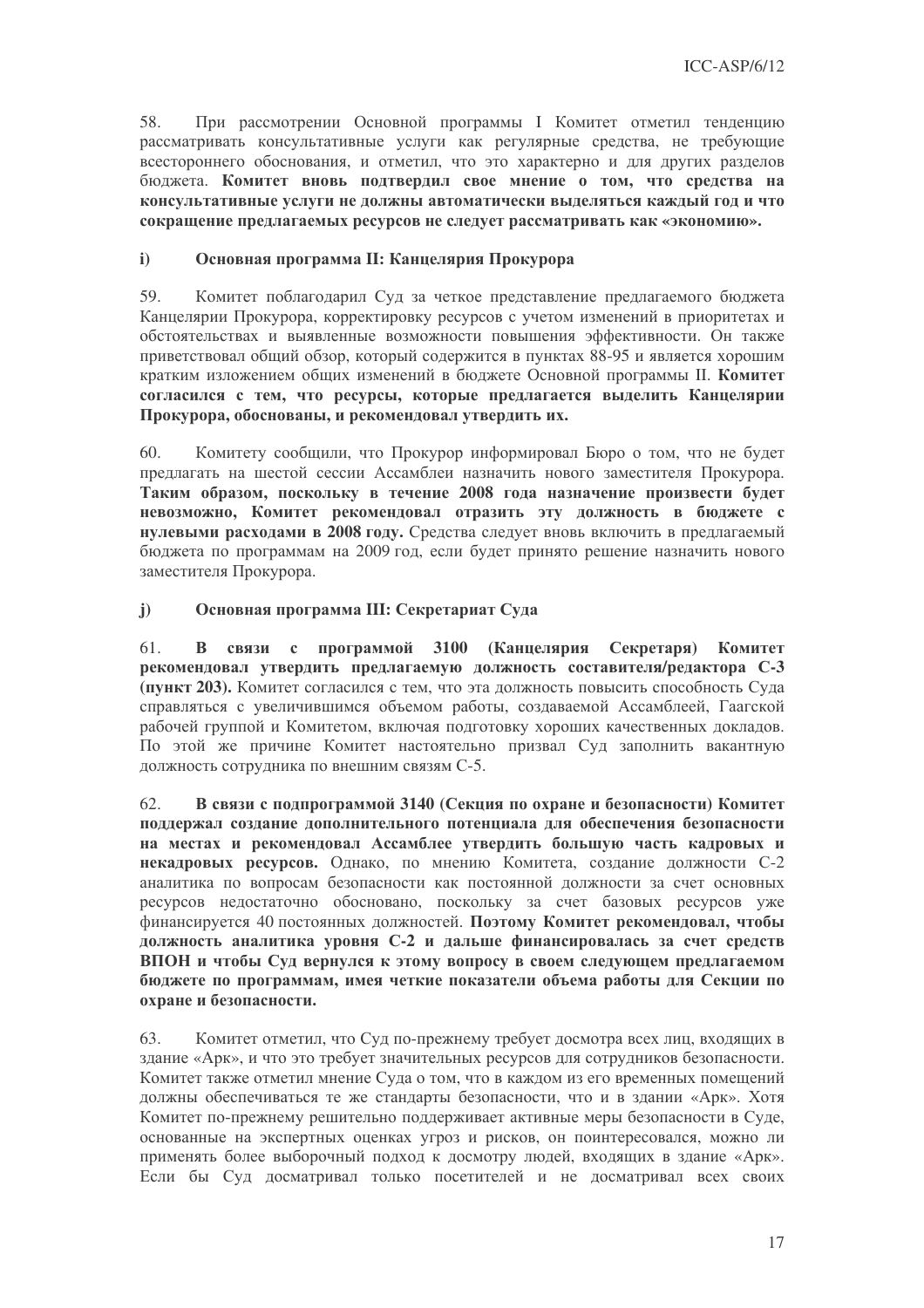собственных сотрудников (зачастую по несколько раз в день), то можно было бы достичь значительной экономии. Комитет признал, что когда в здании находятся лица, содержащиеся под стражей, или проходят судебные разбирательства, могут потребоваться более жесткие меры безопасности, и отметил, что этого можно было бы достичь путем дополнительного контроля на предмет безопасности на входах в залы судебных заседаний. Комитет просил Суд и дальше изучать и определять требования безопасности на основе экспертных оценок угроз и рисков, с Суд, с учетом необходимости эффективного которыми сталкивается использования ресурсов.

В связи с программой 3200 (Отдел общего алминистративного 64. обслуживания) Комитет рекомендовал утвердить предлагаемую должность младшего сотрудника по людским ресурсам С-2 (пункт 236). Кроме того, Комитет подтвердил, что работа Секции людских ресурсов имеет большое стратегическое значение для Суда в свете необходимости повышать темпы набора персонала и задач разработки политики в области людских ресурсов, которая в большей мере отвечала бы условиям функционирования и работе Суда.

65. Комитет согласился с тем, что ассигнования на путевые расходы членов Комитета в связи с неофициальными совешаниями в Суле слелует включить в бюлжет Секретариата Ассамблеи, и поэтому рекомендовал соответственно перенести сумму в размере 2 581 евро<sup>14</sup>.

66. В связи с программой 3300 (Отлел обслуживания Сула) Комитет отметил, что Суд испрашивает в общей сложности 116 должностей и 1154 000 евро для ВПОН и временной помощи в связи с проведением одного судебного разбирательства. В предлагавшемся бюджете на 2006 год для Отдела испрашивалось 119 должностей и 501 000 евро для проведения одновременно двух судебных разбирательств. Комитет выразил озабоченность в связи с тем, что Отдел заявляет о снижении своей способности обслуживать судебные разбирательства несмотря на увеличение ресурсов (невзирая на тот факт, что объем работы Группы по делам потерпевших и свидетелей в этот период увеличился).

В связи с подпрограммой 3330 (Секция по вопросам содержания под стражей) 67. Комитет информировали, что ассигнования предусматриваются для поездки семьи лица, содержащегося под стражей, в Гаагу. Суд сообщил, что в ответ на рекомендацию Международного комитета Красного креста Секретарь принял решение о том, что Суд будет покрывать путевые расходы семей нуждающихся лиц, содержащихся под стражей, с тем чтобы они могли навестить их в Гааге. Это решение является политическим и не имеет прецедентов в других международных уголовных трибуналах. Комитет отметил, что это может стать дорогостоящим мероприятием, поскольку в будущем количество лиц, содержащихся под стражей, возрастет, и рекомендовал Ассамблее рассмотреть соответствующий политический вопрос и периодичность, с которой такие поездки должны финансироваться из бюджета Суда.

68. В связи с подпрограммой 3340 (Секция устного и письменного перевода Суда) Комитет выразил обеспокоенность по поводу роста расходов на работу по устному и письменному переводу несмотря на отсутствие судебных разбирательств. Комитету сообщили, что Секция выполняет работу для ряда других сфер деятельности Суда. Комитет согласился с тем, что целесообразно в максимальной степени централизовать

<sup>&</sup>lt;sup>14</sup> Комитет рекомендовал перевести эти средства из подпрограммы 3210: Канцелярия Директора (предлагаемый бюджет по программам Международного уголовного суда на 2008 год (ICC-ASP/6/8), пункт 232).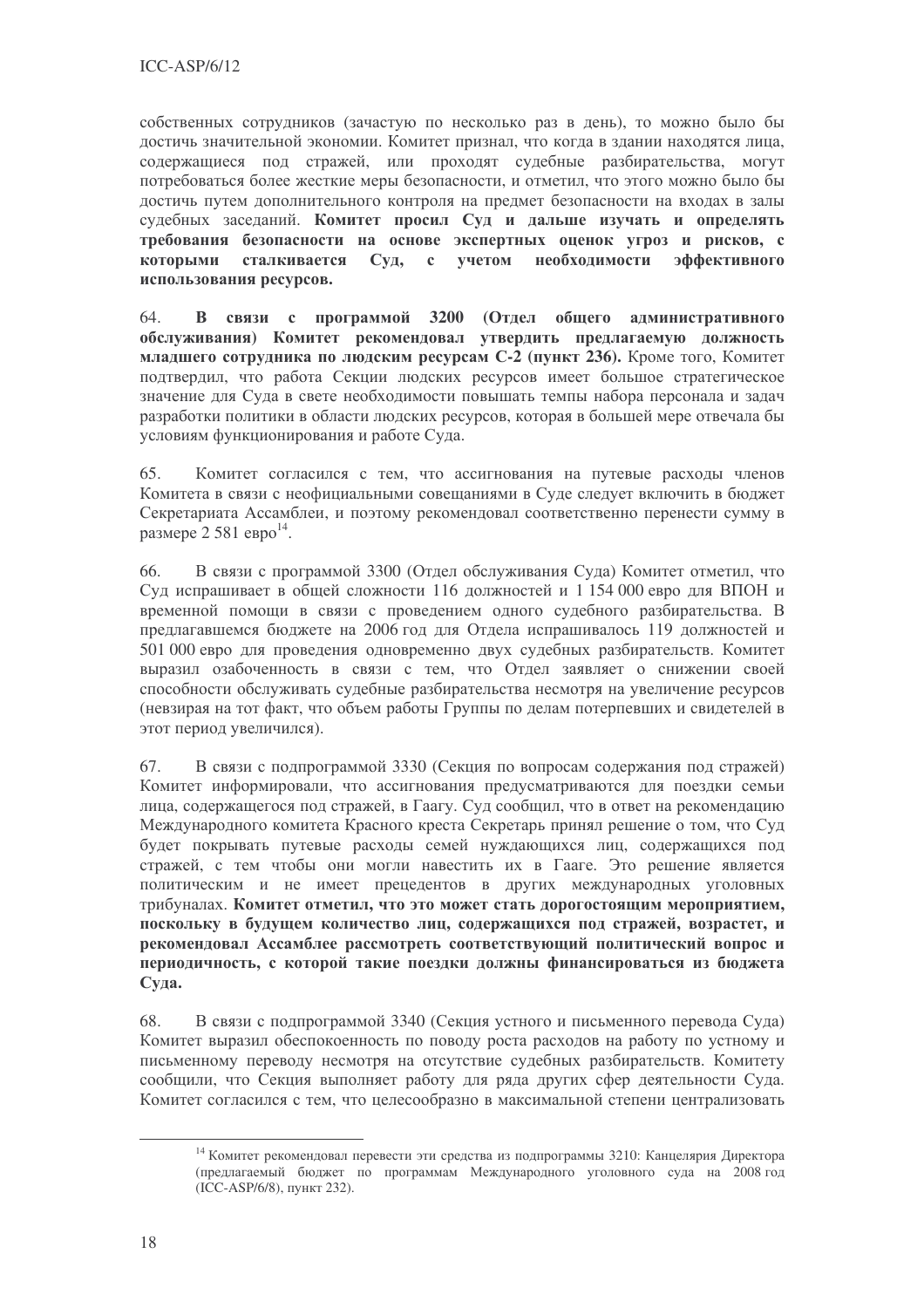функции по устному и письменному переводу, однако, по его мнению, руководители, ответственные за создание объемов работы, должны отвечать и за регулирование соответствующих расходов. Поэтому Комитет рекомендовал Суду рассмотреть вопрос о распределении расходов на такую работу по соответствующим областям в предлагаемом бюджете по программам на 2009 год и обеспечить отчетность руководителей за расходование таких средств.

Кроме того, Комитет не уверен в необходимости увеличения в этих 69 обстоятельствах средств на ВПОН на 59 300 евро и рекомендовал не утверждать это увеличение. Комитет высказал мнение, что это сокращение можно было бы компенсировать с помошью усилий, направленных на упорядочение письменных переводов, запрашиваемых в других сферах деятельности Суда.

Кроме того, Комитет выразил озабоченность по поводу низких норм 70. письменного перевода, установленных Судом, и увеличения бремени, которым расходы на письменный перевод ложатся на бюджет Суда. Комитет рекомендовал изучить варианты передачи работы по письменному переводу на внешний подряд с целью поиска более дешевых переводчиков, в частности для выполнения менее важной работы, и просил Суд представить Комитету на его следующей сессии доклад о вариантах передачи письменного перевода на внешний подряд. Комитет отметил, что Международный уголовный трибунал по бывшей Югославии и несколько других международных организаций достигли значительной экономии благодаря передаче функций по письменному переводу на внешний подряд.

 $71.$ В связи с программой 3400 (Секция общественной информации и документации) Комитет высоко оценил значительные усилия, прилагавшиеся для выполнения просьб Комитета и Ассамблеи путем разработки инструментов для оценки результатов информационно-просветительской деятельности и повышения качества показателей деятельности. Признавая трудность оценки информационнопросветительской деятельности, Комитет призвал Суд продолжать его работу над эффективными инструментами оценки и значимыми показателями деятельности. На нынешнем этапе Комитет приветствовал решение провести обследования и опросы для определения воздействия информационно-просветительской деятельности и отметил, что многие предлагаемые показатели по-прежнему описывают результаты. Комитет заявил о своей заинтересованности в более глубоком обсуждении этого вопроса в будущем, в том числе в ходе следующего обновления Стратегического плана информационно-просветительской деятельности.

В связи с программой 3500 (Отдел по делам потерпевших и адвокатов) Комитет 72. информировали о возможном объеме работы по оказанию юридической поддержки защите и обеспечению участия потерпевших. Несмотря на рекомендацию Комитета в поддержку увеличения масштабов юридической помощи<sup>15</sup>, Комитет выразил озабоченность по поводу быстро растущих смет расходов на оказание юридической помощи. Комитет отметил, что Суд решил разработать схему финансирования защиты неимущих обвиняемых, а также создать аппарат публичного защитника. Выделение средств как на частную, так и на публичную защиту в сочетании со сложностью судопроизводства в Суде может привести к возникновению беспрецедентного объема расходов. Хотя Комитет по-прежнему решительно поддерживает тот принцип, что неимущие обвиняемые имеют право на эффективную защиту, он считает, что Суд лолжен устанавливать тверлые и разумные прелелы на вылеление срелств на зашиту. По мнению Комитета, юридическая помощь по-прежнему представляет собой ту область, гле могут возникнуть значительные риски для финансов и репутации Суда.

<sup>&</sup>lt;sup>15</sup> Доклад Бюджетно-финансового комитета о работе его восьмой сессии (ICC-ASP/6/2), пункты 79-82.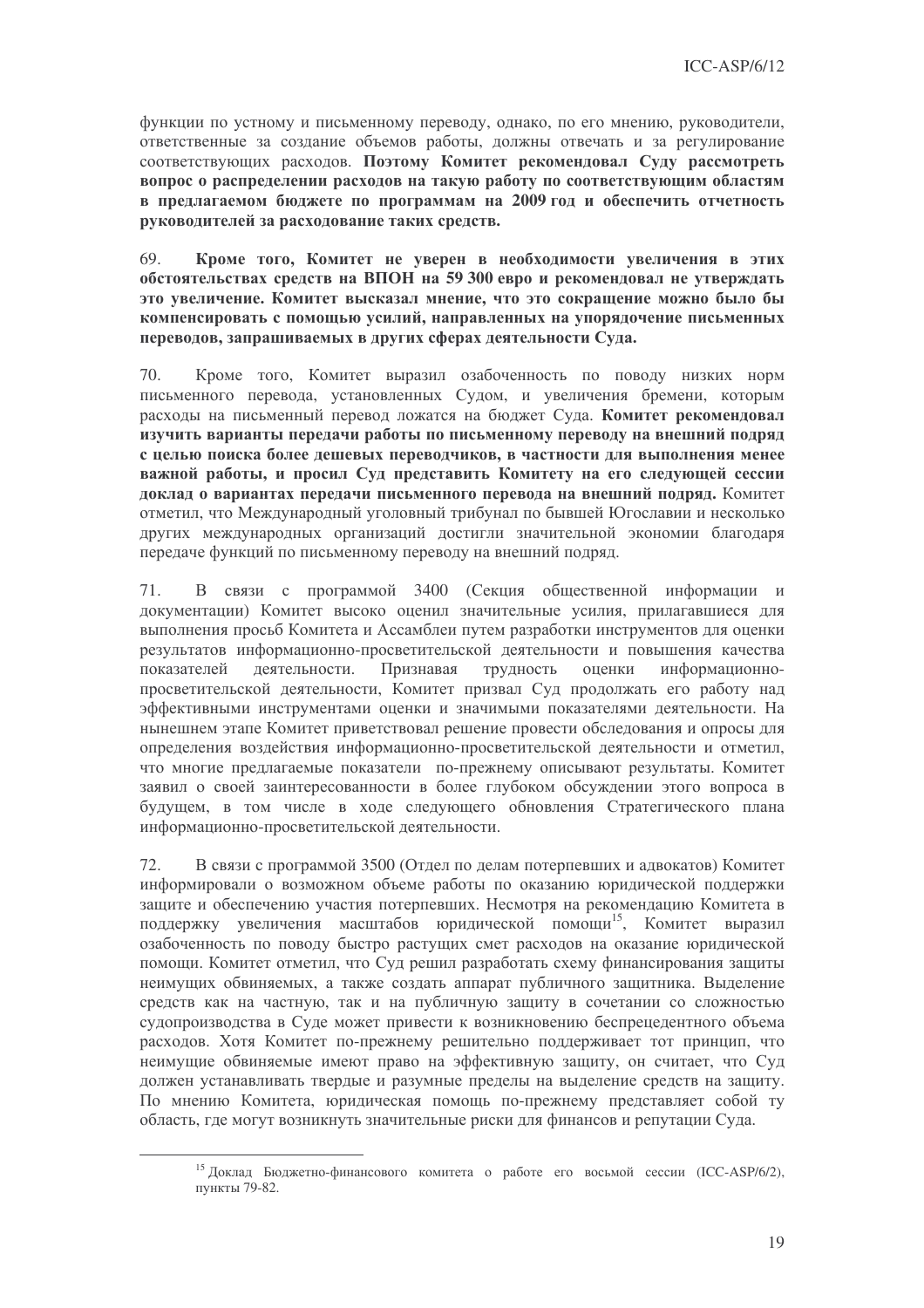73. Комитет особо отметил необходимость тщательно и скрупулезно изучать заявления обвиняемых лиц об их бедственном положении. В этой связи Суду важно обеспечить использование имеющихся у него ресурсов для поиска активов. Поэтому Комитет с разочарованием узнал, что финансовый следователь на утвержденную должность еще не назначен, хотя лицо было принято на работу по контракту ВПОН. Комитет отметил, что приемлемым дополнительным средством приобретения опыта в выполнении этой функции в будущем могло бы стать выделение финансовых средств для привлечения экспертов в качестве консультантов. Комитет отметил, что любые дополнительные услуги, которые потребуются в 2008 году, можно было бы финансировать за счет бюджетных средств, выделяемых на услуги по контрактам. Кроме того, Комитет предложил Суду рассмотреть вопрос о том, как можно было бы наилучшим образом выполнять и финансировать эту функцию в долгосрочной перспективе, и просил его представить Комитету доклад по этому вопросу на его следующей сессии.

74. Комитет отметил, что Отдел по делам потерпевших и адвокатов к 31 июля израсходовал только 29% выделенных ему ресурсов, связанных с ситуациями. Ему сообщили, что 459 028 евро связаны с задержкой начала первого судебного разбирательства. Комитет отметил, что даже с учетом этой задержки Отдел попрежнему не в полной мере расходует средства и в то же время добивается 16,6-процентного увеличения своего бюджета. В этих обстоятельствах Комитет не уверен в том, что в 2008 году потребуются все предлагаемые ресурсы, и рекомендовал не утверждать увеличение средств на услуги по контрактам для оказания юридической помощи (321 500 евро) и должность адвоката С-4 по линии ВПОН. Комитет высказал мнение, что при существующем объеме бюджета Суда должно быть достаточно ресурсов для удовлетворения этих потребностей в 2008 году.

#### $\bf k$ Основная программа IV: Секретариат Ассамблеи государств-участников

Комитет отметил, что Основная программа IV состоит из двух подпрограмм: 75 бюджет для конференций (программа 4100) и бюджет для Секретариата (4200), которые ежегодно варьируются в зависимости от места проведения и продолжительности сессий Ассамблеи. Расходы на аренду помещений, услуги по обеспечению безопасности, поездки сотрудников Секретариата и другие расходы кажлый год меняются.

76. Комитет отметил, что более активное обсуждение в Ассамблее и ее вспомогательных органах бюджетных и административных вопросов привело к возникновению значительных новых потребностей и росту объема работы Секретариата. Комитет согласился, что было бы целесообразно создать дополнительную должность сотрудника по финансовым и административным вопросам уровня С-4 для оказания Ассамблее, Гаагской рабочей группе и Комитету специализированной помощи в бюджетных, алминистративных вопросах и вопросах, связанных с помещениями. Это помогло бы уменьшить слишком большой объем работы и неоправданно длительное время, которое сотрудники в настоящее время проводят в Секретариате. Комитет рекомендовал Ассамблее утвердить новую должность для выполнения этой задачи, которая будет финансироваться в бюджете на уровне С-4. Если Ассамблея согласится с этой рекомендацией, Комитет также рекомендовал компенсировать расходы путем ликвидации вакантной должности помощника по финансовым вопросам ОО-ВР уровня О-6.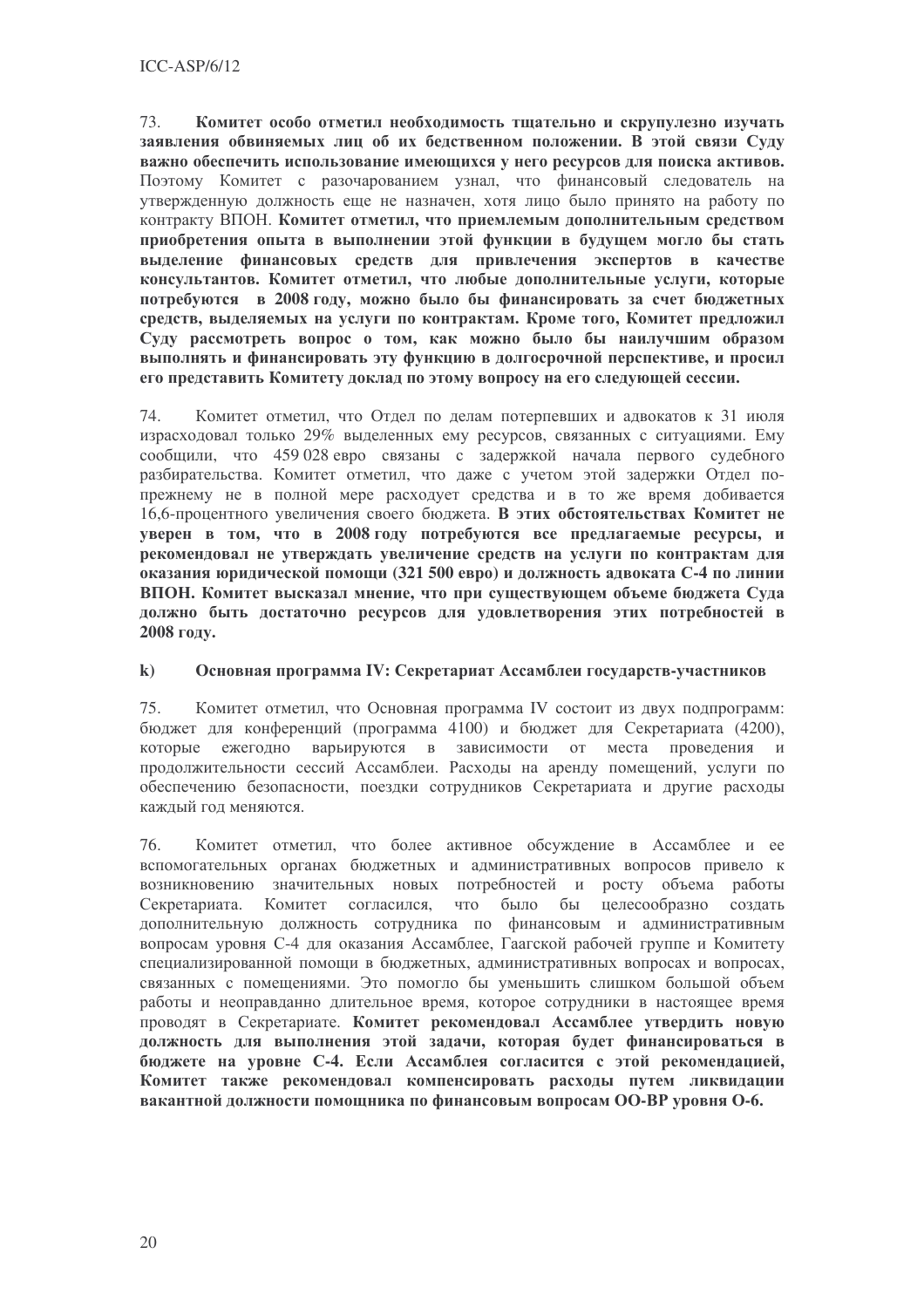#### $\mathbf{I}$ Основная программа V: Инвестиции в помещения Суда

77. В связи с программой 5100 (Временные помещения) Комитет отметил, что по состоянию на 31 июля использована очень небольшая часть вылеленных ресурсов только 126 000 евро, или 7,1% освоения бюджета. Комитет напомнил, что бюджет готовился при том предположении, что будут выделены здания из сборных конструкций, однако этого не произошло. Минимальное использование программных средств показало, что другие допущения в отношении расходов, связанных со зданием «Хофторен», также не реализовались. Комитет приветствовал информацию принимающего государства и Суда о том, что принимающее государство покрыло лополнительные расходы, связанные с временными помешениями в «Хофторен», и заявление о том, что принимающее государство покроет также значительные новые расходы по зданию «Хаагсе Весте».

78. Комитет пришел к выводу, что Суду вряд ли потребуется значительная часть из примерно 2,5 млн. евро, предложенных для временных помещений. В частности, Комитет отметил, что выделения 750 000 евро на инвестиции в обеспечение безопасности в «Хаагсе Весте» не потребуется, поскольку принимающее государство обеспечивает одинаковую безопасность в зданиях «Арк» и «Хофторен» и должно лелать то же самое и в «Хаагсе Весте» в рамках своего обязательства предоставлять бесплатные помещения. Точно так же Комитет высказал мнение, что нет необходимости выделять дополнительные ассигнования в размере 70 000 евро на оборудование для обеспечения безопасности в «Хофторен», поскольку принимающее государство уже выполняет все связанные с безопасностью требования в этом месте. Комитет также согласился, что предлагаемые ресурсы на третье временное помещение неоправданны, поскольку еще нет никаких определенных договоренностей по третьему месту, и Комитет ожидает, что большая часть любых дополнительных расходов будет покрываться принимающим государством. И наконец, Комитет отметил, что дополнительные сотрудники службы технической помощи ИТ не должны предусматриваться в бюджете для здания «Хаагсе Весте», поскольку соответствующий объем работы может быть выполнен в рамках реорганизованного и расширенного Координационно-консультативного центра для пользователей. Комитет отметил замечания Суда относительно утраты взаимодействия, однако считает, что близкое расположение «Хаагсе Весте» и здания «Арк» должно свести любые потери до минимума. Комитет также счел, что было бы желательно включить ассигнования на временные помещения в соответствующие разделы, касающиеся Секретариата Суда.

#### 79. Поэтому Комитет **пекоменловал** прекратить осушествление этой программы, не утверждать затронутые выше статьи и включить оставшиеся ассигнования в соответствующие части бюджета Секретариата Суда.

80. В связи с программой 5200 (Постоянные помещения) Комитет отметил, что если Ассамблея примет решение создать новое управление, которое будет нести обшую ответственность за постоянные помешения, - роль Управления проекта будет связана с вопросами, касающимися требований пользователя. Комитет отметил, что согласно этому сценарию большая часть перечисленных функций (пункт 431) не будет выполняться Управлением проекта.

81. Комитет решил, что предлагаемые дополнительные должности экономиста по строительству С-4 и аудитора проекта С-3 не имеют отношения к функциям, предусмотренным в проекте механизмов руководства для постоянных помещений. Суд представил Комитету альтернативное предложение по должностям руководителя проекта С-3 (инженерные работы) и аудитора проекта С-3. Однако Комитет высказал мнение, что пересмотренное предложение также не имеет отношения к функциям, предусмотренным в проекте механизмов руководства. Комитет отметил, что оплата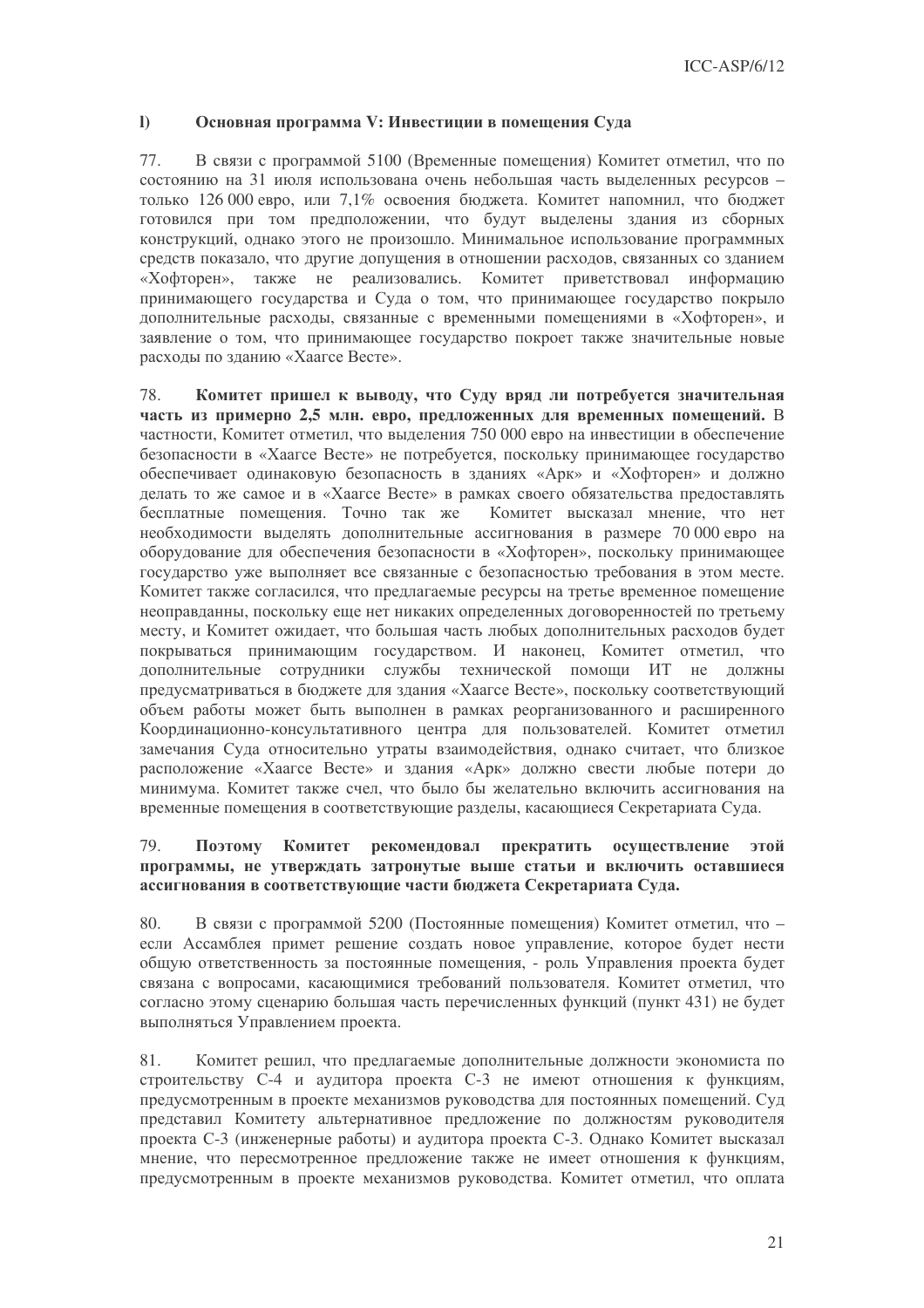консультанта Суда производилась за счет предусмотренных в программе ассигнований на услуги по контрактам. Поэтому Комитет рекомендовал не утверждать предлагаемые новые должности, а и впредь разрешать выделять средства на услуги по контрактам, с тем чтобы дать Управлению проекта возможность привлекать по мере необходимости специалистов для оказания помощи. Комитет далее рекомендовал включить эту программу в бюджет Основной программы III.

#### Основная программа VI: Секретариат Целевого фонда для потерпевших  $m)$

82. Комитет приветствовал прогресс, достигнутый Секретариатом в упрочении деятельности Целевого фонда. Комитет рекомендовал Ассамблее утвердить средства, предлагаемые на 2008 год, включая сотрудника по программам на местах С-3, который будет базироваться в Кампале в целях поддержки деятельности на местах. Если Ассамблея согласится с этой рекомендацией, Комитет также рекомендовал компенсировать расходы путем ликвидации предложенной в бюджете должности младшего сотрудника С-2.

Комитет также указал на свое намерение продолжать рассматривать расходы 83. Секретариата в сопоставлении с объемом средств и успешно проведенных мероприятий, как только Пелевой фонл начнет функционировать в полную силу.

#### Предполагаемые поступления в 2008 году  $\mathbf{n}$ )

84. Комитет отметил, что предполагаемые поступления Суда в 2008 году составят 162 338 евро в виде амортизации от Специального суда по Сьерра-Леоне и 1 677 881 евро в виде поступлений по процентам.

#### $\mathbf{D}$ . Совершенствование будущих бюджетов

Комитет отметил замечания Ассамблеи относительно принятия многолетнего 85. полхола к представлению бюджета и проявления гибкости между основными программами<sup>16</sup>. Что касается вопроса представления бюджетов на несколько лет, то, по мнению Комитета, было бы преждевременным отказываться от представления бюджета на ежегодной основе, поскольку Суд еще должен пройти полный оперативный цикл и приобрести соответствующий опыт финансовых расходов. Комитет отметил, что хотя самый последний бюджет показал, что рост начинает выравниваться, непредсказуемый характер многих видов оперативной деятельности Суда вполне может затруднить переход к составлению в обозримом будущем бюджета на многолетней основе.

Тем не менее, Комитет высказал мнение, что по некоторым аспектам бюджета, 86 в частности по инвестиционным проектам, было бы желательно с самого начала разработки и осуществления проекта иметь четкое представление о том, каковы будут в последующие годы общие финансовые обязательства. Комитет рекомендовал в случае тех инвестиционных программ, когда финансовые обязательства превышают один финансовый год, указывать в бюджете объем обязательств в последующие годы. Для достижения этого Комитет предложил прилагать к бюлжету копию экономического обоснования по проекту с инвестиционной оценкой, показывающей затраты и выгоды.

 $16$  Офишиальные отчеты Ассамблеи государств-участников  $P_{UMCWO2O}$  $c$ mamyma Международного уголовного суда, пятая сессия, Гаага, 23 ноября - 1 декабря 2006 года (издание Международного уголовного суда, ICC-ASP/5/32) часть II.С, пункты 7 и 8.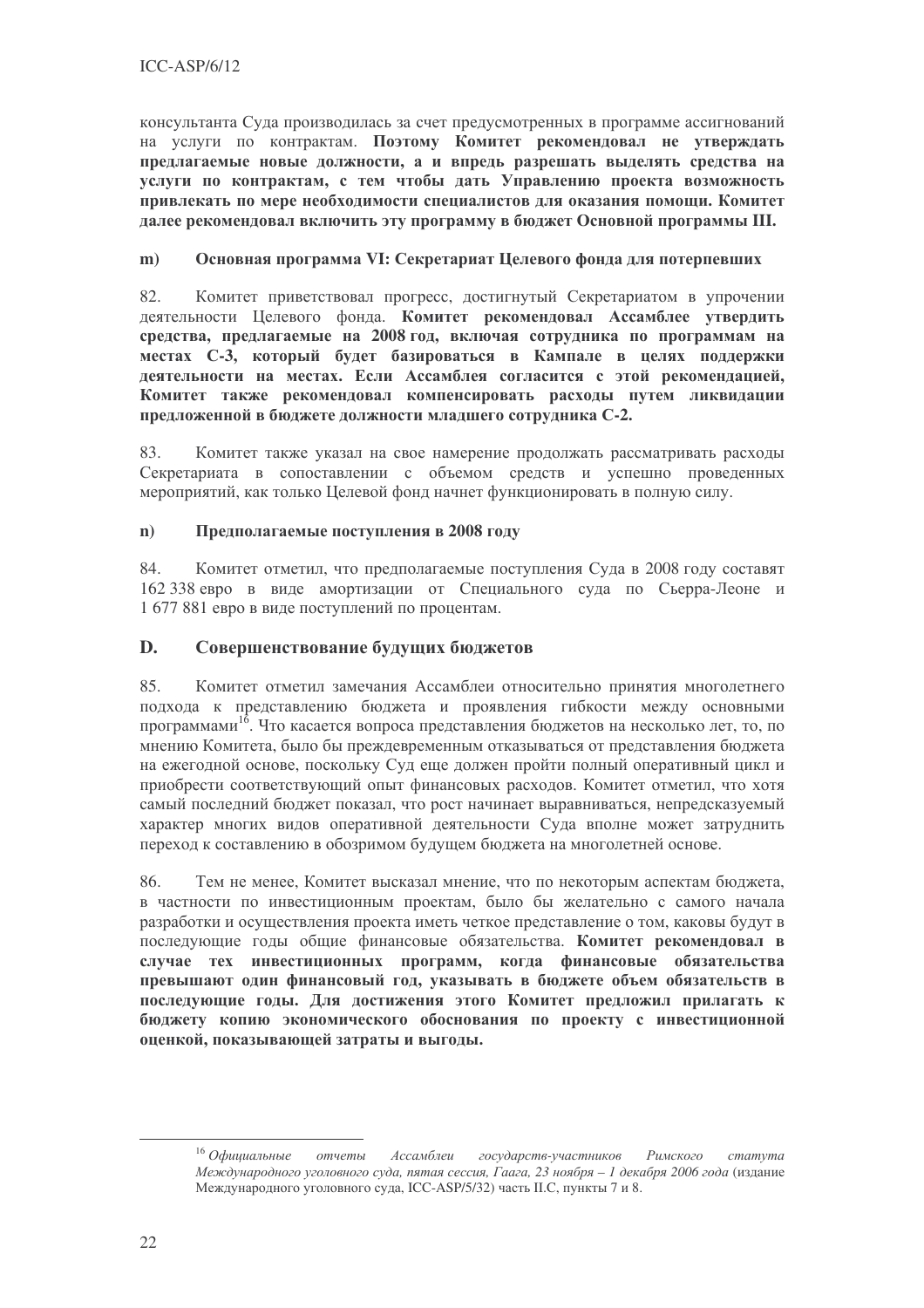87. Комитет также рассмотрел вопрос о гибкости в рамках основных программ и сослался на решение, принятое Ассамблеей на ее четвертой сессии и касающееся необходимости сохранить возможность проявления гибкости между основными программами при условии разработки механизмов, гарантирующих транспарентность и полотчетность. Комитет отметил.  $\angle$  4TO B свете сохраняющегося **VDOBHS** недорасходования средств бюджета Суда по-прежнему трудно установить надлежащий баланс между предоставлением Суду необходимой гибкости при сохранении бюджетной дисциплины и выполнением решений Ассамблеи.

88. Комитет обсудил этот вопрос с Судом и решил, что было бы полезно достичь логоворенности по конкретным обстоятельствам, в которых Сул лолжен локлалывать о «любом переводе значительных средств» в рамках основной программы Комитету и Ассамблее (как это было решено Ассамблеей)<sup>17</sup>. Он рекомендовал докладывать Председателю Комитета о переводах средств в размере 200 000 евро или более между подпрограммами во время их осуществления, а затем сообщать о них в ежегодном докладе об исполнении. Он далее рекомендовал не производить в настоящее время переводы средств в размере 200 000 евро или более между кадровыми и некадровыми расходами за исключением тех случаев, когда это сделано на основании решения о передаче функции на внешний подряд.

#### E. Помещения Суда

#### $1.$ Постоянные помещения

Комитет высоко оценил представление, которое было сделано координатором 89 Гаагской рабочей группы г-ном Масудом Хусейном (Канада) и в котором он информировал Комитет о результатах серии прошедших в Гааге совещаний экспертов, самое последнее из которых состоялось 5-7 сентября 2007 года. Комитет отметил, что со времени его восьмой сессии в апреле 2007 года был достигнут значительный прогресс, в частности в вопросах, касающихся конкурса на архитектурный проект, механизмов руководства, требований в отношении площади и смет расходов. Комитет провел полезное обсуждение с координатором, Секретарем и представителем принимающего государства.

#### $a)$ Требования в отношении площади и расходы по проекту

Комитет отметил, что в результате строгой проверки и утверждения второго  $90.$ функционального технического задания эксперты достигли консенсуса по требованиям в отношении площади - 46 000 м<sup>2</sup>, включая предоставление трех залов судебных заседаний, и в этой связи определил также в предварительном порядке, что финансовые расходы на строительство постоянных помещений составят 165 млн. евро.

91. Комитет рекомендовал, чтобы, поскольку на данном этапе главной целью всех заинтересованных сторон является начало первого этапа конкурса на архитектурный проект, Ассамблея приступила к работе на основе, предложенной экспертами, с учетом важности обеспечения гибкости и возможности приспособления к различным масштабам операций.

 $17$  Офишиальные Ассамблеи государств-участников отчеты Римского  $c$ mamyma Международного уголовного суда, четвертая сессия, Гаага, 28 ноября - 3 декабря 2005 года (издание Международного уголовного суда, ICC-ASP/4/32) часть II.B.1(b), пункт 6.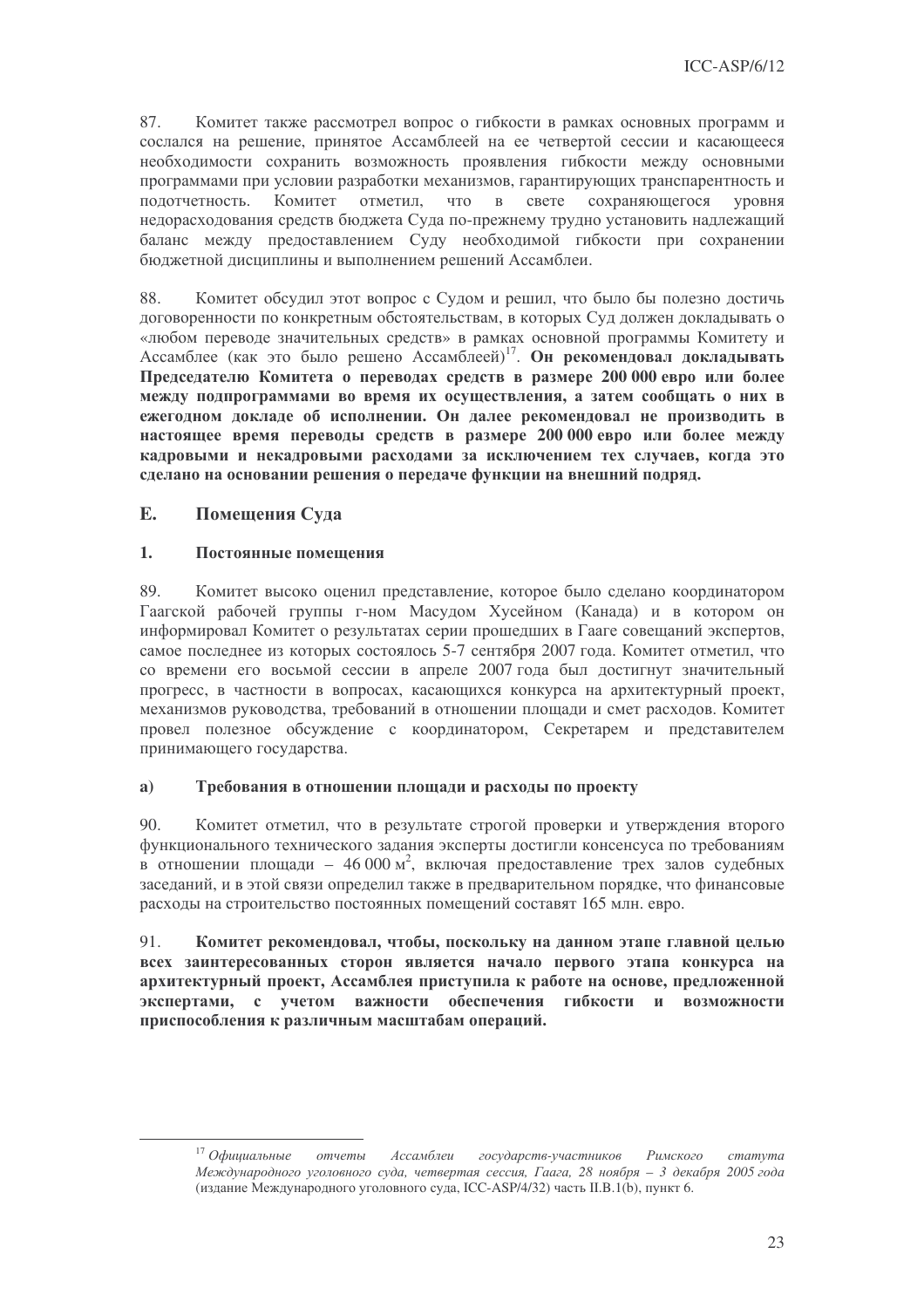92. Кроме того, Комитет рекомендовал как можно быстрее определить дополнительные расходы по проекту, не связанные непосредственно со строительством помещений, как, например, расходы на финансирование и переезд, инфраструктура ИКТ, расходы на мебель, а также аренда временных помещений после 2012 года, с тем чтобы дать государствам-участникам оценку общих расходов по проекту<sup>18</sup>. Комитет рекомендовал определить и официально закрепить ответственность за эти и другие аспекты в целях избежания любой неопределенности на более позднем этапе.

#### $\mathbf{b}$ Руководство

 $\overline{Q}$ По вопросу руководства Комитет отметил, что координатор Гаагской рабочей группы и эксперты предложили механизм руководства, в котором признается решающая роль Суда в определении оперативных потребностей и последующем гарантировании приемлемости конкретных предложений при одновременном сохранении эффективного надзора со стороны Ассамблеи государств-участников.

Комитет подчеркнул, что роль предлагаемого руководящего комитета не 94. должна распространяться на непосредственное управление проектом и что следует рассмотреть его состав для предотврашения задержек в принятии решений. Комитет высказал предположение, что название «надзорный комитет», возможно, подходит больше, поскольку понятие «руковолящий» предполагает значительную роль в определении вопросов осуществления проекта. Для использования плюсов послеловательного полхола было бы полезно, как отметил Комитет, обеспечить максимальную стабильность руководящего или надзорного комитета путем выбора членов, которые могли бы работать в течение продолжительных сроков. Комитет также отметил важность отбора лиц, обладающих надлежащим опытом.

95. Комитет далее согласился с тем, что Директор проекта должен быть независим от Суда и принимающего государства. Тем не менее, для того чтобы иметь право на привилегии и иммунитеты Суда, включая освобождение от уплаты налога на добавленную стоимость, для административных целей Управление проекта должно быть частью Суда. Скорее всего, потребуется внести поправку в Финансовые положения и правила Суда. Тогда Директор проекта будет иметь возможность непосредственно принимать имеющие обязательную юридическую силу обязательства в связи с проектом, в то время как согласно действующим Финансовым положениям и правилам делать это может только Секретарь. Комитет рекомендовал представить Предселателю Комитета проекты поправок, с тем чтобы дать Комитету возможность провести их обзор до рассмотрения Ассамблеей на ее шестой сессии.

96. В этой связи Комитет рекомендовал также учредить основную программу VII для Управления Директора проекта. Комитет отметил, что эксперты рекомендовали нанять Директора проекта в начале 2008 года, с тем чтобы дать достаточно времени для формирования Управления проекта и обеспечить Директору возможность принять участие в процессе конкурса на архитектурный проект. В этой связи Комитет рекомендовал провести тщательную оценку бюджетных последствий создания Управления и направить также Председателю Комитета проекты предложений, с тем чтобы он мог представить замечания до шестой сессии Ассамблеи.

<sup>18</sup> Остается определить, в какую основную программу будут включены, в частности, расходы на переезд Суда и аренду временных помещений после 2012 года.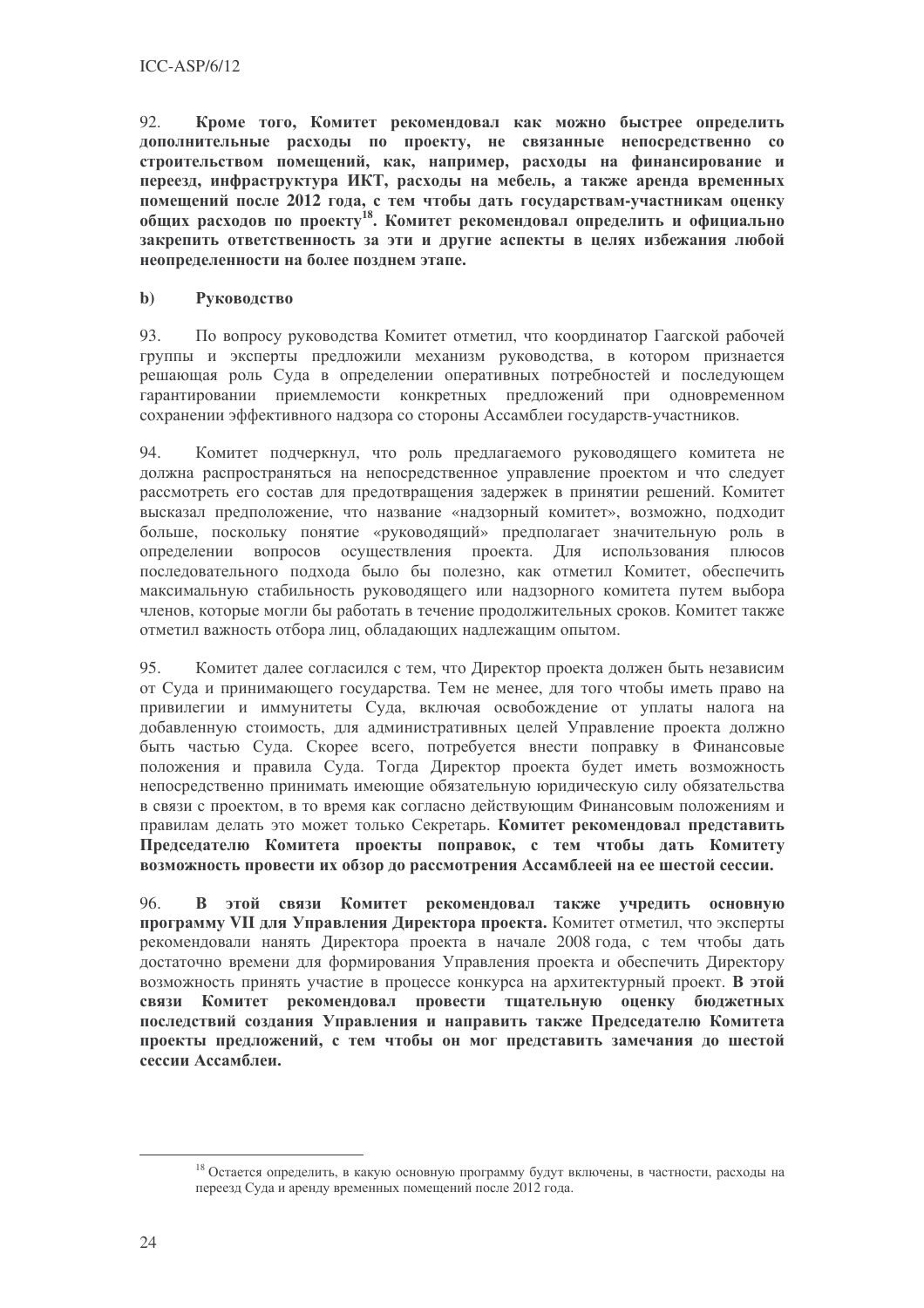#### $\mathbf{c}$ Финансирование проекта

97. Принимающее государство предоставило дополнительную информацию по своему предложению и в этой связи затронуло следующие вопросы, которые были полняты Комитетом на его восьмой сессии:

 $\overline{i}$ ) Какова предполагаемая дата начала погашения кредита?

> Принимающее государство отметило, что согласно голландской практике погашение начинается после завершения строительных работ.

Возможно ли предоставление кредита на срок до 30 лет?  $ii)$ 

> Принимающее государство подтвердило, что Суд может погасить кредит в более короткий срок.

 $iii)$ Каким образом будет регулироваться вопрос о просроченных платежах, вызванных задолженностью государств-участников по взносам?

Тот факт, что государства-участники имеют задолженность по взносам, не будет освобождать Суд от его обязательства погашать кредит. Принимающее государство указало, что этот вопрос необходимо будет затронуть в соглашении по кредиту между принимающим государством и Судом

Может ли стоимость кредита рассматриваться в качестве прямого  $iv)$ субсидирования проекта?

Принимающее государство указало, что стоимость кредита может рассматриваться в качестве прямого субсидирования проекта.

98. Комитет отметил, что Гаагская рабочая группа не собирается рассматривать вопрос финансирования проекта до шестой сессии Ассамблеи и что обсуждение этого вопроса возобновится в 2008 году. Поэтому Комитет принял решение вернуться к различным аспектам финансирования на своих будущих сессиях.

99. Комитет также напомнил, что на своей восьмой сессии он рекомендовал Суду и Гаагской рабочей группе продолжать рассмотрение вопроса о том, каким образом может осуществляться финансирование за счет пожертвований конкретных частей постоянных помещений (например, залы судебных заседаний, залы совещаний, библиотека, художественное оформление). Он отметил, что для привлечения пожертвований могут потребоваться услуги специалистов по сбору средств в рамках проектной группы<sup>19</sup>.

#### $\mathbf{F}$ . Пенсионный план для судей

Комитет напомнил сделанную на своей восьмой сессии рекомендацию<sup>20</sup> о том. 100. чтобы внести поправку в пенсионный план для будущих судей, и свою просьбу<sup>21</sup> к Суду представить проекты поправок для вступления в силу этих предложений, а также финансовые последствия их принятия. Комитет поблагодарил Суд за его доклад о

<sup>&</sup>lt;sup>19</sup> Доклад Бюджетно-финансового комитета о работе его восьмой сессии (ICC-ASP/6/2), пункт 46.

<sup>&</sup>lt;sup>20</sup> Там же, пункт 77.

<sup>&</sup>lt;sup>21</sup> Там же, пункт 78.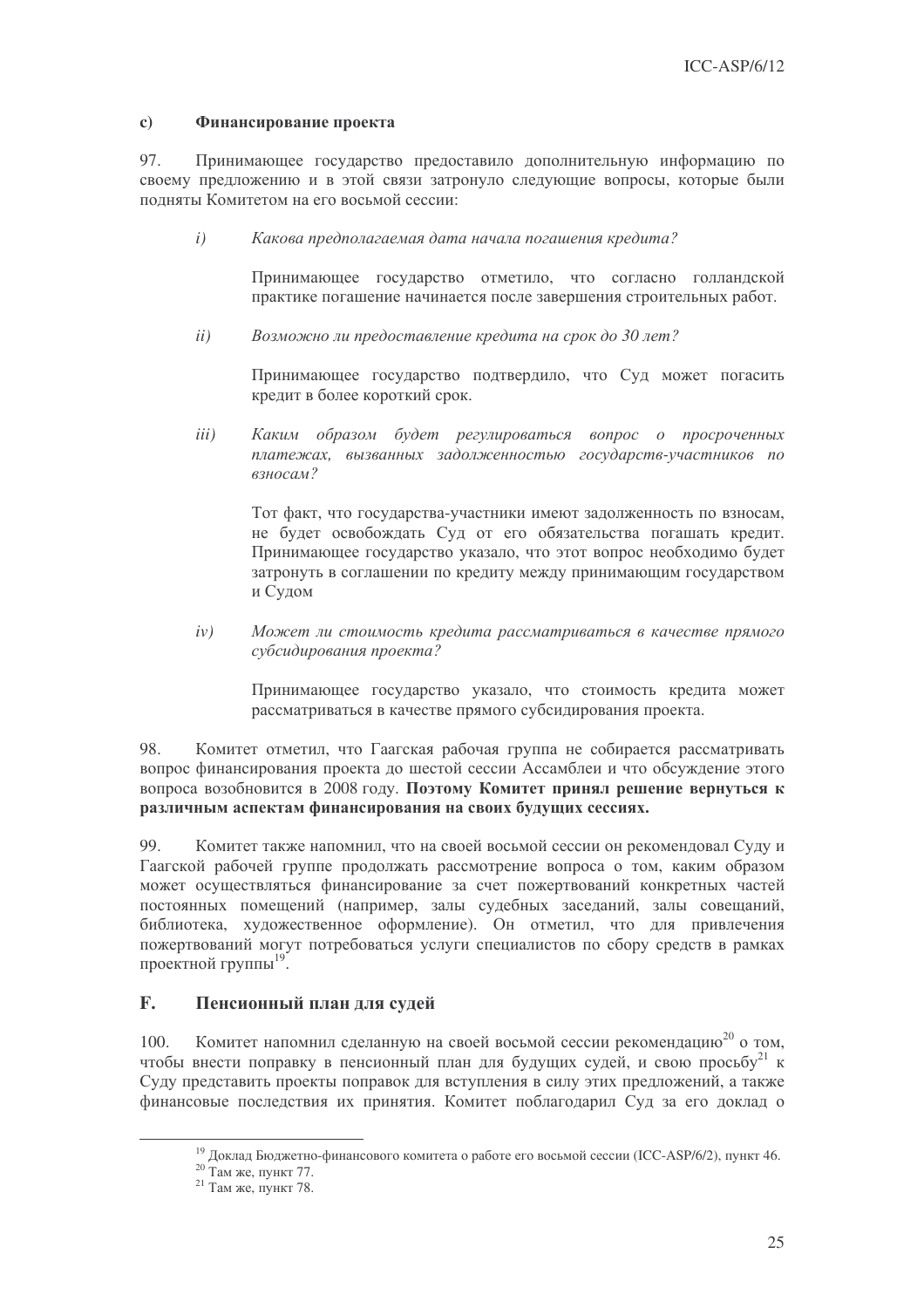пенсионном плане для судей, отметил, что проект поправок к положениям о пенсионном плане для судей<sup>22</sup> приведет к значительной экономии в будущем<sup>23</sup>, и рекомендовал Ассамблее утвердить проект поправок к положениям о пенсионном плане для судей Международного уголовного суда.

101. Комитет далее отметил, что Суд все еще находится в процессе переговоров по официальному контракту с выбранным страховщиком - компанией «Альянс/НЛ», выразил озабоченность по поводу того, что контракт еще официально не оформлен, и настоятельно призвал Суд как можно скорее завершить переговоры.

#### $G<sub>r</sub>$ Классификации/реклассификации

102. Комитет напомнил, что с разрешения Ассамблеи он утвердил на своей восьмой сессии классификацию или реклассификацию в общей сложности 20 позиций, охватывающих 39 отдельных должностей. Суд представил Комитету **TDH** дополнительных случая, касающихся двух должностей старшего следователя (для реклассификации с уровня С-3 до уровня С-4) и одну должность сотрудника безопасности (защита) (для реклассификации с уровня О-7 до уровня С-3), которые вследствие административного упущения не попали в представленный Судом список должностей. Комитет напомнил о замечаниях, которые он сделал в докладе о работе своей восьмой сессии по этому вопросу<sup>24</sup>, и с учетом сделанных Судом разъяснений утвердил реклассификацию трех должностей, что отражено в приложении IV<sup>25</sup>.

#### H. Расходы на содержание под стражей

Комитет напомнил, что на своей восьмой сессии он рекомендовал Суду 103. урегулировать с принимающим государством вопрос о невыплаченном долге за услуги по содержанию под стражей за 2006 год<sup>26</sup>. Комитет отметил, что этот вопрос уже урегулирован между Судом и принимающим государством и что по договоренности оставшаяся сумма составляет 391 056 евро<sup>27</sup>. **Комитет рекомендовал Ассамблее** утвердить выплату этой суммы из бюджета на 2007 год.

104. Комитет отметил, что Суд и принимающее государство достигли сейчас договоренности относительно дальнейших расходов на содержание под стражей исходя из аренды Судом шести камер, однако выразил озабоченность по поводу того, что эта договоренность еще официально не оформлена. Поэтому Комитет рекомендовал официально оформить эту договоренность при ближайшей возможности и в любом случае до начала следующего финансового периода.

<sup>&</sup>lt;sup>22</sup> Приложение III.

<sup>&</sup>lt;sup>23</sup> Если проект поправок к положениям о пенсионном плане будет утвержден Ассамблеей, то экономия для Ассамблеи в бюджете на 2008 год составит 197 088 евро и возрастет до 2 175 208 евро после полного осуществления (приложение III, добавление).

<sup>&</sup>lt;sup>24</sup> Доклад Бюджетно-финансового комитета о работе его восьмой сессии (ICC-ASP/6/2), пункты 64-73.

<sup>&</sup>lt;sup>25</sup> Суд указал, что содержащиеся там предложения были рекомендованы соответствующим руководителем органа после рассмотрения выводов консультанта.

Доклад Бюджетно-финансового комитета о работе его восьмой сессии (ICC-ASP/6/2), пункт 83.

<sup>&</sup>lt;sup>27</sup> ICC-ASP/6/13, пункт 5.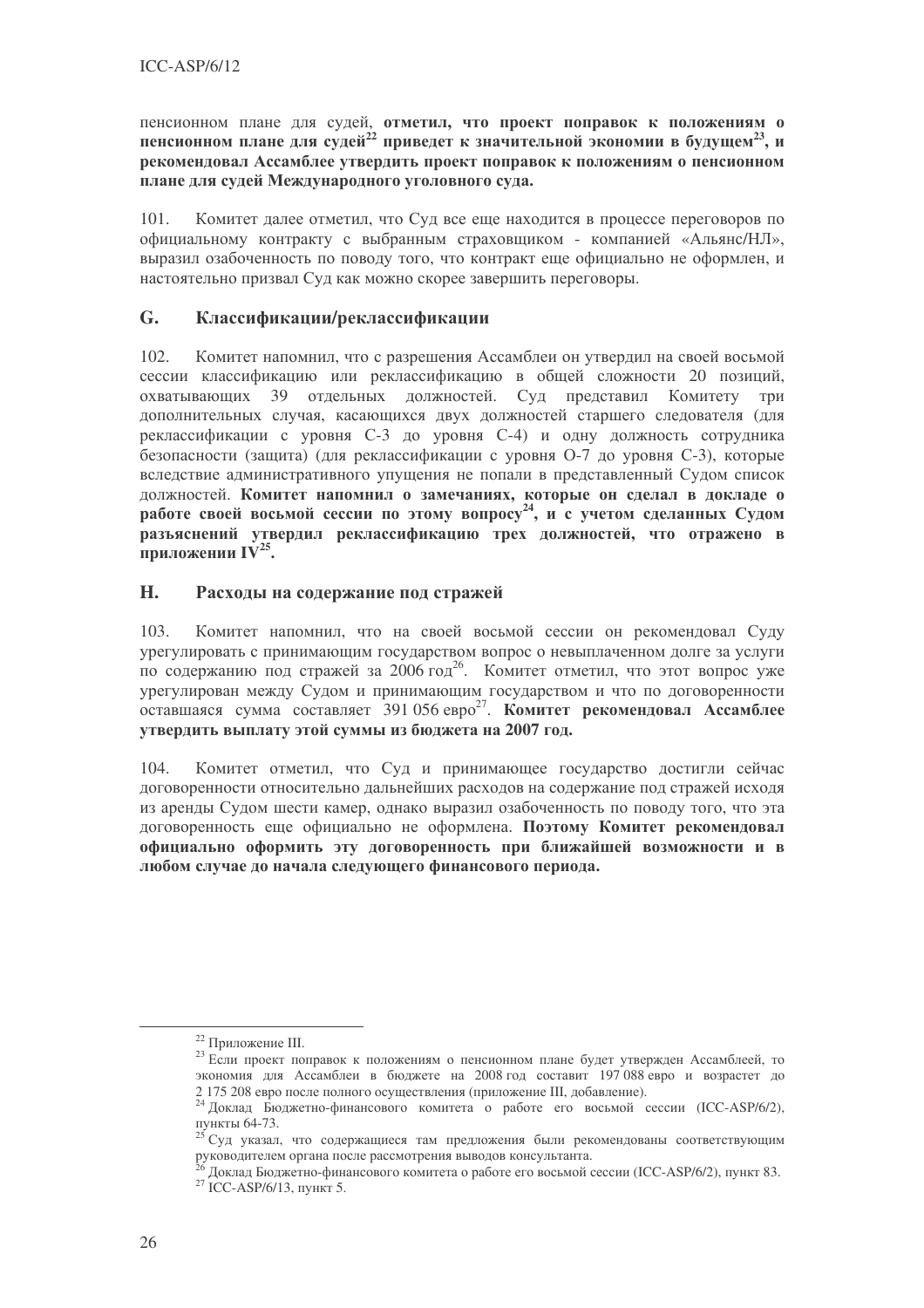#### L. Прочие вопросы

#### $1.$ Будущие заседания

 $105.$ Комитет в предварительном порядке постановил провести свою десятую сессию в Гааге 21-25 апреля 2008 года, а свою одиннадцатую сессию 15-23 сентября 2008 года в Гааге.

#### $2.$ Своевременность представления документации

106. Комитет приветствовал достигнутый Судом прогресс в представлении документации до начала сессии, однако отметил, что Суду по-прежнему необходимо прилагать дальнейшие усилия для выполнения сделанных ранее Комитетом просьб<sup>28</sup> своевременно и планомерно представлять доклады и документы, с тем чтобы члены Комитета до начала сессии имели по крайней мере три недели для изучения документации.

<sup>&</sup>lt;sup>28</sup> Доклад Бюджетно-финансового комитета о работе его восьмой сессии (ICC-ASP/6/2), пункты 9-11.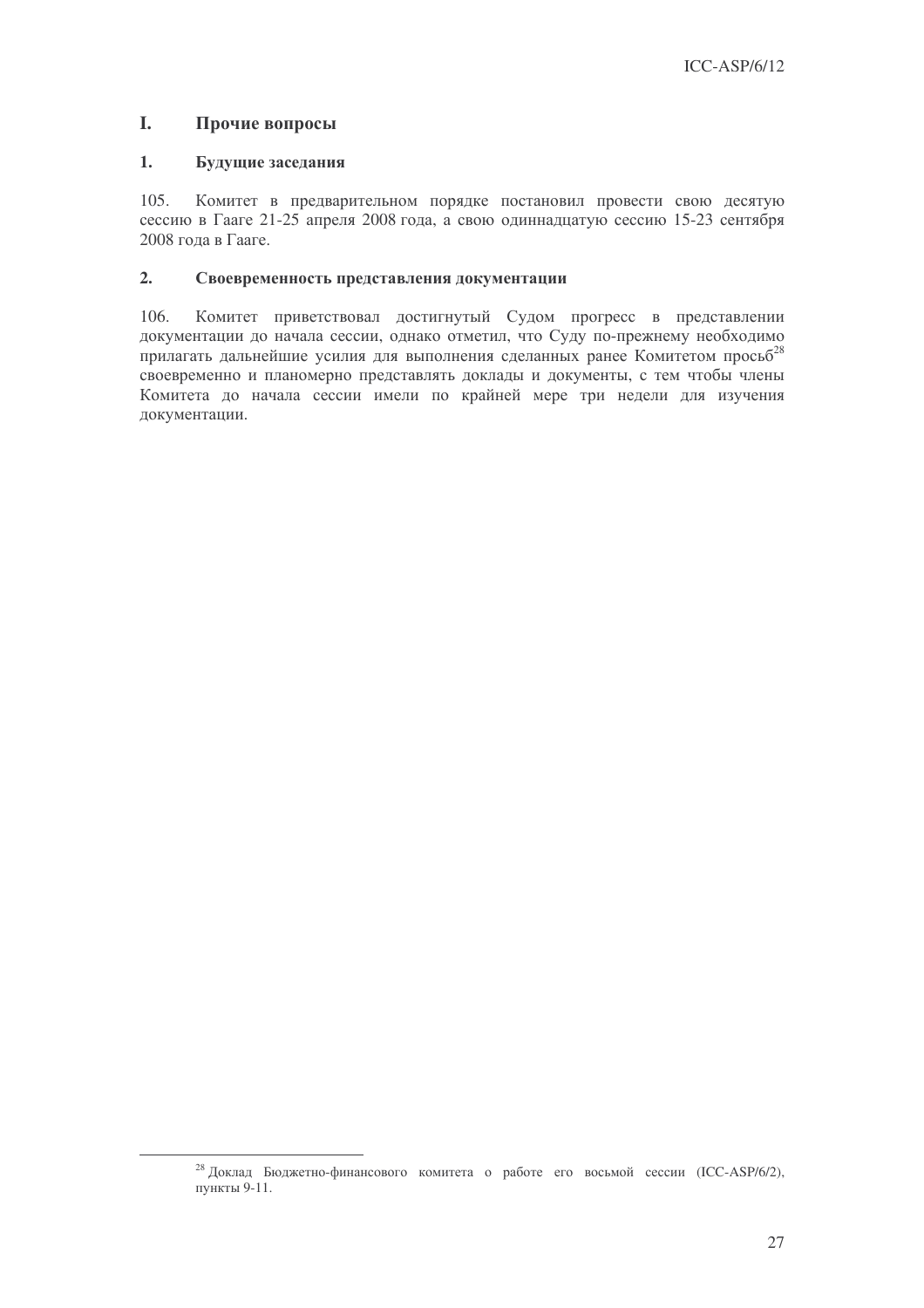# Приложение I

## Список документов

## **Бюджетно-финансовый комитет**

| ICC-ASP/6/INF.1           | Доклад о принципах и критериях для определения статуса<br>бедности для целей правовой помощи (согласно пункту 116<br>доклада Бюджетно-финансового комитета от 13 августа<br>2004 года) |
|---------------------------|----------------------------------------------------------------------------------------------------------------------------------------------------------------------------------------|
| $ICC-ASP/6/1$             | Предварительная повестка дня                                                                                                                                                           |
| $ICC-ASP/6/2$             | Доклад Бюджетно-финансового комитета о работе его<br>восьмой сессии                                                                                                                    |
| $ICC-ASP/6/3$             | Доклад об осуществлении программ Международного<br>уголовного суда за 2006 год                                                                                                         |
| ICC-ASP/6/4               | Доклад о функционировании системы правовой помощи<br>Суда и предложения по ее изменению                                                                                                |
| $ICC-ASP/6/5$             | Финансовые ведомости за период с 1 января по 31 декабря<br>2006 года                                                                                                                   |
| ICC-ASP/6/6               | Финансовые ведомости Целевого фонда для потерпевших<br>за период с 1 января по 31 декабря 2006 года                                                                                    |
| ICC-ASP/6/7               | Доклад Управления внутренней ревизии                                                                                                                                                   |
| ICC-ASP/6/8               | Предлагаемый бюджет по программам Международного<br>уголовного суда на 2008 год                                                                                                        |
| ICC-ASP/6/8/Corr.1        | Proposed Programme Budget for 2008 of the International<br>Criminal Court - Corrigendum                                                                                                |
| $ICC-ASP/6/10$            | Доклад об исполнении бюджета Международного<br>уголовного суда по состоянию на 31 июля 2007 года                                                                                       |
| ICC-ASP/6/CBF.2/L.1       | Предварительная повестка дня                                                                                                                                                           |
| ICC-ASP/6/CBF.2/L.2/Rev.1 | Аннотированный перечень пунктов, включенных в<br>предварительную повестку дня                                                                                                          |
| ICC-ASP/6/CBF.2/1         | Доклад о расходах на содержание под стражей                                                                                                                                            |
| ICC-ASP/6/CBF.2/2         | Доклад о контроле внутреннего аудита                                                                                                                                                   |
| ICC-ASP/6/CBF.2/3         | Доклад о мониторинге выполнения Судом рекомендаций,<br>сформулированных по итогам внешнего аудита                                                                                      |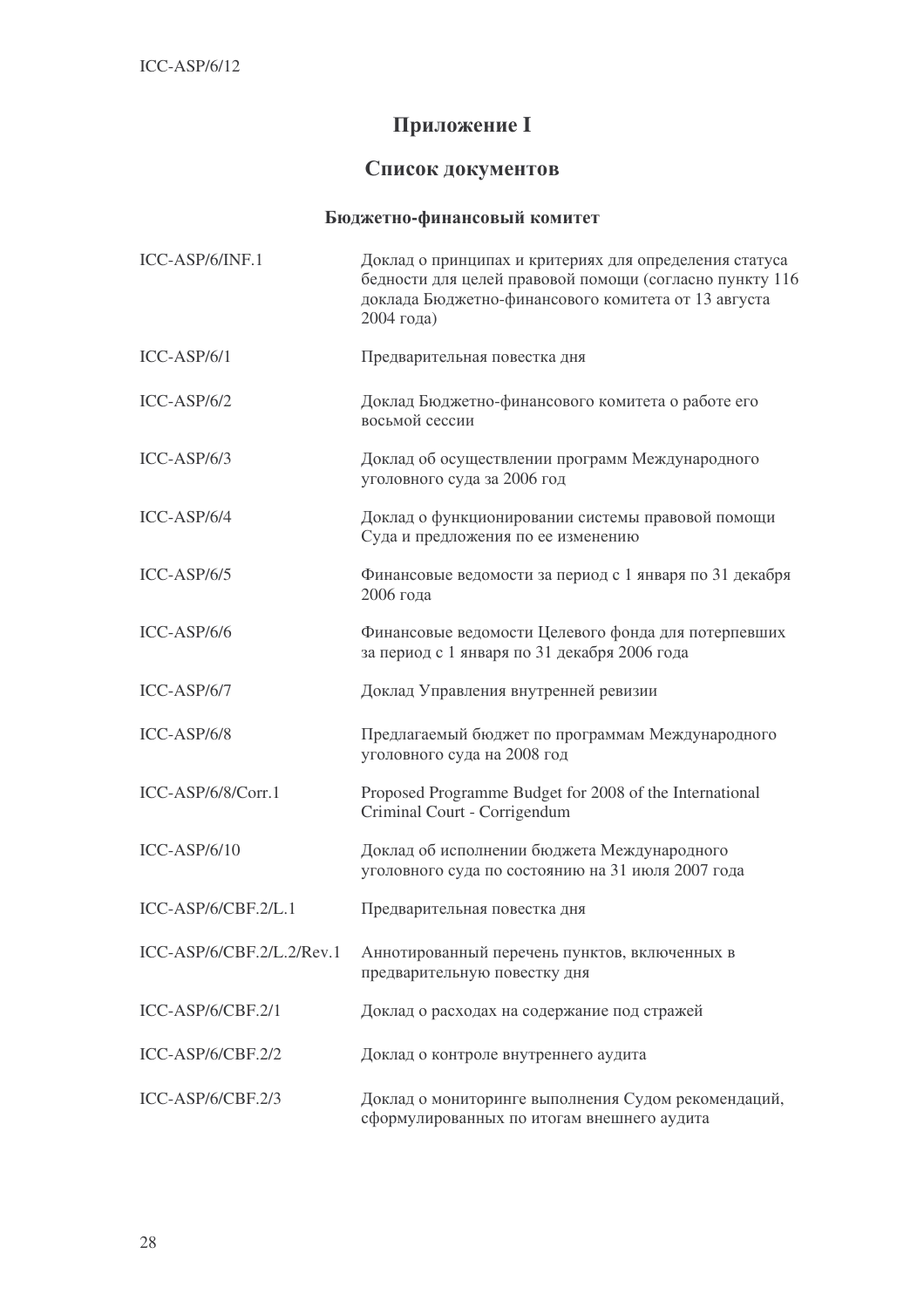| ICC-ASP/6/CBF.2/4 | Реклассификация должностей - три дополнительных<br>аспекта, вызывающих изменение в одобренных Бюджетно-<br>финансовым комитетом реклассификациях |
|-------------------|--------------------------------------------------------------------------------------------------------------------------------------------------|
| ICC-ASP/6/CBF.2/5 | Доклад о пенсионном плане для судей                                                                                                              |
| ICC-ASP/6/CBF.2/6 | Доклад о будущих постоянных помещениях<br>Международного уголовного суда - доклад о некоторых<br>вариантах финансирования                        |
| ICC-ASP/6/CBF.2/7 | Доклад об исполнении бюджета Международного<br>уголовного суда по состоянию на 31 июля 2007 года                                                 |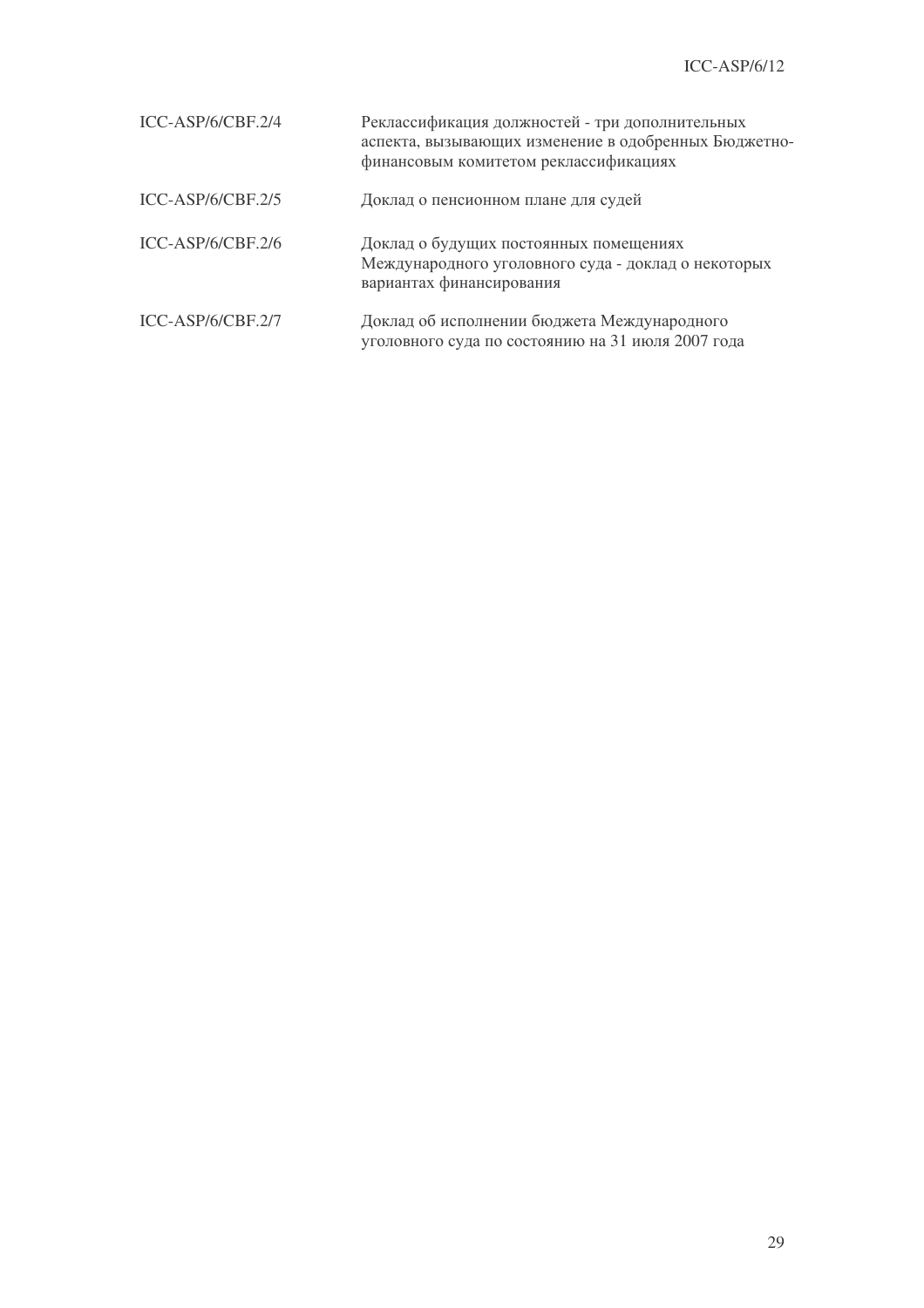# Приложение II

## Положение дел со взносами по состоянию на 17 сентября 2007 года

|                | Государства-участники               | Начисленные<br>взносы за<br>предыдущие<br>годы | Поступления<br>3a<br>предыдущие<br>годы | Невыплаченные<br>взносы за<br>предыдущие<br>годы | Начисленные<br>взносы за<br>2007 год | Поступления<br>взносов за<br>2007 год | Невыплаченные<br>взносы за<br>2007 год | Итого<br>невыплаченных<br>взносов |
|----------------|-------------------------------------|------------------------------------------------|-----------------------------------------|--------------------------------------------------|--------------------------------------|---------------------------------------|----------------------------------------|-----------------------------------|
| $\mathbf{1}$   | Афганистан                          | 8 4 6 5                                        | 6 0 3 3                                 | 2 4 3 2                                          | 1696                                 |                                       | 1696                                   | 4 1 2 8                           |
| $\overline{c}$ | Албания                             | 21 432                                         | 21 432                                  |                                                  | 10 178                               | 10 178                                |                                        |                                   |
| 3              | Андорра                             | 22 870                                         | 22 870                                  |                                                  | 13 570                               | 13 570                                |                                        | $\overline{\phantom{a}}$          |
| $\overline{4}$ | Антигуа и Барбуда                   | 13 474                                         | 13 474                                  |                                                  | 3 3 9 3                              | 3 3 9 3                               |                                        |                                   |
| 5              | Аргентина                           | 4 5 28 8 44                                    | 2 5 5 2 6 8 7                           | 1976 157                                         | 551 293                              |                                       | 551 293                                | 2 5 2 7 4 5 0                     |
| 6              | Австралия                           | 7 501 930                                      | 7 501 930                               |                                                  | 3 0 3 1 2 6 3                        | 3 0 3 1 2 6 3                         |                                        | ÷,                                |
| 7              | Австрия                             | 4 090 537                                      | 4 090 537                               |                                                  | 1 504 605                            | 1 504 605                             |                                        |                                   |
| 8              | Барбадос                            | 44 240                                         | 44 240                                  |                                                  | 15 267                               | 3 4 4 9                               | 11818                                  | 11818                             |
| 9              | Бельгия                             | 5 060 006                                      | 5 060 006                               |                                                  | 1 869 307                            | 1 869 307                             |                                        | $\overline{\phantom{a}}$          |
| $10\,$         | Белиз                               | 4697                                           | 4697                                    |                                                  | 1696                                 | 1696                                  |                                        | ÷                                 |
| 11             | Бенин                               | 9 3 9 5                                        | 9 3 9 5                                 | $\omega$                                         | 1696                                 | 1696                                  | J.                                     | ä,                                |
| 12             | Боливия                             | 41 658                                         | 5958                                    | 35 700                                           | 10 178                               |                                       | 10 178                                 | 45 878                            |
| 13             | Босния и Герцеговина                | 14 710                                         | 14710                                   | $\sim$                                           | 10 178                               | 10 178                                |                                        |                                   |
| 14             | Ботсвана                            | 55 134                                         | 55 134                                  |                                                  | 23 748                               | 23 748                                |                                        |                                   |
| 15             | Бразилия                            | 7 642 736                                      | 5 207 107                               | 2 435 629                                        | 1 485 946                            |                                       | 1 485 946                              | 3 9 21 5 75                       |
| 16             | Болгария                            | 77 383                                         | 77 383                                  | $\overline{\phantom{a}}$                         | 33 9 26                              | 33 9 26                               |                                        | $\sim$                            |
| 17             | Буркина-Фасо                        | 7 0 6 1                                        | 7 0 6 1                                 | $\overline{\phantom{a}}$                         | 3 3 9 3                              | 3 3 9 3                               |                                        | $\bar{z}$                         |
| 18             | Бурунди                             | 3 0 7 4                                        | 217                                     | 2857                                             | 1696                                 |                                       | 1696                                   | 4553                              |
| 19             | Камбоджи                            | 9 3 9 5                                        | 9 3 9 5                                 |                                                  | 1696                                 | 204                                   | 1 4 9 2                                | 1 4 9 2                           |
| 20             | Канада                              | 13 059 533                                     | 13 059 533                              |                                                  | 5 049 843                            | 5 049 843                             |                                        |                                   |
| 21             | Центральноафриканская<br>Республика | 4 6 9 7                                        | 1841                                    | 2856                                             | 1696                                 | $\bar{a}$                             | 1696                                   | 4 5 5 2                           |
| 22             | Чад                                 |                                                |                                         | $\sim$                                           | 1696                                 |                                       | 1696                                   | 1696                              |
| 23             | Колумбия                            | 738 214                                        | 738 214                                 |                                                  | 178 110                              | 178 110                               |                                        | $\sim$                            |
| 24             | Коморские Острова                   | 267                                            |                                         | 267                                              | 1696                                 |                                       | 1696                                   | 1963                              |
| 25             | Конго                               | 3 4 4 0                                        | 126                                     | 3 3 1 4                                          | 1696                                 |                                       | 1696                                   | 5 0 1 0                           |
| 26             | Коста-Рика                          | 134 743                                        | 134 743                                 |                                                  | 54 28 1                              | 29 39 3                               | 24 888                                 | 24 888                            |
| 27             | Хорватия                            | 175 039                                        | 175 039                                 |                                                  | 84 814                               | 84 814                                |                                        |                                   |
| 28             | Кипр                                | 182 579                                        | 182 579                                 |                                                  | 74 637                               | 74 637                                |                                        |                                   |
| 29             | Демократическая<br>Республика Конго | 14 710                                         | 2917                                    | 11793                                            | 5 0 8 9                              |                                       | 5 0 8 9                                | 16882                             |
| 30             | Дания                               | 3 392 830                                      | 3 392 830                               |                                                  | 1 253 555                            | 1 253 555                             |                                        | ä,                                |
| 31             | Джибути                             | 4 5 0 1                                        | 3 2 2 2                                 | 1 279                                            | 1696                                 |                                       | 1696                                   | 2975                              |
| 32             | Доминика                            | 4697                                           | 3 3 0 4                                 | 1 3 9 3                                          | 1696                                 |                                       | 1696                                   | 3 0 8 9                           |
| 33             | Доминиканская<br>Республика         | 76 138                                         |                                         | 76 138                                           | 40711                                |                                       | 40711                                  | 116 849                           |
| 34             | Эквадор                             | 92 958                                         | 92 958                                  | $\sim$                                           | 35 622                               | 35 622                                |                                        |                                   |
| 35             | Эстония                             | 55 134                                         | 55 134                                  | $\sim$                                           | 27 14 1                              | 27 141                                |                                        | ÷                                 |
| 36             | Фиджи                               | 18 790                                         | 18790                                   | $\overline{\phantom{a}}$                         | 5 0 8 9                              | 603                                   | 4 4 8 6                                | 4 4 8 6                           |
| 37             | Финляндия                           | 2 497 545                                      | 2 497 545                               |                                                  | 956 705                              | 956 705                               |                                        |                                   |
| 38             | Франция                             | 28 602 566                                     | 28 602 566                              | ÷,                                               | 10 688 296                           | 10 688 296                            |                                        | ÷                                 |
| 39             | Габон                               | 45 364                                         | 28 45 8                                 | 16 906                                           | 13 570                               |                                       | 13 570                                 | 30 476                            |
| 40             | Гамбия                              | 4 6 9 7                                        | 3418                                    | 1 2 7 9                                          | 1696                                 |                                       | 1696                                   | 2975                              |
| 41             | Грузия                              | 12 4 29                                        | 12 4 29                                 | $\sim$                                           | 5 0 8 9                              | 2954                                  | 2 1 3 5                                | 2 1 3 5                           |
| 42             | Германия                            | 41 384 792                                     | 41 384 792                              |                                                  | 14 549 042                           | 14 549 042                            |                                        | $\sim$                            |
| 43             | Гана                                | 19 407                                         | 19 407                                  | $\sim$                                           | 6785                                 | 6785                                  |                                        |                                   |
| 44             | Греция                              | 2 495 811                                      | 2 495 811                               |                                                  | 1 010 986                            | 165 931                               | 845 055                                | 845 055                           |
| 45             | Гвинея                              | 13 386                                         | 1 1 4 7                                 | 12 239                                           | 1696                                 | $\overline{\phantom{a}}$              | 1696                                   | 13 9 35                           |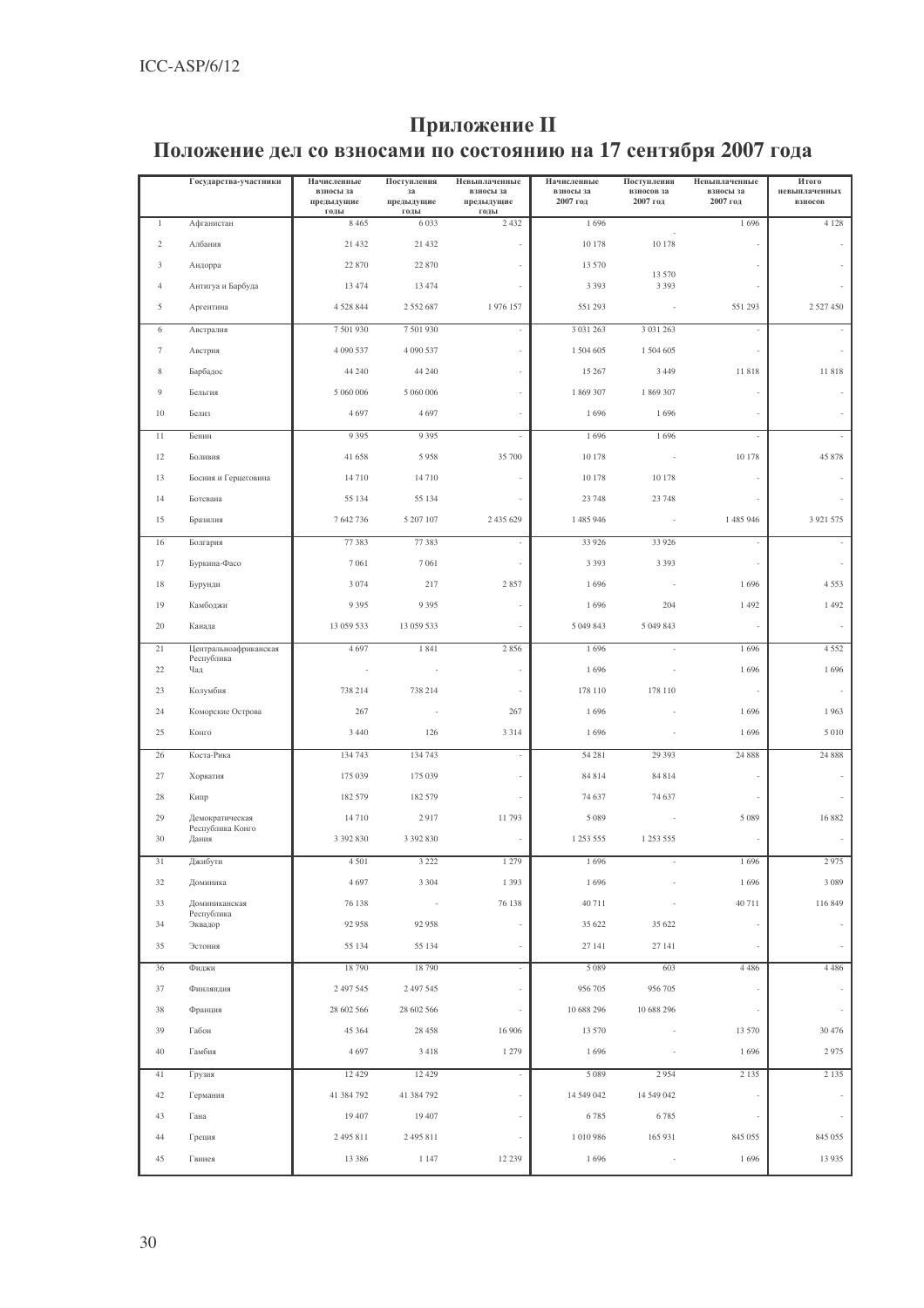|        | Государства-участники       | Начисленные<br>взносы за<br>предыдущие<br>годы | Поступления<br>за<br>предыдущие<br>годы | Невыплаченные<br>взносы за<br>предыдущие<br>годы | Начисленные<br>взносы за<br>2007 год | Поступления<br>взносов за<br>2007 год | Невыплаченные<br>взносы за<br>2007 год | Итого<br>невыплаченных<br>взносов |
|--------|-----------------------------|------------------------------------------------|-----------------------------------------|--------------------------------------------------|--------------------------------------|---------------------------------------|----------------------------------------|-----------------------------------|
| 46     | Гайана                      | 3 0 7 4                                        | 1744                                    | 1 3 3 0                                          | 1696                                 |                                       | 1696                                   | 3 0 2 6                           |
| 47     | Гондурас                    | 23 3 29                                        | 10 355                                  | 12 974                                           | 8 4 8 1                              |                                       | 8 4 8 1                                | 21 455                            |
| 48     | Венгрия                     | 588 324                                        | 588 324                                 |                                                  | 413 894                              | 413 894                               |                                        |                                   |
| 49     | Исландия                    | 159 093                                        | 159 093                                 | ×,                                               | 62 763                               | 62 763                                |                                        |                                   |
| 50     | Ирландия                    | 1 609 962                                      | 1 609 962                               | $\bar{a}$                                        | 754 847                              | 754 847                               |                                        |                                   |
| 51     | Италия                      | 23 064 027                                     | 23 064 027                              | $\omega$                                         | 8 615 435                            | 4 189 541                             | 4 4 2 5 8 9 4                          | 4 4 2 5 8 9 4                     |
| 52     | Иордан                      | 49 818                                         | 49 818                                  |                                                  | 20 355                               | 20 355                                |                                        |                                   |
| 53     | Кения                       | 21 652                                         | 21 652                                  | ä,                                               | 16 963                               | 16 963                                |                                        |                                   |
| 54     | Латвия                      | 67 372                                         | 67 372                                  |                                                  | 30 533                               | 30 533                                |                                        | ÷,                                |
| 55     | Лесото                      | 4697                                           | 4697                                    |                                                  | 1696                                 | 1696                                  |                                        |                                   |
| 56     | Либерия                     | 3 0 7 4                                        | 57                                      | 3 0 1 7                                          | 1696                                 | $\sim$                                | 1696                                   | 4713                              |
| 57     | Лихтенштейн                 | 24 105                                         | 24 105                                  | ä,                                               | 16 963                               | 16 963                                |                                        | ÷                                 |
| 58     | Литва                       | 101 163                                        | 101 163                                 |                                                  | 52 585                               | 1954                                  | 50 631                                 | 50 631                            |
| 59     | Люксембург                  | 363 553                                        | 363 553                                 |                                                  | 144 184                              | 144 184                               |                                        |                                   |
| 60     | Малави                      | 5 0 7 8                                        | 264                                     | 4814                                             | 1696                                 |                                       | 1696                                   | 6 5 1 0                           |
| 61     | Мали                        | 9 3 9 5                                        | 6 9 63                                  | 2 4 3 2                                          | 1696                                 | ÷,                                    | 1696                                   | 4 1 2 8                           |
| 62     | Мальта                      | 63 431                                         | 63 431                                  | ÷                                                | 28 837                               | 28 837                                |                                        |                                   |
| 63     | Маршалловы Острова          | 4697                                           | 1730                                    | 2967                                             | 1696                                 |                                       | 1696                                   | 4 6 6 3                           |
| 64     | Маврикий                    | 51 671                                         | 51 671                                  | ÷                                                | 18 659                               | 18 659                                |                                        | ÷,                                |
| 65     | Мексика                     | 3 011 352                                      | 3 011 352                               |                                                  | 3 828 517                            | 1 814 326                             | 2014 191                               | 2014 191                          |
| 66     | Монголия                    | 4697                                           | 4697                                    | ÷,                                               | 1696                                 | 1696                                  |                                        |                                   |
| 67     | Черногория                  | 933                                            | 933                                     | ÷,                                               | 1696                                 | 1696                                  |                                        |                                   |
| 68     | Намибия                     | 28 802                                         | 28 802                                  |                                                  | 10 178                               | 738                                   | 9 4 4 0                                | 9 4 4 0                           |
| 69     | Haypy                       | 4697                                           | 2 0 3 0                                 | 2667                                             | 1696                                 |                                       | 1696                                   | 4 3 6 3                           |
| 70     | Нидерланды                  | 7 970 305                                      | 7 970 305                               |                                                  | 3 177 143                            | 2 5 2 7 0 9 1                         | 650 052                                | 650 052                           |
| 71     | Новая Зеландия              | 1 050 797                                      | 1 050 797                               | $\sim$                                           | 434 249                              | 434 249                               | $\sim$                                 | $\overline{\phantom{a}}$          |
| 72     | Нигер                       | 4 6 9 7                                        | 300                                     | 4 3 9 7                                          | 1696                                 |                                       | 1696                                   | 6 0 9 3                           |
| 73     | Нигерия                     | 211 453                                        | 188 838                                 | 22 615                                           | 81 422                               |                                       | 81 422                                 | 104 037                           |
| 74     | Норвегия                    | 3 170 089                                      | 3 170 089                               |                                                  | 1 326 495                            | 1 326 495                             |                                        |                                   |
| 75     | Панама                      | 88 633                                         | 84 377                                  | 4 2 5 6                                          | 39 015                               |                                       | 39 015                                 | 43 271                            |
| 76     | Парагвай                    | 58 840                                         | 58 840                                  | $\overline{\phantom{a}}$                         | 8 4 8 1                              | 5758                                  | 2723                                   | 2 7 2 3                           |
| $77\,$ | Перу                        | 448 382                                        | 301 418                                 | 146 964                                          | 132 310                              |                                       | 132 310                                | 279 274                           |
| 78     | Польша                      | 2 104 866                                      | 2 104 866                               |                                                  | 849 839                              | 849 839                               |                                        |                                   |
| 79     | Португалия                  | 2 203 464                                      | 2 203 464                               | ÷,                                               | 893 943                              | 893 943                               |                                        |                                   |
| $80\,$ | Республика Корея            | 8 106 325                                      | 8 106 325                               | ä,                                               | 3 686 029                            | 3 686 029                             |                                        |                                   |
| 81     | Румыния                     | 280 767                                        | 280 767                                 | ÷,                                               | 118 740                              | 118 740                               |                                        | ä,                                |
| 82     | Сент-Китс и Невис           | 267                                            | 267                                     | ÷,                                               | 1696                                 | 1696                                  |                                        | $\bar{a}$                         |
| 83     | Сент-Винсент и<br>Гренадины | 4501                                           | 1535                                    | 2966                                             | 1696                                 |                                       | 1696                                   | 4 6 6 2                           |
| 84     | Самоа                       | 4579                                           | 4579                                    | ÷.                                               | 1696                                 | 1696                                  |                                        |                                   |
| 85     | Сан-Марино                  | 13 473                                         | 13 473                                  | ÷,                                               | 5 0 8 9                              | 5 0 8 9                               |                                        |                                   |
| 86     | Сенегал                     | 23 487                                         | 23 487                                  | $\bar{\mathcal{L}}$                              | 6785                                 | 194                                   | 6 5 9 1                                | 6 5 9 1                           |
| 87     | Сербия                      | 89 869                                         | 89 869                                  | ÷,                                               | 35 622                               | 35 622                                |                                        |                                   |
| 88     | Сьерра-Леоне                | 4 6 9 7                                        | 2 2 6 2                                 | 2 4 3 5                                          | 1696                                 |                                       | 1696                                   | 4 1 3 1                           |
| 89     | Словакия                    | 234 623                                        | 234 623                                 | ä,                                               | 106 866                              | 106 866                               |                                        | ÷,                                |
| 90     | Словения                    | 384 568                                        | 384 568                                 |                                                  | 162 843                              | 8 0 8 1                               | 154 762                                | 154 762                           |
| 91     | Южная Африка                | 1 443 784                                      | 1 443 784                               | ÷,                                               | 491 923                              | 491 923                               |                                        |                                   |
| 92     | Испания                     | 11 839 860                                     | 11 839 860                              | ÷,                                               | 5 0 34 5 76                          | 770 105                               | 4 2 6 4 4 7 1                          | 4 2 6 4 4 7 1                     |
| 93     | Швеция                      | 4 707 065                                      | 4 707 065                               |                                                  | 1816722                              | 1 816 722                             |                                        |                                   |
|        |                             |                                                |                                         |                                                  |                                      |                                       |                                        |                                   |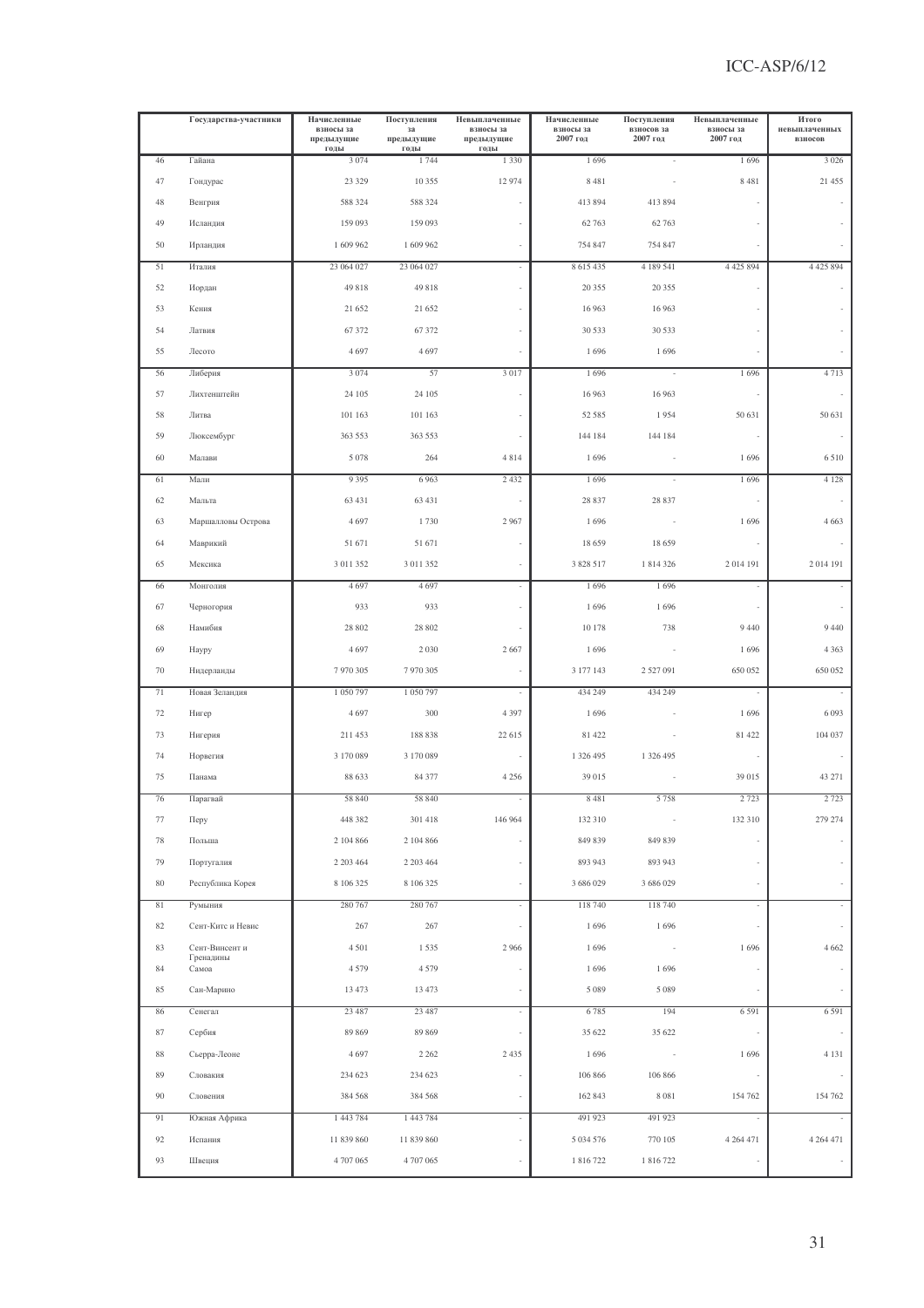## ICC-ASP/6/12

|     | Государства-участники                      | Начисленные<br>взносы за<br>предыдущие<br>годы | Поступления<br>за<br>предыдущие<br>годы | Невыплаченные<br>взносы за<br>предыдущие<br>годы | Начисленные<br>взносы за<br>2007 год | Поступления<br>взносов за<br>2007 год | Невыплаченные<br>взносы за<br>2007 год | Итого<br>невыплаченных<br><b>ВЗНОСОВ</b> |
|-----|--------------------------------------------|------------------------------------------------|-----------------------------------------|--------------------------------------------------|--------------------------------------|---------------------------------------|----------------------------------------|------------------------------------------|
| 94  | Швейцария                                  | 5 670 350                                      | 5 670 350                               |                                                  | 2 062 683                            | 2 062 683                             |                                        |                                          |
| 95  | Таджикистан                                | 4697                                           | 3 7 7 0                                 | 927                                              | 1696                                 |                                       | 1696                                   | 2 6 2 3                                  |
| 96  | Бывшая югославская<br>Республика Македония | 28 184                                         | 27 034                                  | 1 1 5 0                                          | 8 4 8 1                              |                                       | 8481                                   | 9631                                     |
| 97  | Тимор-Лешти                                | 4 5 7 9                                        | 4579                                    | ×,                                               | 1696                                 | 1696                                  |                                        | $\sim$                                   |
| 98  | Тринидад и Тобаго                          | 99 635                                         | 99 635                                  | ×.                                               | 45 800                               | 45 800                                |                                        | $\sim$                                   |
| 99  | Уганда                                     | 27 566                                         | 27 5 66                                 | ×,                                               | 5 0 8 9                              | 1 1 6 1                               | 3928                                   | 3928                                     |
| 100 | Соединенное<br>Королевство                 | 28 422 573                                     | 28 422 573                              |                                                  | 11 266 730                           | 11 266 730                            |                                        |                                          |
| 101 | Объединенная<br>Республика Танзания        | 26 632                                         | 26 632                                  |                                                  | 10 178                               | 10 179                                |                                        |                                          |
| 102 | Уругвай                                    | 245 404                                        | 186 611                                 | 58 793                                           | 45 800                               |                                       | 45 800                                 | 104 593                                  |
| 103 | Венесуэла                                  | 826 431                                        | 826 431                                 | ä,                                               | 339 257                              | 104 388                               | 234 869                                | 234 869                                  |
| 104 | Замбия                                     | 9 0 0 1                                        | 6 9 9 1                                 | 2010                                             | 1696                                 |                                       | 1696                                   | 3 7 0 6                                  |
|     |                                            | 231 273 746                                    | 226 416 792                             | 4 856 954                                        | 88 871 800                           | 73 706 457                            | 15 165 343                             | 20 022 297                               |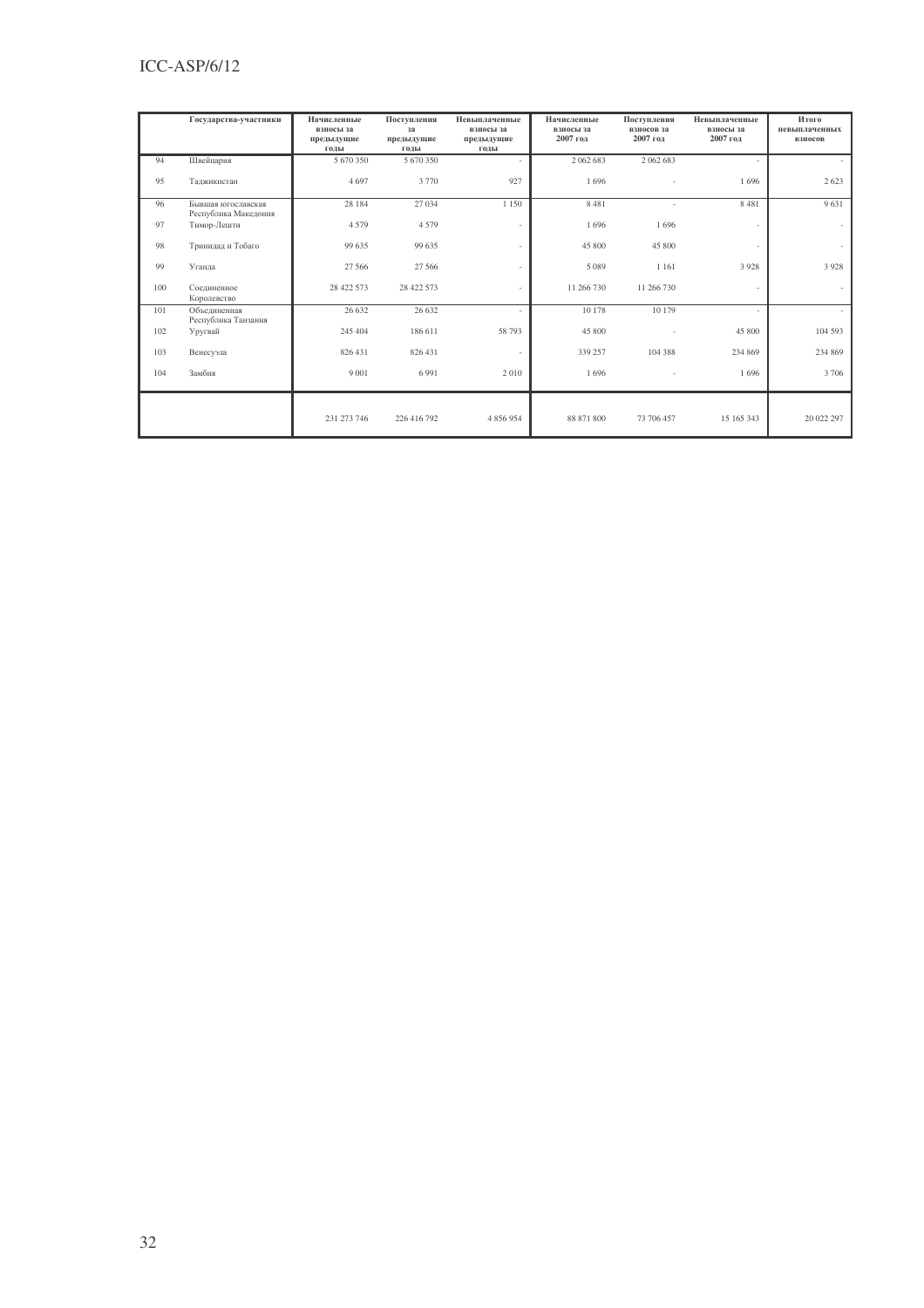## Приложение III

## Проект поправок к положениям о пенсионном плане для судей Международного уголовного суда

### **Статья I** Пенсия при выходе в отставку

 $\mathbf{1}$ Судья, ушедший со службы и достигший возраста шестидесяти двух (62) лет, имеет право при соблюдении положений пункта 5 ниже на пожизненную пенсию при выходе в отставку, выплачиваемую ежемесячно, при условии, что ему или ей не было предложено оставить свою должность по причинам, не относящимся к состоянию его или ее здоровья.

Сумма пенсии при выходе в отставку определяется следующим образом:  $2.$ 

За каждый год службы сумма ежегодного пособия составляет 1/72 (одну семьдесят вторую) годового оклада.

 $\overline{3}$ .  $3a$ пребывание судьи в должности свыше полного девятилетнего срока лополнительная пенсия не выплачивается.

 $\overline{4}$ . Судья, служба которого прекращается до достижения возраста шестидесяти двух (62) лет и который имел бы право на пенсию при выходе в отставку по достижении им или ею этого возраста, может предпочесть получать пенсию с любой даты после прекращения службы. В таком случае размер его или ее пенсии будет равен актуарному эквиваленту размера пенсии при выходе в отставку, которая выплачивалась бы ему или ей в возрасте шестидесяти двух (62) лет.

 $5<sub>1</sub>$ Бывшему судье, переизбранному на эту должность, пенсия при выходе в отставку не выплачивается до тех пор, пока он или она вновь не уходит со службы. Тогда размер его или ее пенсии определяется на основе общей продолжительности его или ее службы и подлежит сокращению, соответствующему актуарному эквиваленту размера любой пенсии при выходе в отставку, выплаченной ему или ей до достижения им или ею возраста шестидесяти двух  $(62)$  лет.

### Статья II Пенсия по нетрудоспособности

Судья, которого Суд сочтет неспособным выполнять свои обязанности по причине 1. постоянно плохого состояния здоровья или нетрудоспособности, имеет при оставлении должности право на пенсию по нетрудоспособности, выплачиваемую ежемесячно.

 $2.$ Решение Суда о том, действительно ли судья не способен выполнять свои обязанности по причине постоянно плохого состояния здоровья или нетрудоспособности, основывается на двух медицинских заключениях, одно из которых выдается врачом, назначенным Судом, а другое – врачом по выбору судьи. В случае расхождения в двух этих заключениях третье медицинское заключение подлежит получению у врача, выбранного по взаимному согласию Суда и судьи.

Размер пенсии по нетрудоспособности равен размеру пенсии при выходе в отставку, 3. которая выплачивалась бы соответствующему судье в том случае, если бы он или она на момент выхода в отставку завершил(а) работу в течение того срока службы, на который он или она был(а) избран(а).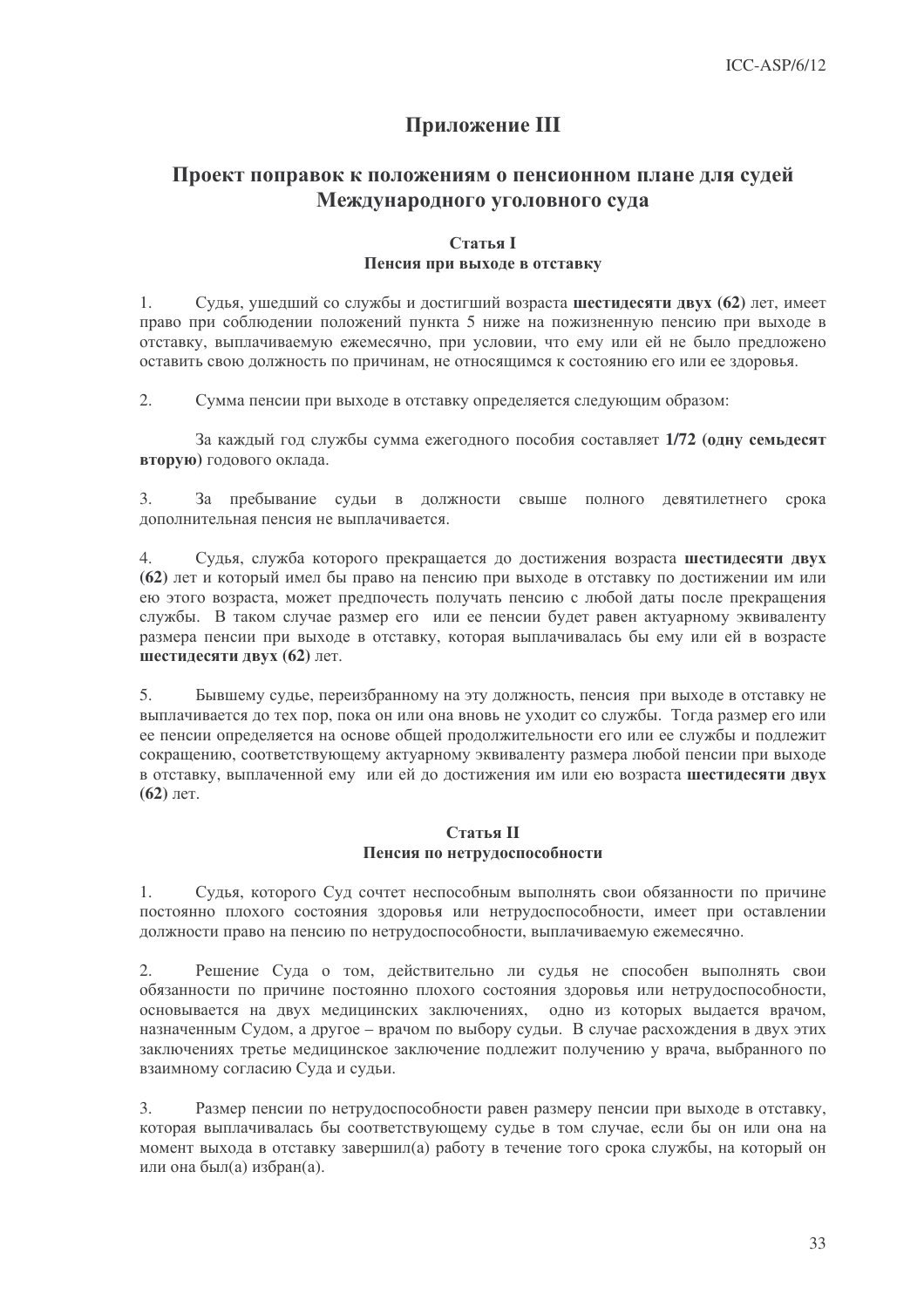### Статья III Пенсия для вдов/вдовцов

После смерти состоящего в браке судьи, имевшего право на пенсию при выходе в  $1.$ отставку, вдова (вдовец), при условии, что она или он состояла (состоял) в браке с этим бывшим судьей на дату прекращения им или ею службы, имеет право на пенсию для вдов/вдовцов, исчисляемую следующим образом:

- а) если судья на дату своей смерти не начал получать свою пенсию при выходе в отставку, то пенсия для вдов/вдовцов составляет половину пенсии, которая выплачивалась бы судье согласно пункту 5 статьи I выше, если бы судья начал получать такую пенсию на дату своей смерти, при условии, что пенсия для вдов/вдовцов будет составлять не менее одной двенадцатой части годового оклада:
- b) если сулья начал получать свою пенсию при выходе в отставку на основании пункта 5 статьи I выше до достижения им или ею возраста шестидесяти двух (62) лет, то пенсия для вдов/вдовцов составляет половину такой пенсии, но не менее олной лвеналнатой части голового оклала:
- с) если судья достиг возраста шестидесяти двух (62) лет на время начала получения им или ею своей пенсии при выходе в отставку, то пенсия для вдов/вдовцов составляет половину пенсии судьи, но не менее одной шестой части годового оклала.

После смерти состоящего в браке судьи его или ее вдова/вдовец имеет право на  $2.$ пенсию для вдов/вдовцов в размере половины пенсии, которую получал бы судья, если бы он/она имел(а) право на пенсию по нетрудоспособности на время своей смерти, при условии, что пенсия для вдов/вдовцов составляет не менее одной шестой части годового оклада.

После смерти состоящего в браке бывшего судьи, получавшего пенсию по  $3.$ нетрудоспособности, вдова/вдовец, при условии, что она или он состояла (состоял) в браке с этим бывшим судьей на дату прекращения его или ее службы, имеет право на пенсию для вдов/вдовцов в размере половины пенсии, которую получал бывший судья, при условии, что размер пенсии для вдов/вдовцов будет составлять не менее одной шестой части годового оклала.

 $4.$ При вступлении в новый брак выплата пенсии для вдов/вдовцов прекращается, а вдове/вдовцу в качестве окончательного расчета выплачивается единовременная сумма, в два раза превышающая ее или его текущее годовое пособие.

### Статья IV Пособие для ребенка

1. После смерти судьи или бывшего судьи его или ее родные или законно усыновленные/удочеренные дети имеют право, если они не состоят в браке и не достигли возраста двадцати одного (21) года, на пособие, исчисляемое следующим образом:

- а) если остается вдова/вдовец, имеющая(ий) право на пенсию согласно статье III выше, то размер годового пособия для ребенка составляет:
	- і) сумму, равную десяти (10) процентам пенсии при выходе в отставку, которую получал сулья: или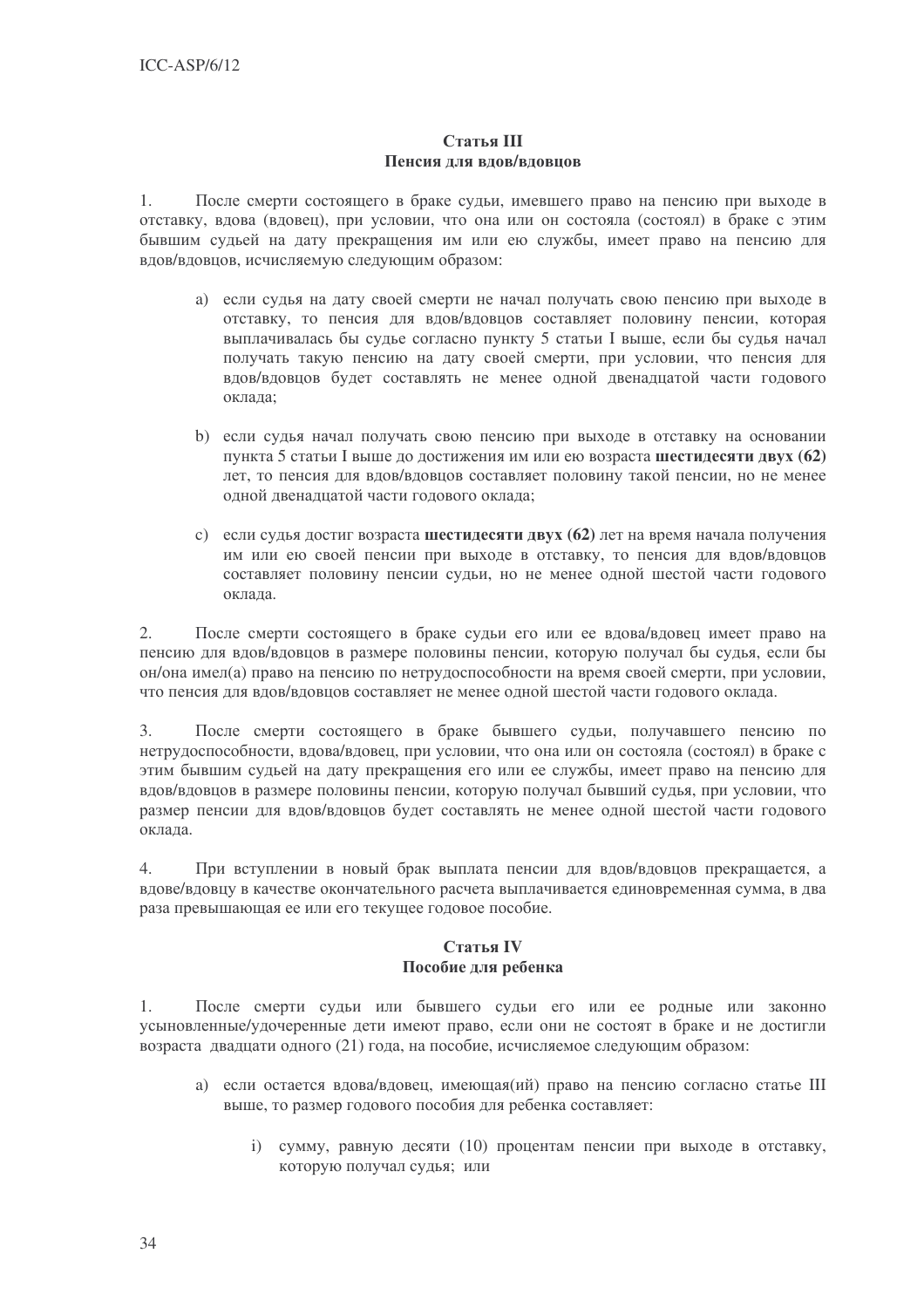- ii) если судья не начал на дату своей смерти получать свою пенсию при выходе в отставку - десять (10) процентов пенсии, которая выплачивалась бы ему или ей согласно пункту 5 статьи I, если бы он или она начал(а) получать такую пенсию на дату своей смерти; или
- iii) в случае смерти судьи при исполнении своих служебных обязанностей десять (10) процентов пенсии, которую получал бы судья, если бы он или она имел(а) право на пенсию по нетрудоспособности на дату своей смерти;

При условии, что во всех случаях размер пособия для ребенка не будет превышать одной тридцать шестой части годового базового оклада.

- b) если не остается вдовы/вдовца, имеющей(его) право на пенсию согласно статье III, или если вдова/вдовец умирает, общая сумма пособия для ребенка, выплачиваемая согласно подпункту (а) выше, увеличивается на следующую CVMMV:
	- i) если остается только один ребенок, имеющий право на пособие, на половину суммы пенсии, которая выплачивалась или подлежала бы выплате вдове/вдовцу;
	- іі) если остается двое или более детей, имеющих право на пособие, на сумму пенсии, которая выплачивалась или подлежала бы выплате влове/вловиу.
- c) общая сумма пособия для ребенка, подлежащая выплате согласно подпункту (b) выше, делится в равных долях между всеми имеющими право на пособие детьми для определения размера пособия для каждого ребенка; если кто-либо из детей утрачивает право на пособие, общая сумма пособия, подлежащая выплате остальным детям, пересчитывается в соответствии с подпунктом (b).

 $2.$ Общая сумма пособия для ребенка в сумме с любым выплачиваемым пособием для вдов/вдовцов не должна превышать пенсии, которую получал или должен был бы получать судья или бывший судья, если бы он или она был(а) жив(а).

Упомянутое в пункте 1 выше возрастное ограничение недействительно в том случае,  $3.$ если ребенок становится инвалидом в результате болезни или травмы, и пособие попрежнему выплачивается в течение всего периода инвалидности ребенка.

### Статья V Прочие положения

Пенсии, предусмотренные настоящими положениями, исчисляются в той валюте, в  $\mathbf{1}$ . которой Ассамблеей установлено вознаграждение соответствующего судьи, а именно в евро.

 $2.$ Пенсионный план, предусмотренный настоящими положениями, функционирует не за счет взносов, а за счет непосредственных отчислений из бюджета Суда.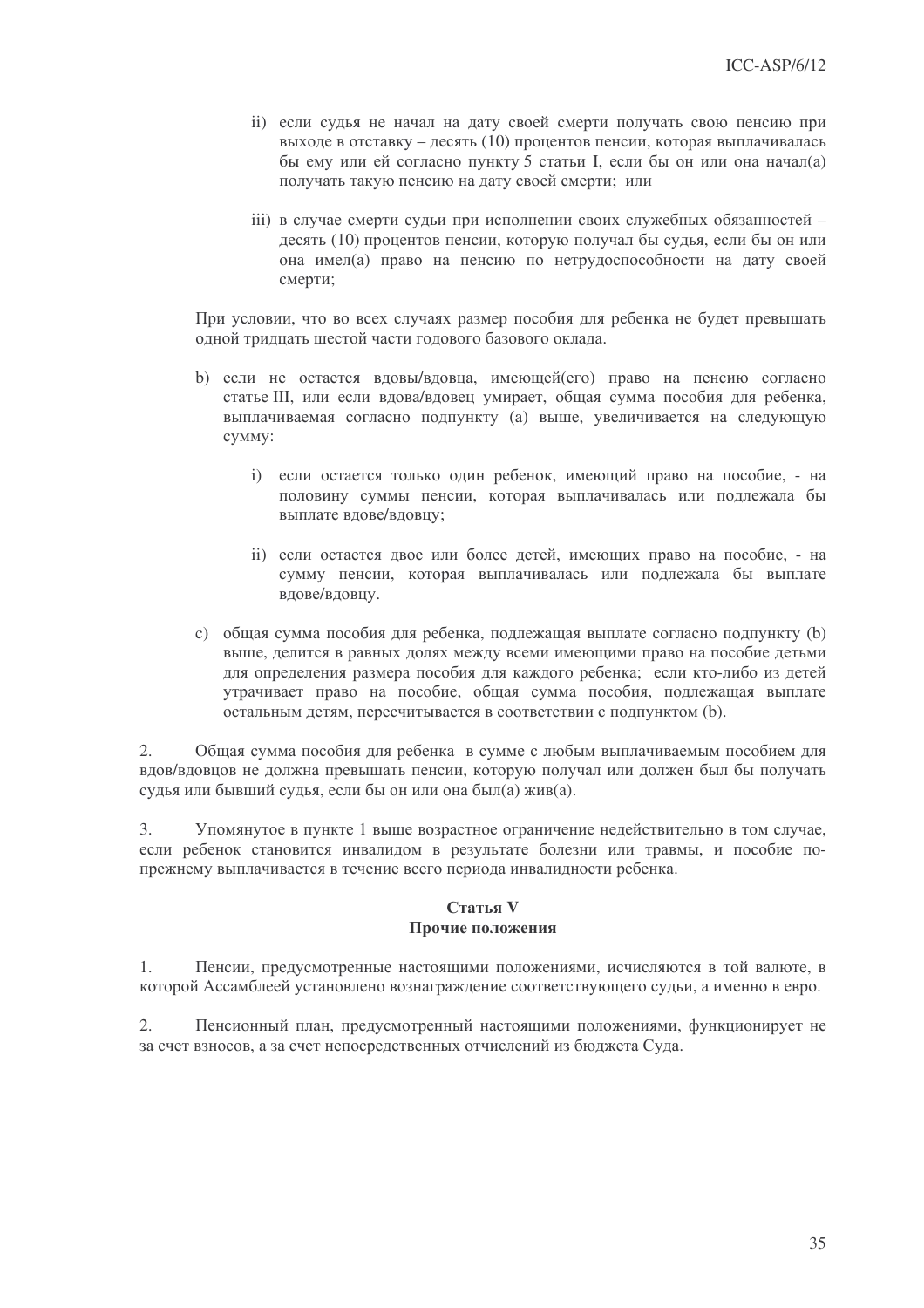## Добавление

## Финансовые последствия принятия нового пенсионного плана для судей

В соответствии с просьбой Бюджетно-финансового комитета в приведенном ниже в таблице 1 сопоставлении финансовых условий нынешнего пенсионного плана и предлагаемого нового плана показаны основные различия между ними:

|                                                 | Нынешний план                        | Предлагаемый<br>(«новый») план |
|-------------------------------------------------|--------------------------------------|--------------------------------|
| Возраст выхода в отставку                       | 60                                   | 62                             |
| Получение права на пенсию                       | После трех лет службы                | Немедленно                     |
| Расчет пенсионного пособия                      | $K * 3\Pi B * 5,5556\%$ <sup>1</sup> | $(K * 3\Pi B)/72$              |
| Пенсионное пособие после девяти лет службы      | $90000$ евро                         | 22 500 евро                    |
| Сметные ежегодные расходы (премии) по 18 судьям | 3 136 088 евро                       | 900 000 евро <sup>2</sup>      |

### To www. 1 Concern round dunqueon in whome

«К» означает количество лет службы, а «ЗПВ» - зачитываемое для пенсии вознаграждение.

<sup>2</sup> Сметные ежегодные расходы (премии) после того, как судей, охваченных нынешним планом, сменят новые судьи, которым пособия будут начисляться согласно предлагаемому новому плану.

Показанная выше экономия в расходах будет достигнута постепенно через несколько лет, когда все судьи, охваченные нынешним планом, уйдут в отставку, а это ожидается к 2015 году. Сопоставление нынешнего и предлагаемого планов, показанное ниже в таблице 2, свидетельствует о существенной экономии для Суда в долгосрочной перспективе.

|  |                     |  | Таблица 2. Сметные расходы по нынешнему пенсионному плану в сравнении с |  |  |
|--|---------------------|--|-------------------------------------------------------------------------|--|--|
|  | предлагаемым планом |  |                                                                         |  |  |

|      | Общие расходы <sup>1</sup><br>Нынешний план | Общие расходы <sup>2</sup><br>Предлагаемый план | Разница       |
|------|---------------------------------------------|-------------------------------------------------|---------------|
| 2008 | 3 136 088                                   | 2 9 3 9 0 0 0 0                                 | 197 088       |
| 2009 | 3 136 208                                   |                                                 | 910 208       |
| 2010 | 3 136 208                                   | 2 186 000                                       | 950 208       |
| 2011 | 3 136 208                                   | 2 161 000                                       | 975 208       |
| 2012 | 3 136 208                                   | 1 359 000                                       | 1 777 208     |
| 2013 | 3 136 208                                   | 995 000                                         | 2 141 208     |
| 2014 | 3 136 208                                   | 854 000                                         | 2 2 8 2 2 0 8 |
| 2015 | 3 136 208                                   | 931 000                                         | 2 2 0 5 2 0 8 |
| 2016 | 3 136 208                                   | 893 132                                         | 2 2 4 3 0 7 6 |
| 2017 | 3 136 208                                   | 844 000                                         | 2 2 9 2 2 0 8 |
| 2018 | 3 136 208                                   | 889 000                                         | 2 247 208     |
| 2019 | 3 136 208                                   | 961 000                                         | 2 175 208     |

<sup>1</sup> Экстраполировано на основе проведенного компанией «Альянс» в августе 2006 года расчета расходов на пенсии только для нынешних судей.

 $^2$ Оценка, проведенная компанией «Эрнст & Янг» 20 июля 2007 года, учитывает замену судей.

В заключение следует отметить, что расчетная экономия после окончательного внедрения предлагаемого пенсионного плана составит примерно 2,2 млн. евро в год.